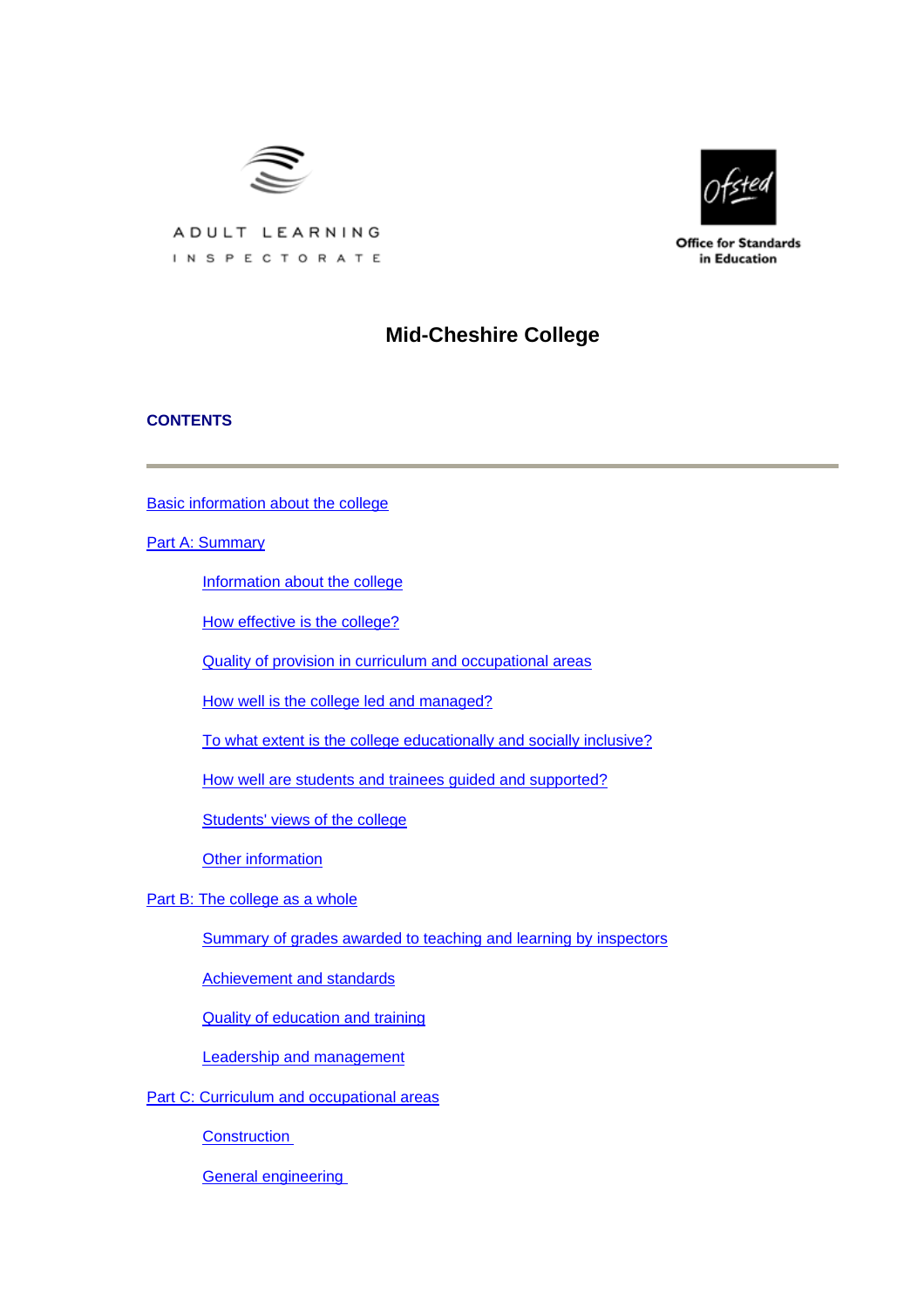<span id="page-1-0"></span>[Business, administration, management and professional](#page-19-0) 

[Information and communications technology](#page-22-0) 

[Sports, leisure and tourism](#page-24-0)

[Hairdressing and beauty therapy](#page-27-0) 

[Health and social care](#page-30-0) 

[Visual and performing arts and media](#page-33-0) 

**Languages** 

**Literacy and numeracy** 

# [Part D: College data](#page-41-0)

[Table 1: Enrolments by level of study and age](#page-41-0)

[Table 2: Enrolments by curriculum area and age](#page-41-0) 

[Table 3: Retention and achievement](#page-42-0)

[Table 4: Quality of teaching observed during the inspection by level](#page-43-0)

#### **Basic information about the college**

 $\vert \times \vert$ Name of college: Mid-Cheshire College Type of college: General Further Education College Principal: John Reilly Address of college: Hartford Campus Chester Road **Northwich** Cheshire CW 1LJ Telephone number: 01606 74444 Fax number: 01606 720700 Chair of governors: Bob Floyd Unique reference number: 130620 Name of reporting inspector: Nigel Flood Dates of inspection: 19-23 April and 27-29April 2004

### **Part A: Summary**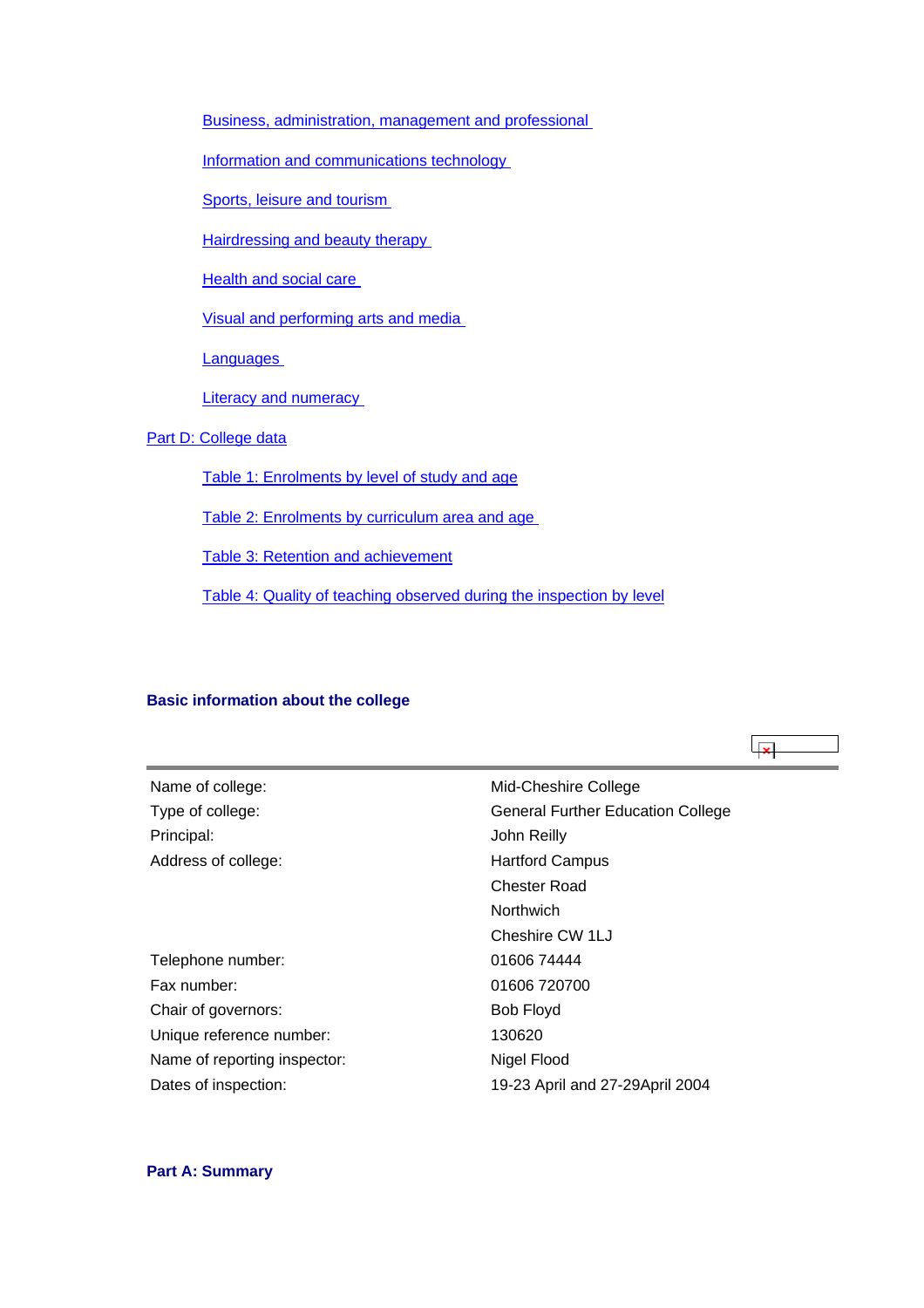#### <span id="page-2-0"></span>**Information about the college**

 $\overline{R}$ 

Mid-Cheshire College is a medium-sized general further education (FE) college located in Vale Royal, a rural and urban district of Cheshire. The college has three sites. The main site, where most provision is located, is on the outskirts of Northwich at the Hartford campus. A significant part of the visual and performing arts and media provision is provided at the London Road site near the centre of Northwich. A third site, the Verdin Centre at Winsford, is used mostly for health and social care provision. The college offers provision at local centres including Frodsham, Rudheath, Helsby and Tarporley, and on employers' premises.

The college provides programmes in all areas of learning identified by the Learning and Skills Council (LSC). The areas of learning with the largest numbers of students are visual and performing arts and media, information and communications technology (ICT), and English, languages and communications. In other areas such as retailing, customer service, transportation and land-based provision, the number of students is low. Courses range from entry level 1 to the higher level. The college provides learning in the community and a small number of work-based learning programmes. In 2001/02, there were 1,901 enrolments aged 16 to 18, of whom, 59% were full time and 14,544 adult enrolments, of whom, 86% were part time. Some 60% of students were female and 2% were of minority ethnic origin.

The population of Vale Royal in 2001 was 122,089, of which, 1.2 % were from minority ethnic groups. Unemployment in March 2004 was 1.7 % against a national average of 2.5%. The service sector makes up around two-thirds of Vale Royal's economic activity. The remainder is mostly manufacturing and construction; around 3% is agriculture. The proportion of manufacturing and construction is 10% above the national average for this area of economic activity. The percentage of pupils in Cheshire achieving grades A\* to C, at general certificate of secondary education (GCSE) level in 2003, was 59%, against a national average of 53%

The college's mission statement is: *`*Where learning comes first'.

#### **How effective is the college?**



Inspectors judged provision to be outstanding in two of the curriculum areas, good in four and satisfactory in four. The college's main strengths and areas that should be improved are listed below.

#### *Key strengths*

- o increasing and high pass and retention rates for adult students
- $\circ$  outstanding provision in visual arts and design, and modern foreign languages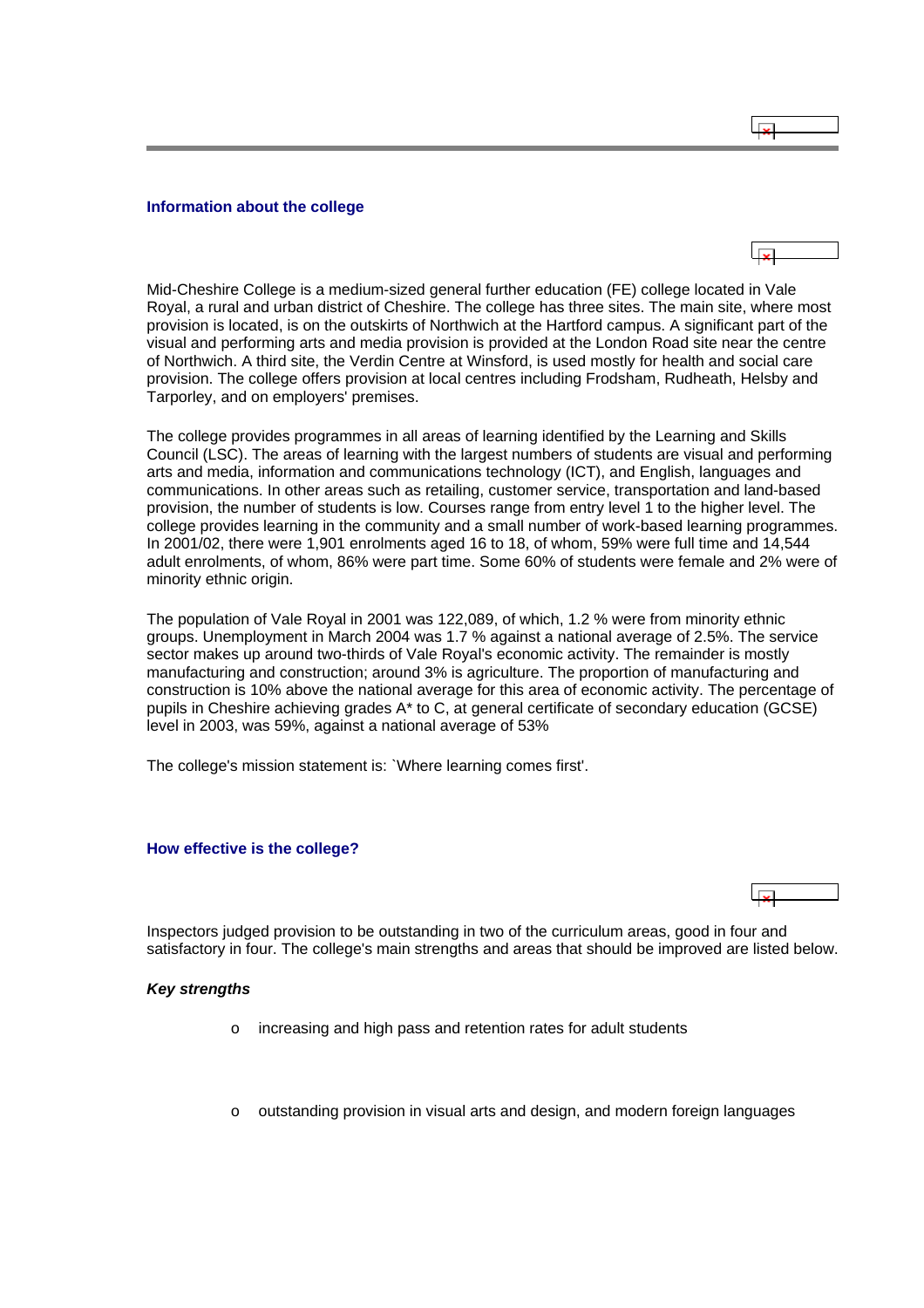- <span id="page-3-0"></span>o good college-based ICT resources
- o effective strategies to widen participation
- o good guidance and support for students
- o clear leadership to raise standards.

### *What should be improved*

- o retention rates for students aged 16 to18
- o pass and retention rates of work-based learners
- o pass rates for key skills
- o access for those with restricted mobility at the London Road site.

Further aspects of provision requiring improvement are identified in the sections on individual subjects and courses in the full report.

### **Quality of provision in curriculum and occupational areas**

ابوليا

*The table below shows overall judgements about provision in subjects and courses that were inspected. Judgements are based primarily on the quality of teaching, training and learning and how*  well students achieve. Not all subjects and courses were inspected. Inspectors make overall *judgements on curriculum areas and on the effectiveness of leadership and management in the range: Outstanding (grade 1), Good (2), Satisfactory (3), Unsatisfactory (4), Very Poor (5).*

| Area         | Overall judgements about provision, and comment                  |
|--------------|------------------------------------------------------------------|
| Construction | Good. Pass rates on college-based courses are high. Teaching and |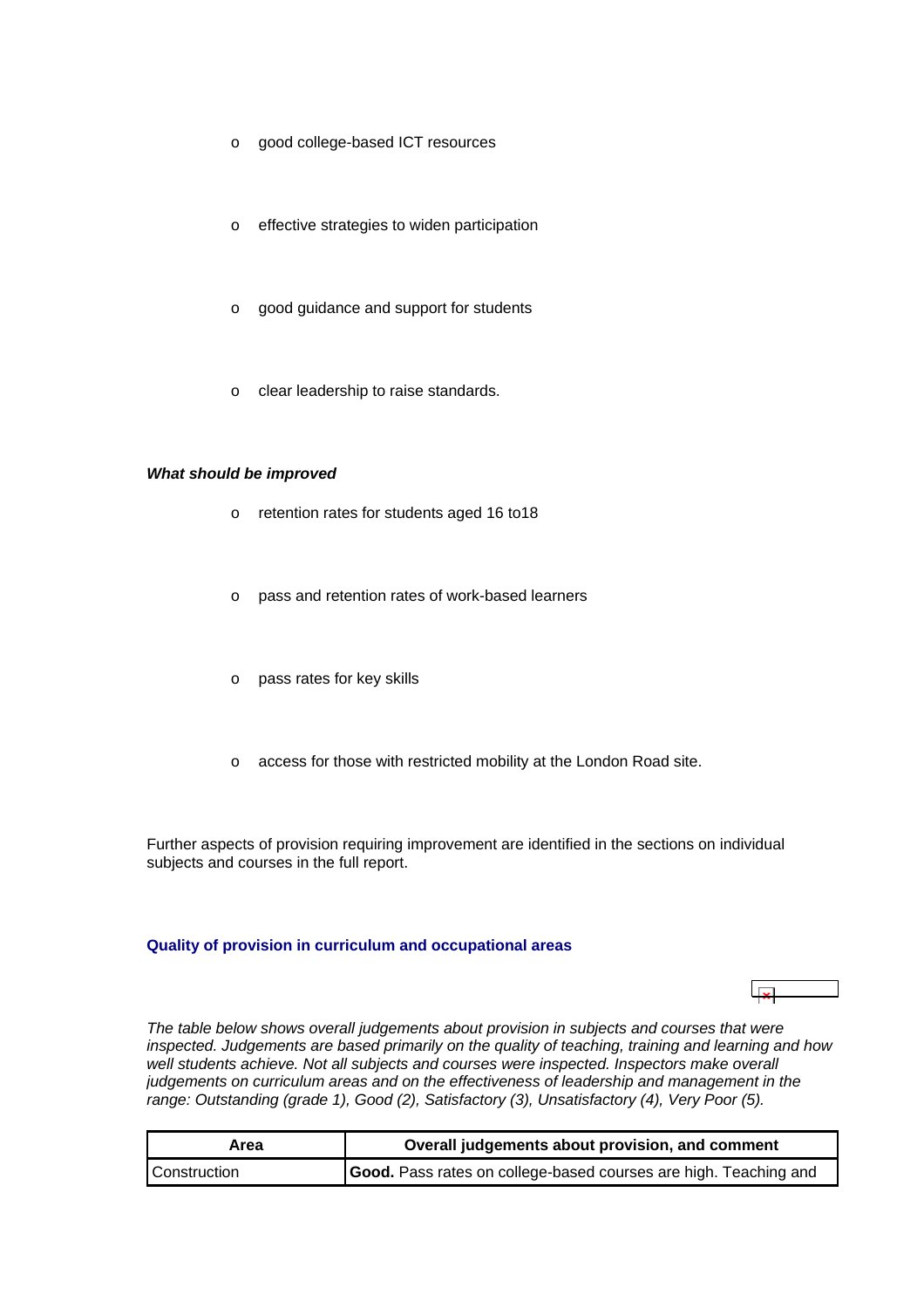<span id="page-4-0"></span>

|                                                             | learning in electrical installation are particularly good. Support for<br>students is very good. The retention and pass rates for work-based<br>learning are low.                                                                                                                                                                                                                                                                                                             |
|-------------------------------------------------------------|-------------------------------------------------------------------------------------------------------------------------------------------------------------------------------------------------------------------------------------------------------------------------------------------------------------------------------------------------------------------------------------------------------------------------------------------------------------------------------|
| General engineering                                         | Satisfactory. Pass rates at level 3 are high. Most teaching is<br>satisfactory. There is an effective range of learning activities and<br>support for students is good. The pass rates at levels 1 and 2 in<br>performing engineering operations are low. The progress of advanced<br>modern apprentices is slow.                                                                                                                                                             |
| Business, administration,<br>management and<br>professional | Satisfactory. Pass rates on advanced vocational certificate of<br>education (AVCE) and some professional courses are high. Overall,<br>the teaching is satisfactory and there is good support for students'<br>learning. The pass rates for general national vocational qualification<br>(GNVQ) intermediate business are low and for work-based learning<br>are very low.                                                                                                    |
| Information and<br>communications<br>technology             | Satisfactory. Retention and pass rates for adults are high. The<br>support for students is good. Most teaching and learning are<br>satisfactory. There are low pass rates for students aged 16 to 18.                                                                                                                                                                                                                                                                         |
| Sports, leisure and tourism                                 | Good. Pass rates are high on sports courses. The standard of<br>students' work is good and there is very good teaching and learning.<br>Retention rates are satisfactory on most courses, but low on the<br>AVCE in travel and tourism course. The pass rate is low on the GNVQ<br>intermediate travel and tourism course.                                                                                                                                                    |
| Hairdressing and beauty<br>therapy                          | Satisfactory. Pass rates are high and there is good teaching and<br>learning of practical subjects. Additional learning support for students<br>is good. The retention rate for the national vocational qualification<br>(NVQ) level 2 beauty therapy course is low. There are not enough<br>resources in the beauty therapy salons.                                                                                                                                          |
| Health and social care                                      | Good. Pass and retention rates are high on many courses. Most<br>teaching is good or better and there is effective development of key<br>skills. There is good support for students and management is<br>effective.                                                                                                                                                                                                                                                           |
| Visual and performing arts<br>and media                     | Oustanding. Contributory grade for music and media: good. Pass<br>rates are high in visual art and design. The quality of students' work is<br>outstanding on new media centre of vocational excellence (CoVE)<br>provision and visual arts and design courses. Teaching and learning<br>are very good and there are excellent specialist resources. Students'<br>progression to higher education (HE) and employment is good and<br>there is very good support for students. |
| Languages                                                   | Outstanding. Pass rates are high on all courses and teaching is<br>outstanding. Students demonstrate very high standards of written and<br>oral work, and there is rigorous and effective assessment. Support for<br>students is good and management is excellent.                                                                                                                                                                                                            |
| Literacy and numeracy                                       | Good. Pass and retention rates are high on adult courses. Teaching<br>and support for students are good. There is effective individual<br>support to promote learning and good management.                                                                                                                                                                                                                                                                                    |

**How well is the college led and managed?**

 $\overline{\mathbf{x}}$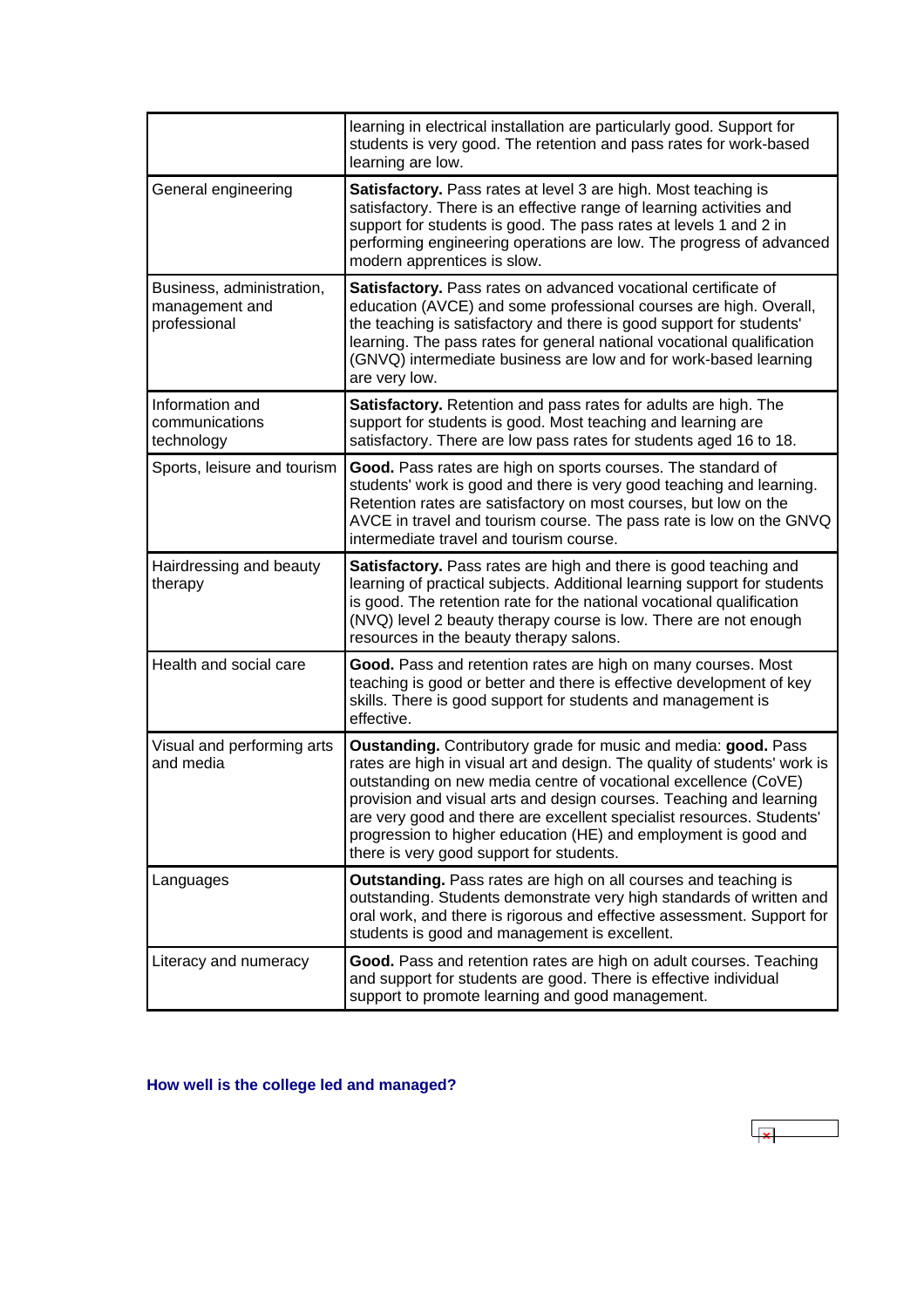<span id="page-5-0"></span>areas is good or better and none is unsatisfactory. The majority of teaching and learning is good or better and the proportion of unsatisfactory teaching, since the last inspection by the Further Education Funding Council (FEFC) in 1999, has declined significantly. Between 2001 and 2003, most pass rates increased. In 2003, nearly all were above the national average. Most retention rates increased for adult students between 2001 and 2003 and were above the national average, but, for students aged 16 to 18, most declined and were below the national average in 2003. Pass rates for key skills and work-based learning were low. Student guidance and support are good. Quality assurance and staff development are mostly successful in improving performance. The selfassessment report is generally accurate in identifying strengths and weaknesses, and there are clear action plans to remedy issues. Communications between managers and staff are good. Managers have developed successful strategies to widen participation. The promotion of equality of opportunity is satisfactory. Staff make effective use of management information. Financial management is satisfactory.

#### **To what extent is the college educationally and socially inclusive?**

The college's response to educational and social inclusion is good. The college has widened participation for groups under-represented in FE successfully, through clear policies, changes made to provision and the good support provided to students. The college offers courses at a significant number of community venues and makes provision for students with learning difficulties and/or disabilities at locations and times convenient to students. There is effective numeracy, literacy and language support for students. Over 200 young people, aged 14 to 16, attend the college. The college's equality forum monitors the implementation of the comprehensive equality policy and the dissemination of good practice effectively. The college's response to the Race Relations (amendment) Act 2000 and the Special Educational Needs and Disability Act 2001 (SENDA) is satisfactory. Student and staff data are analysed by age, gender, ethnicity, disability and postcode. Staff receive training on their statutory obligations. The college has adapted buildings and provided specialist equipment to support students with disabilities, but there is poor access for students with restricted mobility at the London Road site.

#### **How well are students and trainees guided and supported?**

Guidance and support for students are good. The college provides students with comprehensive and impartial advice and guidance before they start their courses. Initial assessment is prompt and identifies effectively those students in need of additional support. There is a high take-up of the support offered and additional learning support is effective in improving students' progress and achievement. Communication between personal tutors, key skills teachers and learning support tutors is good and there is rigorous monitoring of students' progress. Students receive good careers advice and support in applying for HE. The college does not have sufficiently accurate and prompt data on students' attendance, but tutors follow up absence quickly and attendance rates are satisfactory. Tutorial provision is satisfactory and students value the support they receive from personal tutors. The college supports students with multiple and complex difficulties to help them successfully complete their studies and progress to HE and employment.

**Students' views of the college**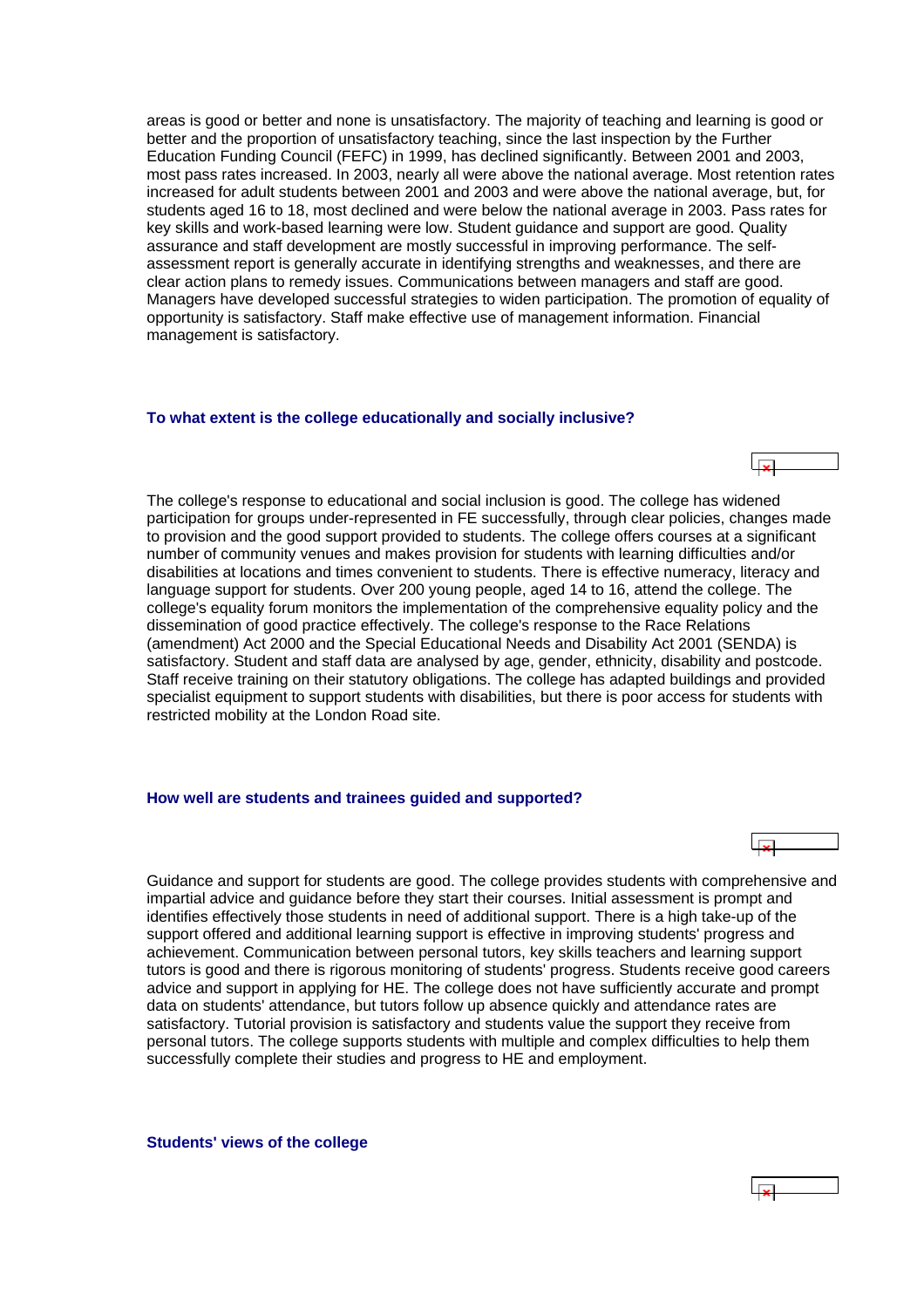Students' views about the college were taken into account and a summary of their main comments is presented below.

### *What students like about the college*

- o supportive staff with time and patience
- o treated as adults
- o friendly atmosphere
- o supported to do the best they can
- o growth in confidence
- o drop-in learning support centre
- o enjoying coming to college.

# *What they feel could be improved*

- o lack of car parking
- o overcrowded canteen
- o key skills
- o cover arrangements for absent teachers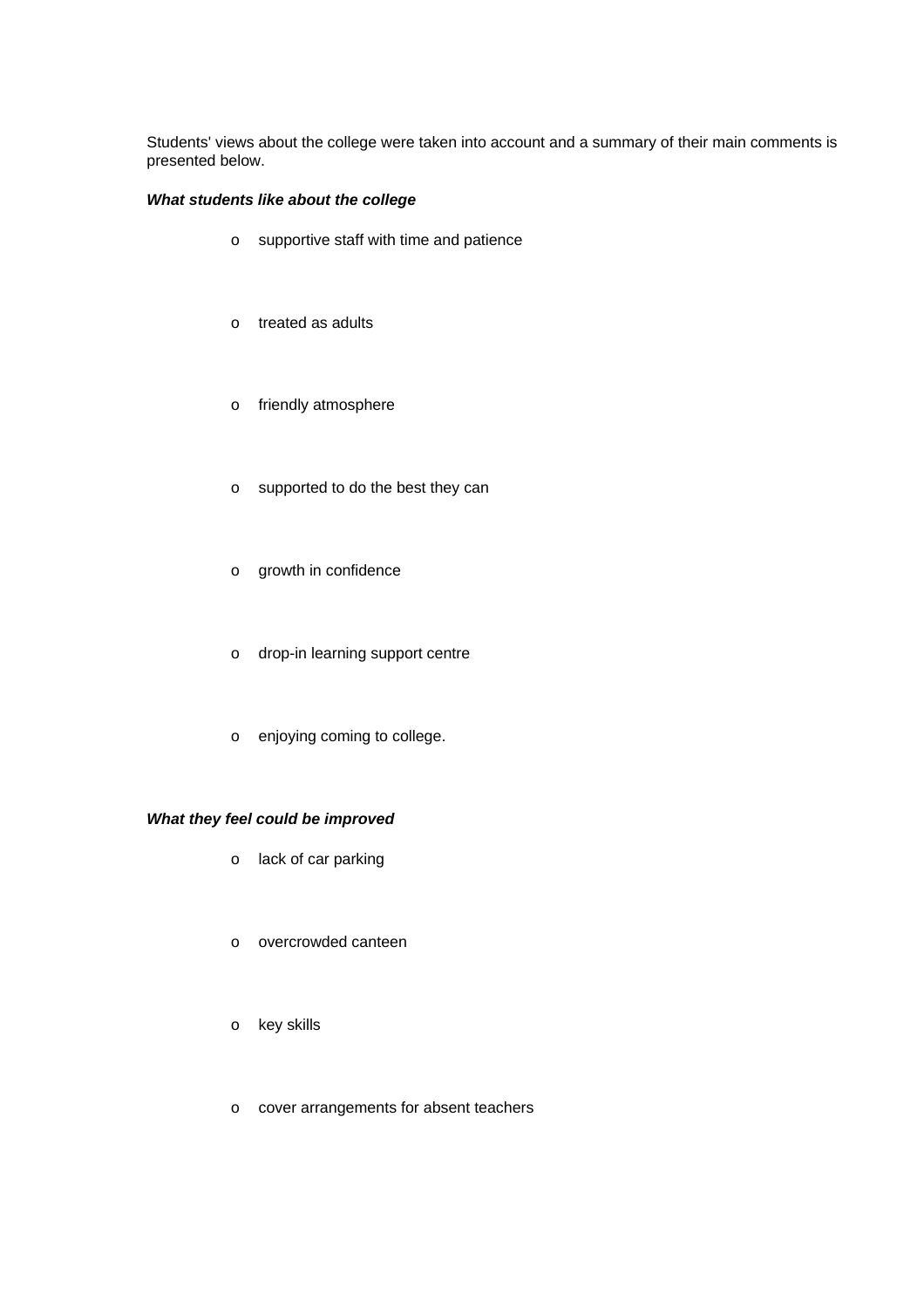- <span id="page-7-0"></span>o insufficient computers in classrooms
- o restrictions in the library at the London Road site.

### **Other information**

The college inspection report will normally be published 12 working weeks after the formal feedback of the inspection findings to the college. Once the report is published, the college has two months in which to prepare its post-inspection action plan and submit it to the LSC. The college's action plan must show what action the college will take to bring about improvements in response to issues raised in the report. The governors should agree it before it is submitted to the LSC. The LSC should send to Ofsted only action plans from colleges that have been judged inadequate or have been awarded a grade 4 or 5 for curriculum provision, work-based learning and/or leadership and management.

### **Part B: The college as a whole**

### **Summary of grades awarded to teaching and learning by inspectors**

| <b>Aspect &amp; learner</b><br>type | Graded good or better<br>(Grades 1 to 3) % | Graded<br>satisfactory<br>(Grade 4) % | <b>Graded less than</b><br>satisfactory<br>(Grades 5 to 7) % |
|-------------------------------------|--------------------------------------------|---------------------------------------|--------------------------------------------------------------|
| Teaching 16-18                      | 63                                         | 29                                    | 8                                                            |
| 19+ and WBL*                        | 67                                         | 31                                    |                                                              |
| Learning 16-18                      | 59                                         | 35                                    | 6                                                            |
| 19+ and WBL $*$                     | 67                                         | 35                                    |                                                              |

*Key: The range of grades includes: Excellent (Grade 1), Very Good (Grade 2), Good (Grade 3), Satisfactory (Grade 4), Unsatisfactory (Grade 5), Poor (Grade 6) and Very Poor (Grade 7).*

*\*work-based learning*

**Achievement and standards**



 $\overline{1}$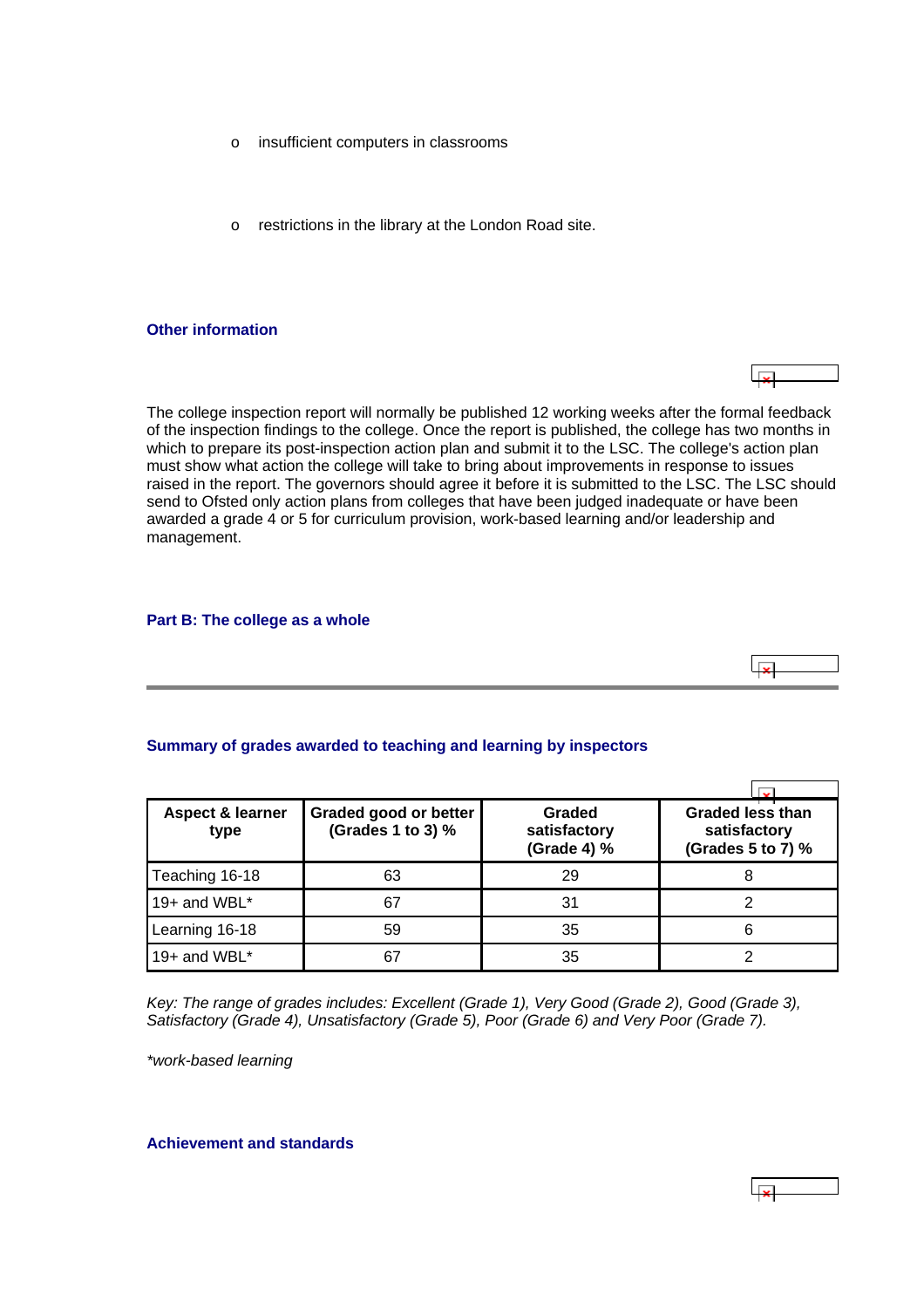1. Most retention and pass rates increased between 2001 and 2003, and in 2003, were above the national average for similar colleges. Between 2001 and 2003, approximately 75% of pass rates increased. Most pass rates in 2003 were at, or above, the national average. Some 70% of retention rates increased between 2001 and 2003, and were at, or above, the national average. Overall, students make satisfactory or better progress when their results are compared with prior levels of attainment and learning, and most are improving their personal and learning skills. The college has been unsuccessful in raising key skills pass rates and they remain very low.

### *16 to 18 year olds*

2. Pass rates for most students aged 16 to 18 declined during 2001 to 2002. Between 2002 and 2003, this trend was reversed and the pass rates increased. In 2003, 80% of success rates were at, or above, the national average. Most pass rates increased between 2001 and 2003. Nearly all pass rates in 2003 were above the national average. Between 2001 and 2003, 75% of retention rates declined and in 2003, most were at, or below, the national average. However, data from the college shows that between September 2003 and March 2004, retention rates for this age group were high.

3. The proportion of pupils achieving five GCSEs at grades A\* to C in Cheshire schools is above the national average. Many students aged 16 to 18, recruited by the college, are those who do not achieve five GCSEs at grades A\* to C. Overall, these students are making adequate or better progress compared to prior levels of attainment and are developing effective learning skills. In most curriculum areas, students are developing good occupational skills. In construction and engineering, students have developed high levels of confidence when using equipment and hand tools. There is good use of algebra, trigonometry and physics by engineering students on national certificate and diploma courses. Sports students develop good coaching skills. In health and social care, GNVQ intermediate students make good use of the Internet to research work for their assignments. Visual arts and design students produce exciting and imaginative work across a wide range of specialisms. Some ICT students are not producing work of an appropriate standard and the punctuality of GNVQ intermediate ICT students in lessons is poor. Work-based learners develop occupational skills to the standards required by industry and the quality of their portfolios of evidence is satisfactory or better.

4. The number of work-based learners who complete all aspects of the framework successfully is low. Between 1999 and 2004, only 17% of learners completed their learning programme successfully. The overall pass rate for the main NVQ for work-based learning, between 1999 and 2004, was better than that for the completion of the framework, with 52% of learners achieving the award. The low achievement of the framework was due to lack of success of learners in achieving the key skills qualification.

### *Adult learners*

5. For adult students, overall success rates increased between 2001 and 2003, and all were above the national average. At levels 1 and 2, this was significant, with both levels being around 15% above the national average. Some 80% of pass rates increased between 2001 and 2003. At the higher level, the rate increased by 15%. In 2003, 60% of pass rates were above the national average and most of the remainder were at the national average. Between 2001 and 2003, nearly all retention rates increased and in 2003, most were at, or above, the national average.

6. In many instances, adult students come from groups who, traditionally, are under-represented in FE, for example, adults who have left school with few formal qualifications and who have not taken part in any further training to improve their learning skills. Adults make satisfactory or better progress in comparison with their previous levels of achievement. A higher proportion of adult students make good progress compared with students aged 16 to 18. Nearly all adults develop satisfactory or better learning skills during their time at college. Languages students develop very high standards of written and oral work. Adult ICT students understand new concepts quickly and build on previous knowledge well to comprehend new topics. Many business administration, management and professional students develop good levels of confidence in their work. Part-time visual arts and design students produce work of a very high standard. Most `return to learn' literacy and numeracy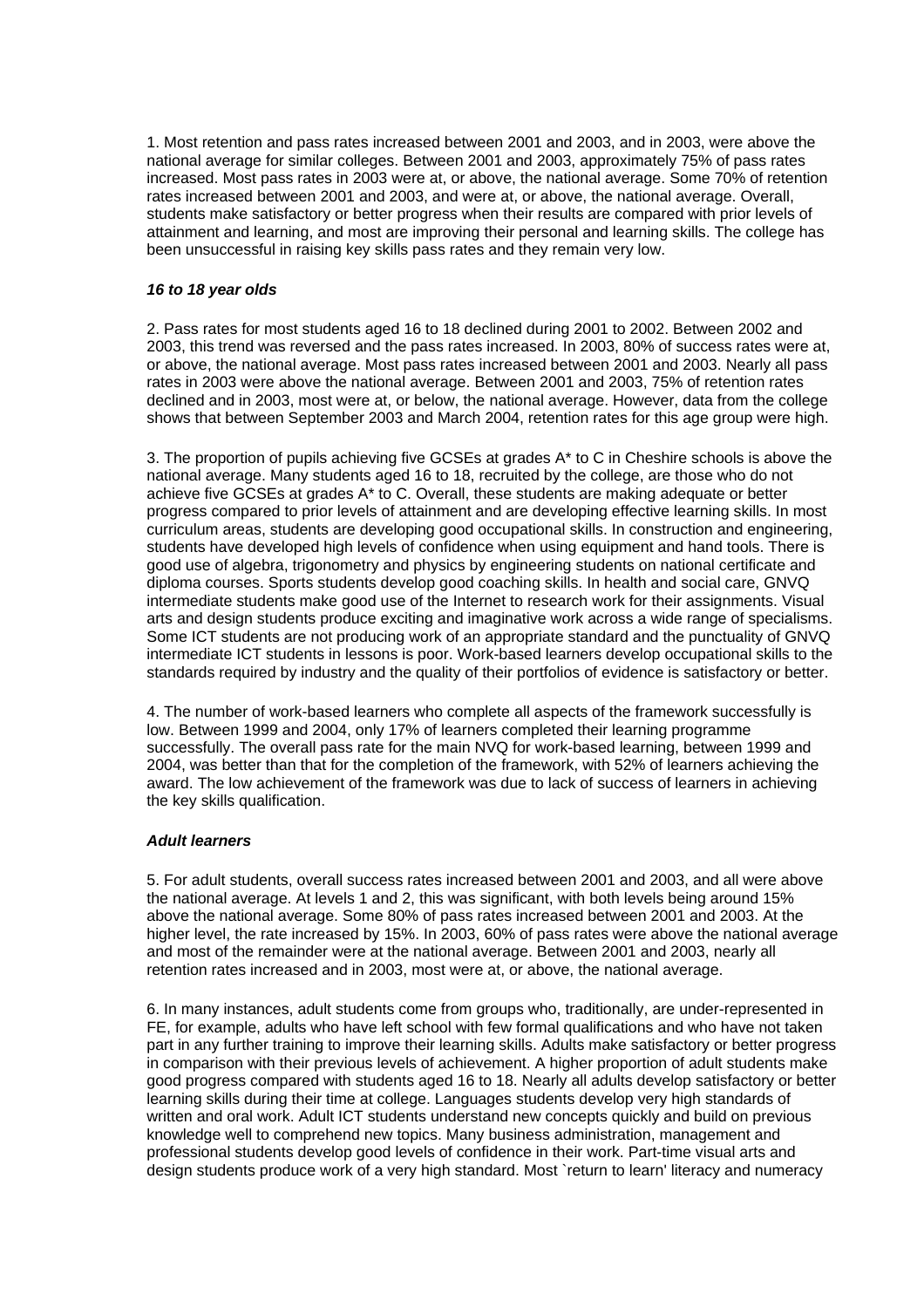<span id="page-9-0"></span>students progress to college courses or employment.

#### **Quality of education and training**

7. Inspectors graded teaching and learning in 178 lessons. Of these, teaching is good or better in 65% of lessons, satisfactory in 30% of lessons and less than satisfactory in 5% of lessons. Learning is good or better in 62% of lessons, satisfactory in 34% and unsatisfactory in 4%. This profile of teaching and learning grades is similar to the average for colleges of FE.

8. In modern foreign languages, visual arts and design, and sport, leisure and travel, the majority of teaching is good or better whilst in engineering and ICT, half is good or better. There are few unsatisfactory lessons in the college. The quality of teaching is similar between students aged 16 to 18 and adults. However, adults learn slightly better than students aged 16 to 18. Students' punctuality is satisfactory and during the inspection, attendance was 81%.

9. Most lessons are well planned with detailed schemes of work and lesson plans that take account of individual learning needs and styles. This is a particular strength in visual art and design, modern foreign languages, health and social care, and business administration, management and professional studies. However, there are examples of insufficiently detailed schemes of work and lesson plans in ICT. In a few lessons, students that are more able are challenged insufficiently to improve their performance and there are examples in health and social care, and engineering of the poor use of questioning by teachers.

10. Overall, students are well motivated and enthusiastic about their studies and staff and students have good working relationships. In the best lessons, teachers take account of students' individual needs with a range of teaching and learning approaches. Teachers particularly understand students' different learning styles in sport, leisure and travel, visual art and design, literacy and numeracy, health and social care, and business administration, management and professional. Teaching of practical skills is generally good. Practical and theoretical aspects of subjects are often well integrated and students' interest is maintained effectively. Teachers frequently make good use of praise and constructive criticism. In sport, leisure and travel, and visual arts and design, peer evaluation is used effectively to improve students' performance.

11. The college's estate is clean and managed well. Over the last two years, there has been a significant programme of work to improve accommodation. The refurbished reception and student services area at the Hartford campus are attractive and welcoming. There are extensive displays of students' work in classrooms and corridors. There is access to most parts of the college for those with restricted mobility; however, at the London Road site, some accommodation is not accessible. All estate staff are qualified appropriately. The college has supported estate staff to gain NVQ level 2 qualifications in both cleaning services and a relevant occupational area such as electrical installation.

12. Classroom accommodation is generally satisfactory. In visual and performing arts and media, including the CoVE provision, there are high-quality specialist rooms that are spacious and well equipped. Beauty therapy salons and motor vehicle workshops are at a standard found in industry, but in the salons for the larger groups of students, there is insufficient equipment. In engineering, modern foreign languages and particularly literacy and numeracy, there are a few inappropriate classrooms with insufficient natural light, restricted access and insufficient space. College-based ICT resources are good and they are well managed. There is good access for staff and students to personal computers and the Internet, with the exception of literacy and numeracy. The college's intranet is well designed and provides access to a wide range of course materials and assignments. The college libraries are well stocked with relevant learning materials. Communications between library and curriculum staff to plan library resources are effective.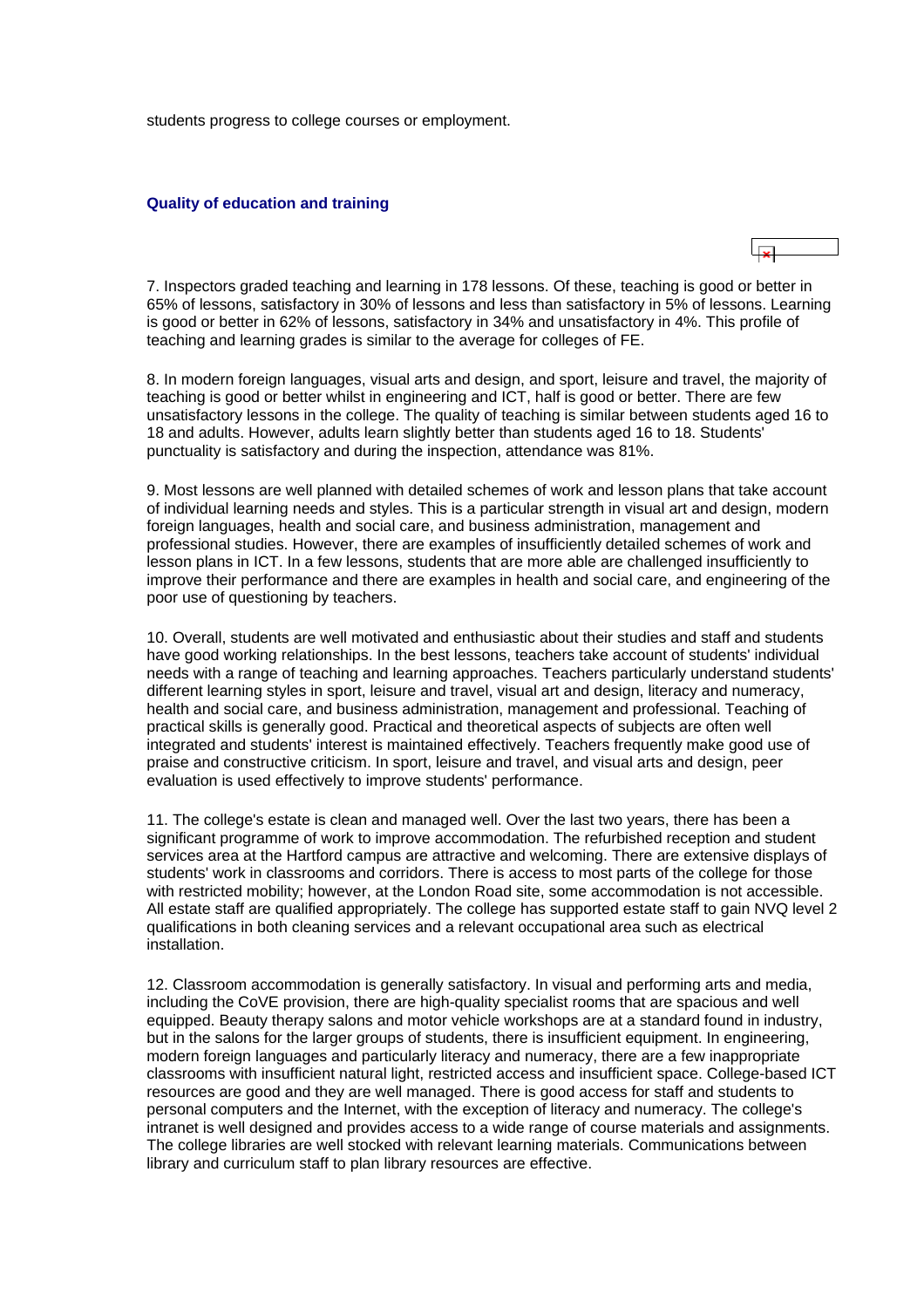13. Staff are appropriately qualified and experienced. Most full-time teachers hold or are working towards teacher training qualifications. Where appropriate, the majority of teachers hold assessor and verifier awards. Some ICT and business administration, management and professional staff have not had recent industrial experience.

14. The college has clear procedures, guidelines and policies for marking, assessment and internal verification. The standard of marking is mostly good and in some cases, very good. Students receive constructive oral and written feedback on their work. There are a few examples of marked work where teachers do not correct inaccuracies and poor work is marked as satisfactory. Art, design and media students are encouraged to critically self-evaluate their work to develop analytical skills. Most teachers keep students informed about assessment schedules, although for ICT students aged 16 to 18, several assignments are set at the same time and there is a delay in returning marked work. Assessment for work-based learners is regular and generally well planned. Internal verification is thorough and meets the requirements of awarding bodies.

15. All full-time students and those part-time students whose courses involve substantial hours receive prompt and effective initial assessment to identify additional learning support and students' preferred learning styles. Teachers use the results of initial assessment, in most instances, to plan learning effectively so that it meets the needs of individual students and assessment requirements. All full-time and substantial part-time students have individual learning plans. Most are detailed, with clear targets and are reviewed regularly. There are a few examples of incomplete individual learning plans. In literacy and numeracy, individual learning targets are insufficiently precise.

16. The college has good partnership arrangements with local universities, employers, schools and the community. The college is responsive to the needs of local employers. Collaboration with local companies has led to new initiatives to meet training needs and individual interests of employees by providing literacy and numeracy, NVQ programmes and an extensive range of short courses. Innovative projects aimed at widening participation have been successful in recruiting new full-time and part-time students to areas such as health and social care, in partnership with the local NHS Trust, and to modern foreign languages, in collaboration with local businesses. There is insufficient provision at level 1 in construction, ICT and beauty therapy.

17. There are good links with local schools to provide vocational choices for all young people aged 14 to 16. In partnership with 11 schools, including 3 special schools, over 200 pupils attend the college on vocational courses. Thorough advice and guidance are provided prior to the start of the courses to these potential students, their parents, and carers and teachers. Evaluation of the courses is rigorous and completed by students, school staff and other partners, and is used to review and revise the courses offered. The college works closely with Connexions to identify those young people at risk of leaving school and not entering education or employment. These young people are provided with taster days in the college and their possible areas of interest are analysed closely.

18. Most full-time and substantial part-time students take part in a range of useful additional courses and enrichment activities. These include external and residential trips, industrial visits, work placements and field trips. Engineering and construction students have taken part in an exchange programme with Japan, and health and social care students have visited Egypt.

19. In construction, health and social care and sports, leisure and travel, key skills are linked to vocational subjects successfully to improve the development of students' understanding of communication, numeracy and ICT. On most other courses, key skills are not linked in this way. Opportunities for the identification and assessment of key skills are often missed. The college has identified most of these issues in its self-assessment report and has appointed a manager to coordinate key skills. To resolve weaknesses in this area, the college has established key skills support workshops for students and a programme of staff development. It has also made greater use of team teaching in lessons to ensure that key skills is provided effectively to students and has included the assessment of key skills within the lesson observation process. It is too early to assess the effectiveness of these new arrangements.

20. Guidance and support for students are good. Student recruitment, student services and learning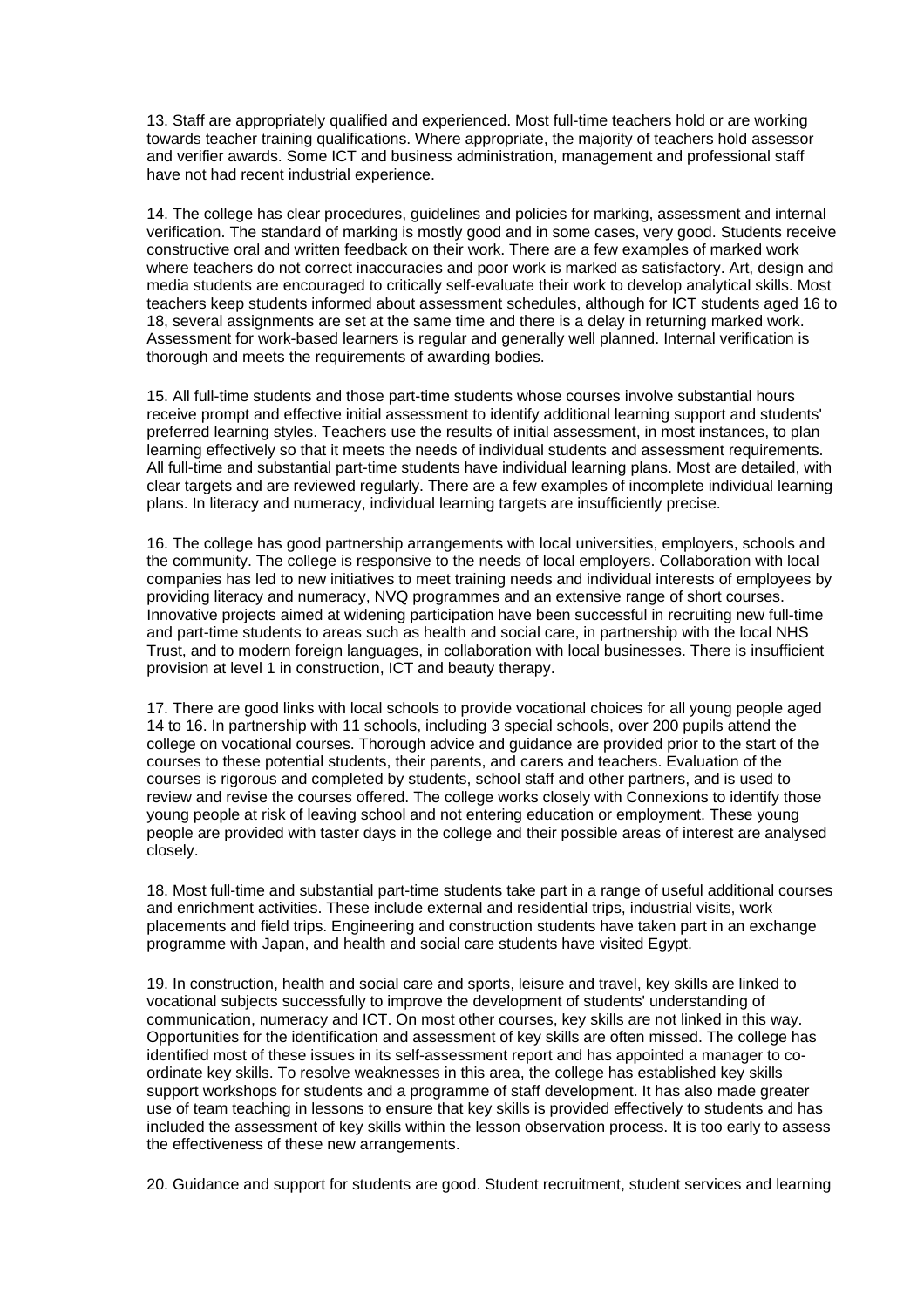<span id="page-11-0"></span>support are well led and managed. The college provides potential students with effective impartial advice and specialist guidance. There are good links with local schools and special schools to recruit students. Adult students are recruited through a range of activities including newspaper advertisements and links with local companies. The college has good recruitment arrangements with local organisations that care for those with learning difficulties and/or disabilities, including young people leaving public care and adults with medium to severe epilepsy.

21. Personal tutors are informed quickly of the results of initial assessment. Students' written assessments are screened to identify those with dyslexia. Qualified tutors provide dyslexic students with separate support in lessons. There is good support for students with multiple and complex difficulties. Learning support is effective in improving students' performance. The take up of additional support is good. Learning support staff carry out a thorough analysis of students who decline help so that they can target support accurately in lessons and are successful in encouraging further acceptance of additional support. The college provides a welcoming learning support centre which further encourages students to seek support for a variety of learning needs, at times convenient to students. Communication between tutors, key skills and learning support staff is good.

22. Students receive comprehensive careers advice. Most progress to employment, further training or HE. There are close links with Connexions. Students have access to careers advisors who carry out individual interviews and presentations to tutor groups. There is good support for students applying to HE. Personal advisors from Connexions work flexibly with students who have learning difficulties and/or disabilities to provide advice and guidance on careers and progression.

23. Tutorial provision for students is satisfactory. In the best examples, students' progress is monitored closely and students receive good individual support. In a few instances, targets in individual learning plans are insufficiently detailed and unclear. There is central monitoring of tutorial schemes of work for full-time students and a central catalogue of tutorial resources. Students value the support they receive through tutorials. However, part-time students' tutorial provision is monitored insufficiently. Tutors for part-time courses arrange times with students within the course timetable to provide tutorial support. Student services do not monitor tutorial schemes of work and there was a poor response to a request for an audit of schemes for part-time students. Currently, the college does not have sufficiently accurate and prompt data on the attendance of students, although absence is acted on conscientiously and quickly. Students have good access to personal welfare advice and counselling. An analysis of retention rates shows an improved rate of retention for students using the college's childcare arrangements. The take-up and use of the learning support and access fund are good. The college has an appropriate child protection policy and guidelines for staff. The training is still to take place.

#### **Leadership and management**

24. Leadership and management are good. Senior managers have set a clear direction to raise the standards of education and learning, and students' achievements. In most instances, this is being attained. Managers and staff are clearly aware that the focus of their work is raising standards of provision. Inspectors found that the quality of education provided for students is good or better in 60% of curriculum areas compared to the 50% at the last inspection. No provision is unsatisfactory. Most teaching and learning in lessons are good or better and the proportion of teaching which is less than satisfactory, at 5%, is a significant improvement on the 11% at the last inspection. Attendance has increased from 72% at the last inspection, to 81%. Between 2001 and 2003, there was an increase in most pass rates and these were at, or above, the national average. In the same period, retention rates increased for adult students and were above the national average. However, most retention rates for students aged 16 to 18 declined and were below the national average. College data shows that there has been a significant increase in the retention rates for students aged 16 to 18 between September 2003 and March 2004. Managers have not been successful in resolving the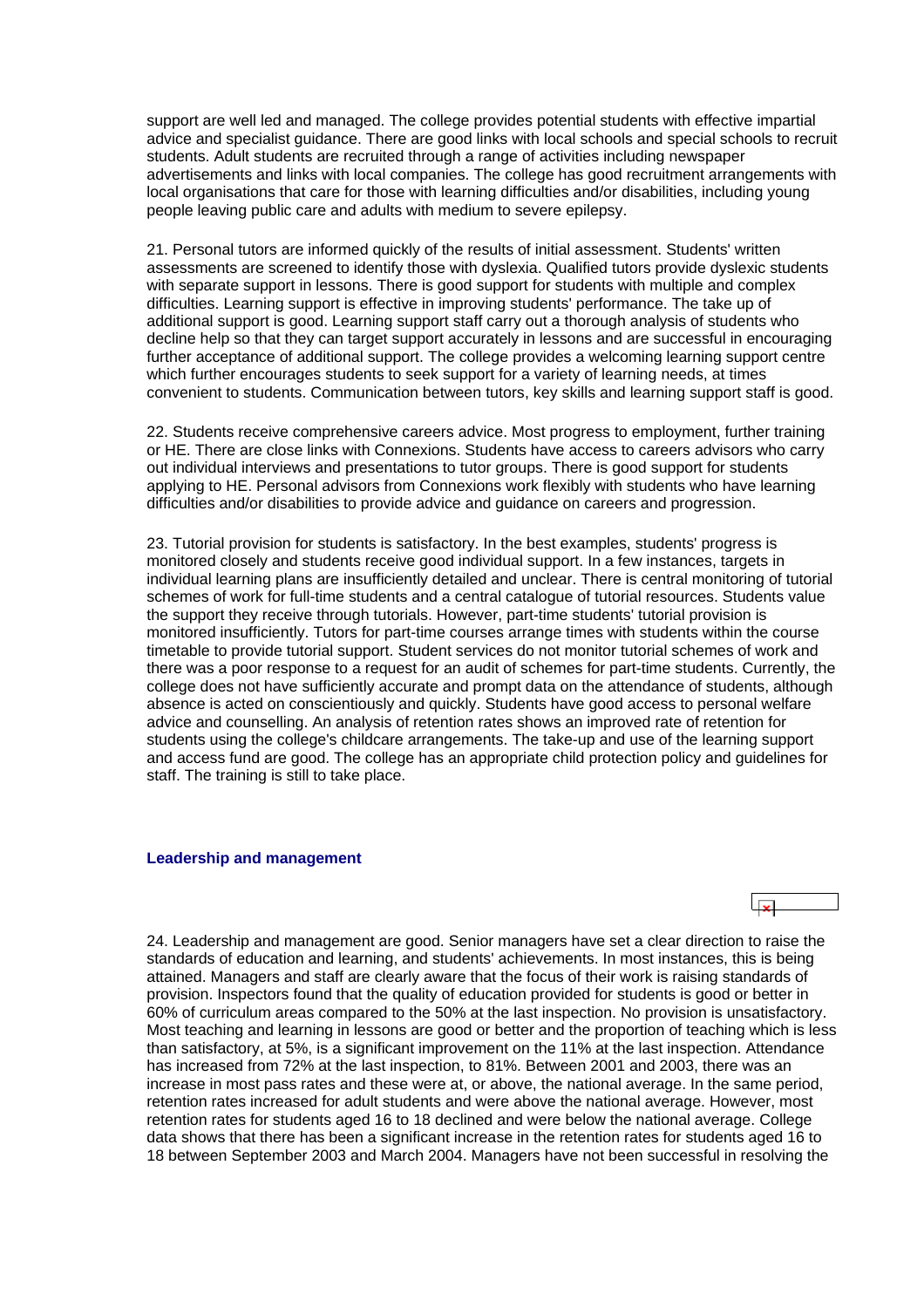framework achievement for work-based learners.

25. Quality assurance is generally effective and leads to improvement. Well-established, rigorous self-evaluation and good action plans to resolve weaknesses are in place. The college supports the range of good quality assurance activities by staff training and helpful documentation. These activities contribute to thorough reviews of performance and awareness by staff and governors of the college's strengths and weaknesses. Managers and staff meet regularly to monitor and review pass and retention rates, and standards of teaching and learning. Evaluative reviews of courses and support services use a good range of evidence, including students' views. The reviews contribute to the self-assessment process. The self-assessment report is mostly accurate in identifying strengths and weaknesses, and there are clear action plans to remedy issues. Managers monitor the carrying out of these plans to ensure that actions take place and that objectives are met. Managers check complaints, analyse issues and trends, and report them to governors. They take action to resolve complaints. The number of complaints in 2003/04 has fallen to 13, compared with 49 for the same period in 2002/03.

26. The college has effective procedures to support staff in improving their work and preparing for new roles. Managers identify staff development needs through personal development reviews, selfassessment and classroom observation. However, the grading for classroom observations is generous. The proportion of teaching and learning, judged by inspectors to be good or better, is well below that awarded by the college. There are effective arrangements to resolve weaknesses identified during classroom observations. The annual staff development plan is comprehensive and provides well-targeted arrangements to meet training needs. Objectives for training are linked to targets to increases students' success, pass and retention rates. The college evaluates the impact of staff development activities through the personal development review system and feedback from staff. The annual report on staff development activities includes an evaluative assessment which shows how the programme contributes to improved performance and the achievement of the strategic objectives. New staff are well supported through induction.

27. The quality of management information and the use staff make of data have improved since 2002. Accurate data on students' recruitment, retention and pass rates is readily available. Teachers and support staff have received training on how to use and understand data. They make effective use of the information in managing and improving students' performance. Staff at all levels are involved in setting targets for their area of work.

28. Communications are good. The regular meetings at all levels contribute to good communication. Staff appreciate the opportunities they have to contribute to the running of the college. To improve communications further, managers provide staff with a lively newsletter and encourage the widespread use of e-mail. The staff forum offers the opportunity for staff to bring professional issues to the attention of the principal. Staff speak well of the open and straightforward approach of senior managers. Staff absence rates are low.

29. The leadership and management of most curriculum areas and support services are good or better. Management of the large and dispersed modern languages team is outstanding. There is very good management in visual and performing arts and media, including the management of the CoVE in new media. Management in construction; sports, leisure and travel, health and social care, and literacy and numeracy are good. Senior managers recognise that the management of workbased learning and the performance of students in key skills are unsatisfactory. The management of work-based learning was reorganised in September 2003 and new managers have started action, with the aim of resolving weaknesses. For example, although the proportion achieving the modern apprenticeship framework remains low, the numbers who are completing successfully are increasing. The college has strengthened the management of key skills, but it is too early to assess if this has been successful.

30. The college has policies in place to promote equality of opportunity. Equal opportunities are an effective part of the staff development programme. The equality forum monitors the implementation of the college's comprehensive equality policy and the maintenance and dissemination of good practice. The college's response to the Race Relations (amendment) Act 2000 and the SENDA is satisfactory. The college analyses student and staff data by age, gender, ethnicity, disability and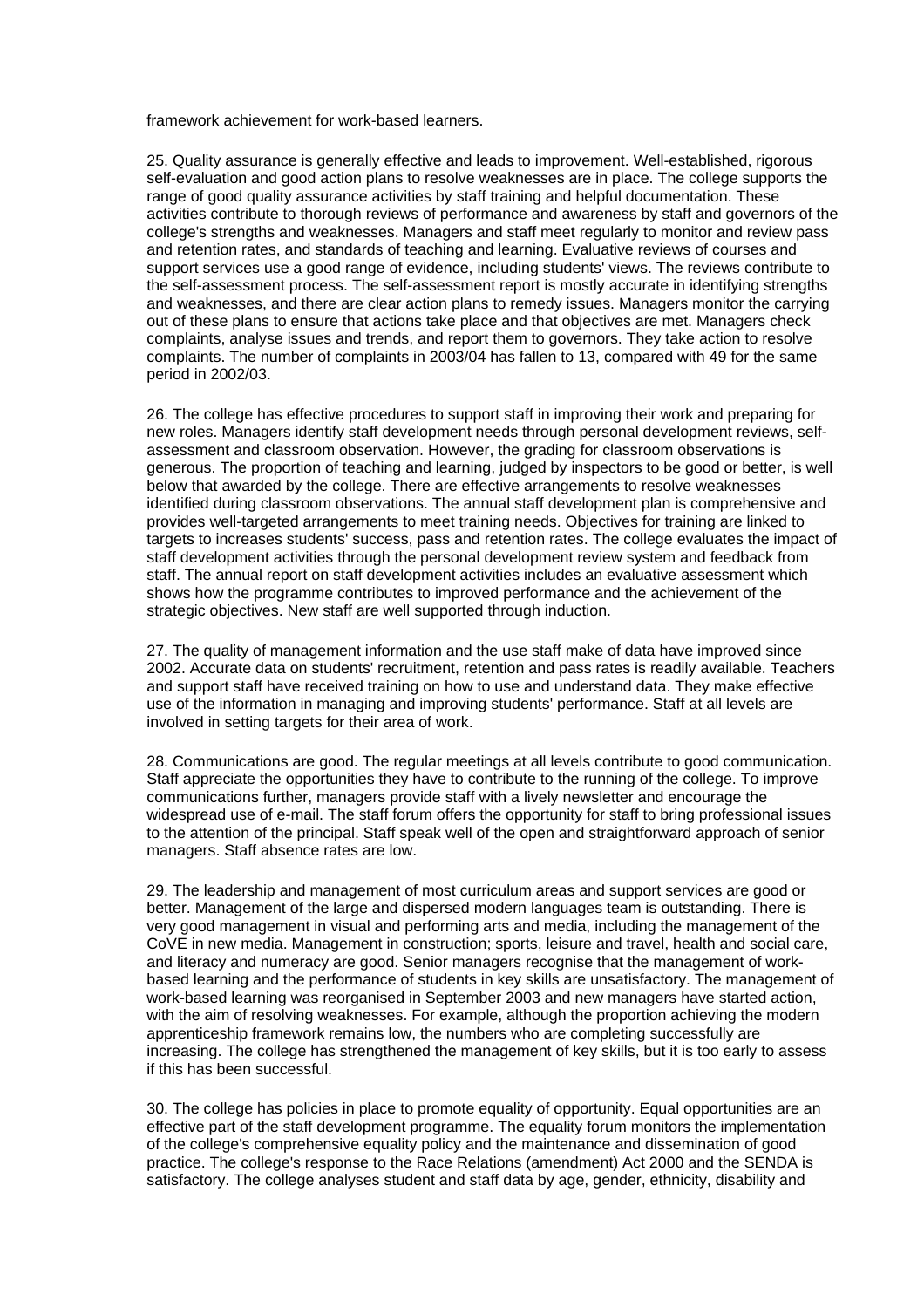<span id="page-13-0"></span>postcode, but there is insufficient effective use of this information by course teams. The monitoring of equality issues in work-based learning is insufficient. The college has reviewed learning resources and documentation to ensure they comply with the Race Relations (amendment) Act 2000 and their suitability for use with a wide range of students. The college adapts buildings and provides specialist equipment to support students with disabilities. Access for students with restricted mobility is poor at the London Road site.

31. Managers have developed clear and successful strategies to widen participation. They have changed the range of provision that the college offers and have strengthened the support offered to students to help them complete their studies. The college offers courses at a significant number of community venues and in the workplace. The number of students from areas where recruitment has been traditionally low has increased significantly in the past two years. The college makes provision for students with learning difficulties and/or disabilities at convenient locations and times. More than 200 young people aged 14 to 16 from local schools attend the college. Some of these students are at risk of not entering education, employment or training. They are well supported by the college. However, provision at level 1 is limited in a few curriculum areas.

32. Governors set a clear direction for the college through their involvement in approving the mission and the three-year development plan. The review of the college's provision in 2002/03 was thorough and included governors considering course costs and students' achievements. They have agreed that the college will focus on vocational courses. Governors monitor the quality of the provision and students' achievements effectively. Managers provide governors with clear reports of students' performance and the standard of provision. The standards committee of the governing body has a good understanding of the main strengths and weaknesses of the college's provision.

33. Financial management is satisfactory. The college's financial category is A. It has not met its funding targets for the past three years. This year, the college has met its overall recruitment targets, but not for students aged 16 to 18. The thorough financial performance reviews consider student recruitment against targets for each division, taking into account, the costs of staffing and other resources. Shortfalls in enrolments and expenditure being over budget are identified and actions are agreed to address the issues. The quality of the provision, as measured by students' achievements and the quality of curriculum provision, is improving. The college offers satisfactory value for money.

 $\overline{\mathbf{r}}$ 

#### **Part C: Curriculum and occupational areas**

**Construction**

Overall provision in this area is **good (grade 2)**

#### *Strengths*

- o high pass rates on college-based courses
- o good teaching of electrical installation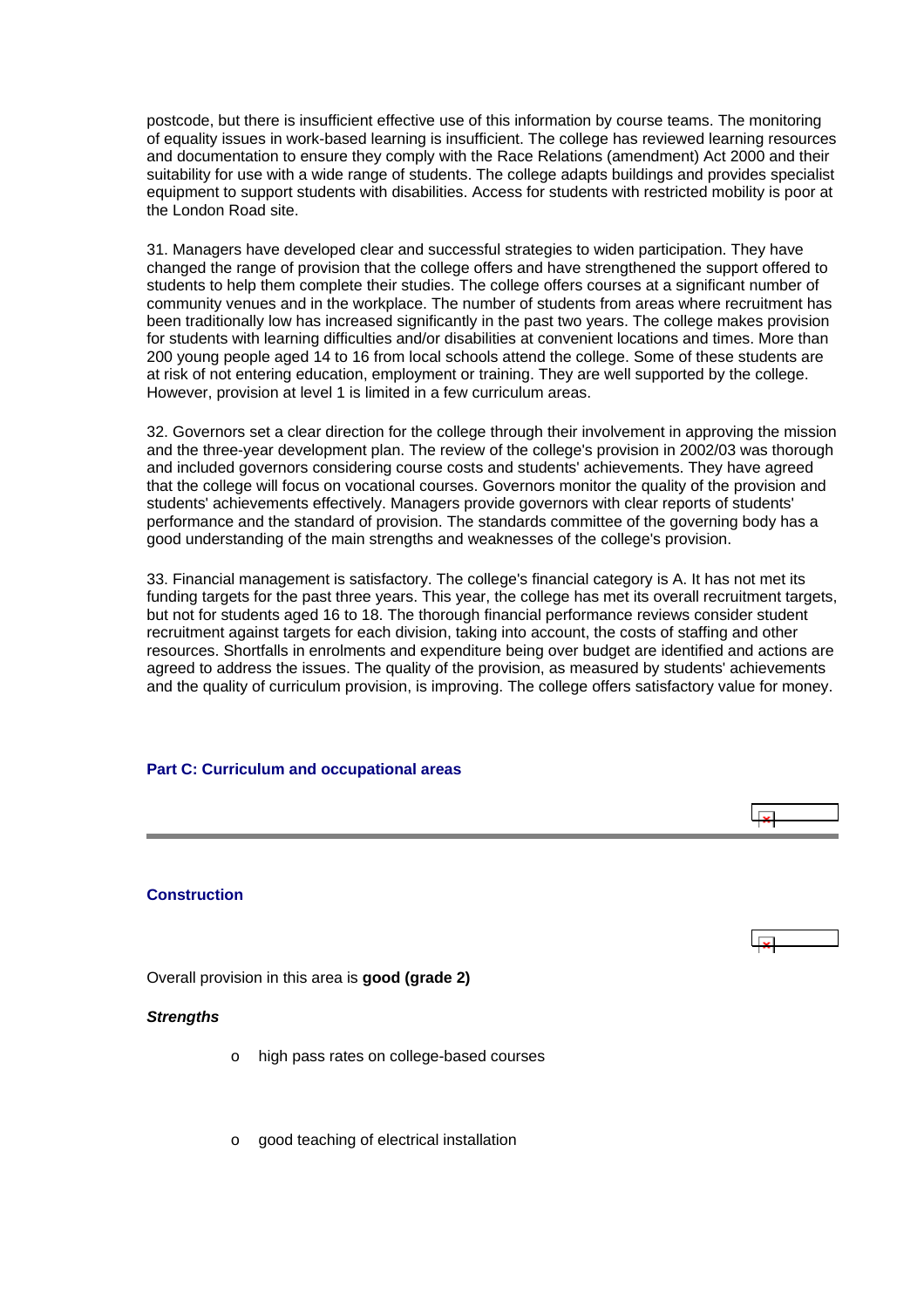- o very good support for students
- good leadership and management.

#### *Weaknesses*

- o very poor achievement of modern apprenticeship frameworks
- unsatisfactory arrangement for resources in carpentry and joinery.

### *Scope of provision*

34. The college offers a range of full-time and part-time construction courses from level 1 to level 3. Provision includes general construction, carpentry and joinery, and electrical installation. Courses lead to GNVQ, AVCE, NVQ, national certificates, diplomas and other vocational qualifications. These are available during the day and evening and through block release. There are 43 full-time students aged 16 to 18 and 15 full-time adult students. Of the 178 part-time students, 121 are adults and 57 are aged 16 to 18. There are 7 carpentry and joinery foundation modern apprentices and 11 students aged 14 to 16 are on a schools links programme in carpentry and joinery.

### *Achievement and standards*

35. Pass rates for college-based provision are high and above national averages. In electrical installation, retention and pass rates are very high and significantly above the national average. Most retention and pass rates for carpentry and joinery courses are above national average. Pass rates for GNVQ awards are mostly high and well above the average. However, the retention rates in 2003, for the foundation GNVQ and the intermediate construction award (ICA) in carpentry and joinery were low and well below the average. Of the small number of construction work-based learners, not one has completed the modern apprenticeship framework successfully, although 56% have achieved an NVQ.

36. Standards of work, both for students aged 16 to 18 and adults, are mainly satisfactory or good. They are particularly good in practical lessons. The progress of electrical installation students in both their practical and theoretical work is good. Students have effective occupational skills and have developed high levels of confidence when using equipment and hand tools. Most students' written work ranges from satisfactory to very good. Students' attendance and punctuality are good.

| Qualification                        | Level | <b>Completion year:</b> | 2001    | 2002 | 2003 |
|--------------------------------------|-------|-------------------------|---------|------|------|
| City and Guilds 2360-                |       | No. of starts           | $\star$ | 20   | 16   |
| 05 electrical installation<br>part 1 |       | % retention             | $\star$ | 75   | 88   |
|                                      |       | % pass rate             | $\star$ | 93   | 79   |
| ICA carpentry and                    | 2     | No. of starts           | 21      | 34   | 15   |

### *A sample of retention and pass rates in construction, 2001 to 2003*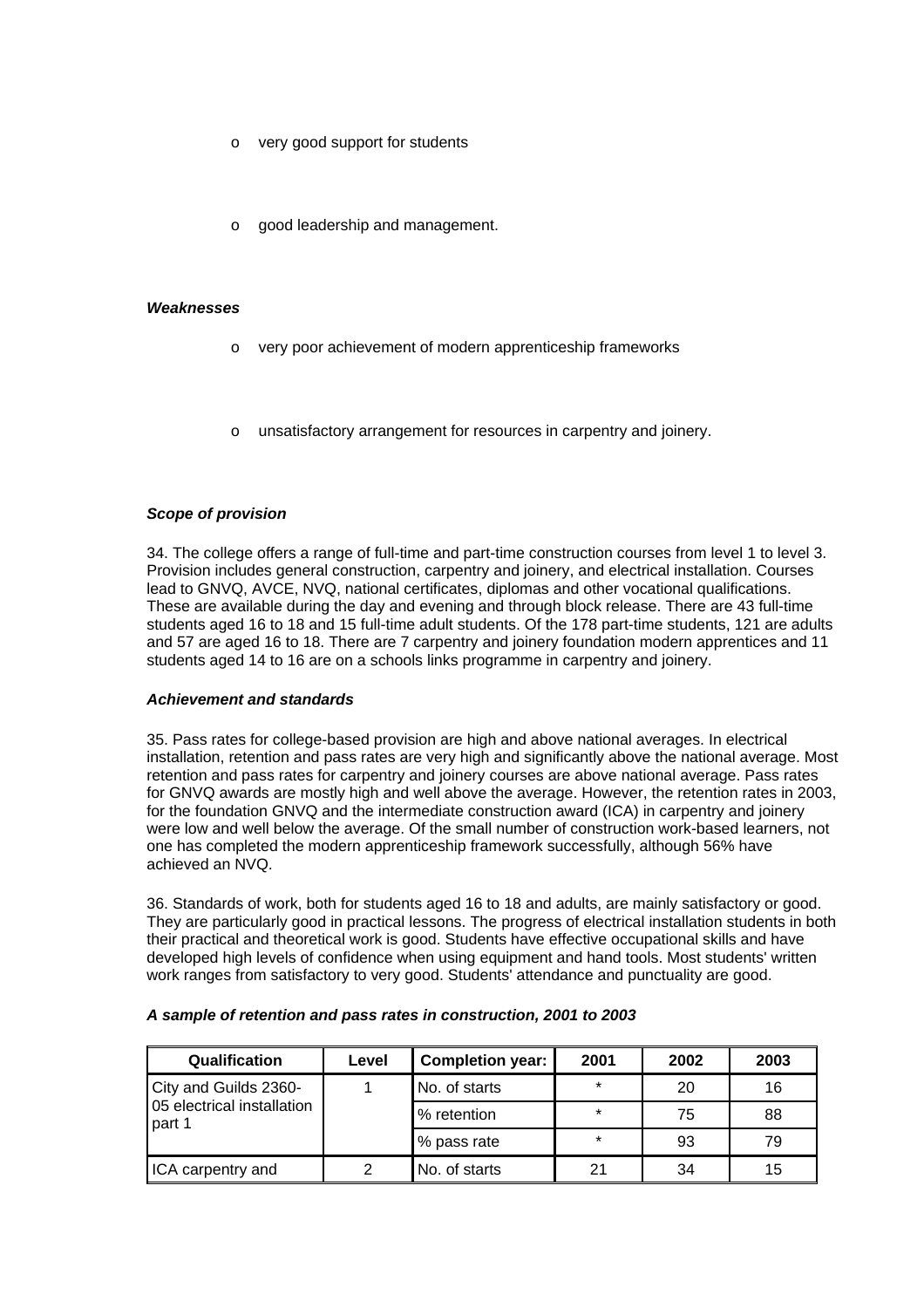| joinery                                             |   | % retention   | 76      | 94    | 40  |
|-----------------------------------------------------|---|---------------|---------|-------|-----|
|                                                     |   | % pass rate   | 94      | 75    | 83  |
| City and Guilds 2351                                | 2 | No. of starts | $\star$ | 29    | 26  |
| knowledge of electrical<br>installation engineering |   | % retention   | $\star$ | 97    | 96  |
|                                                     |   | % pass rate   | $\star$ | 97    | 100 |
| GNVQ advanced                                       | 3 | No. of starts | 15      | $***$ | 16  |
| construction and the<br>built environment           |   | % retention   | 73      | $***$ | 63  |
|                                                     |   | % pass rate   | 73      | $***$ | 100 |

*Source: ISR (2001 and 2002), college (2003)*

### *\* course did not run*

### *\*\*fewer than 15 students enrolled*

### *Quality of education and training*

37. Teaching and learning in electrical installation are good or better. In the rest of the provision, most teaching and learning are satisfactory. There is no significant difference between the standards of teaching and learning for students aged 16 to 18 and adult students. Planning for practical lessons is good. The practical workshop lessons are very lively and all students are involved fully in learning. Teachers give good individual demonstrations to improve students' occupational skills. Most theory lessons are satisfactory. The better theory lessons are very well presented and engage students' attention and involvement well. Teachers are effective at changing their approach to meet the different learning needs of individuals and groups of students. Key skills are integrated into vocational programmes. The teaching and training of work-based learners are satisfactory.

38. With the exemption of carpentry and joinery, resources are satisfactory. Teachers are qualified appropriately and are experienced; there is a range of satisfactory accommodation and equipment. Arrangements for resources in carpentry and joinery are unsatisfactory. The number of staff in this section is small and there are insufficient appropriately qualified and experienced teachers to cover for absence. Levels of staff turnover and sickness have been high. In addition, there is insufficient technician support to assist carpentry and joinery teachers.

39. The well-planned initial assessment is rigorous and comprehensive; it has good arrangements which include assessment for literacy, numeracy and languages support. Assessment and internal verification are strong. The written feedback and the marking of students' work are good. Most students are clearly aware of the progress they are making.

40. There are insufficient courses at level 1 in construction, plumbing, painting and decorating, and bricklaying. The college provides helpful guidance about other local providers to those who want to study these subjects. Students who want to progress to HE and employment receive good guidance. The useful programmes for those aged 14 to 16 in carpentry and joinery are run well.

41. Support for students is very good. Teachers make use of the results of initial assessments to provide good support for students. There is effective co-operation between staff to provide support sensitively and discretely. Individual students' support needs are taken into account in the planning of lessons. Support workers give good individual support in lessons and away from the classroom. Where students are behind with their studies, teachers provide useful additional help to improve their progress while ensuring that other students are not held back. Teachers monitor the progress of those receiving support effectively. Tutorials are good and are managed thoroughly by staff. Tutors are good at monitoring students' performance and at developing actions to ensure students complete their course successfully. There is careful monitoring of attendance.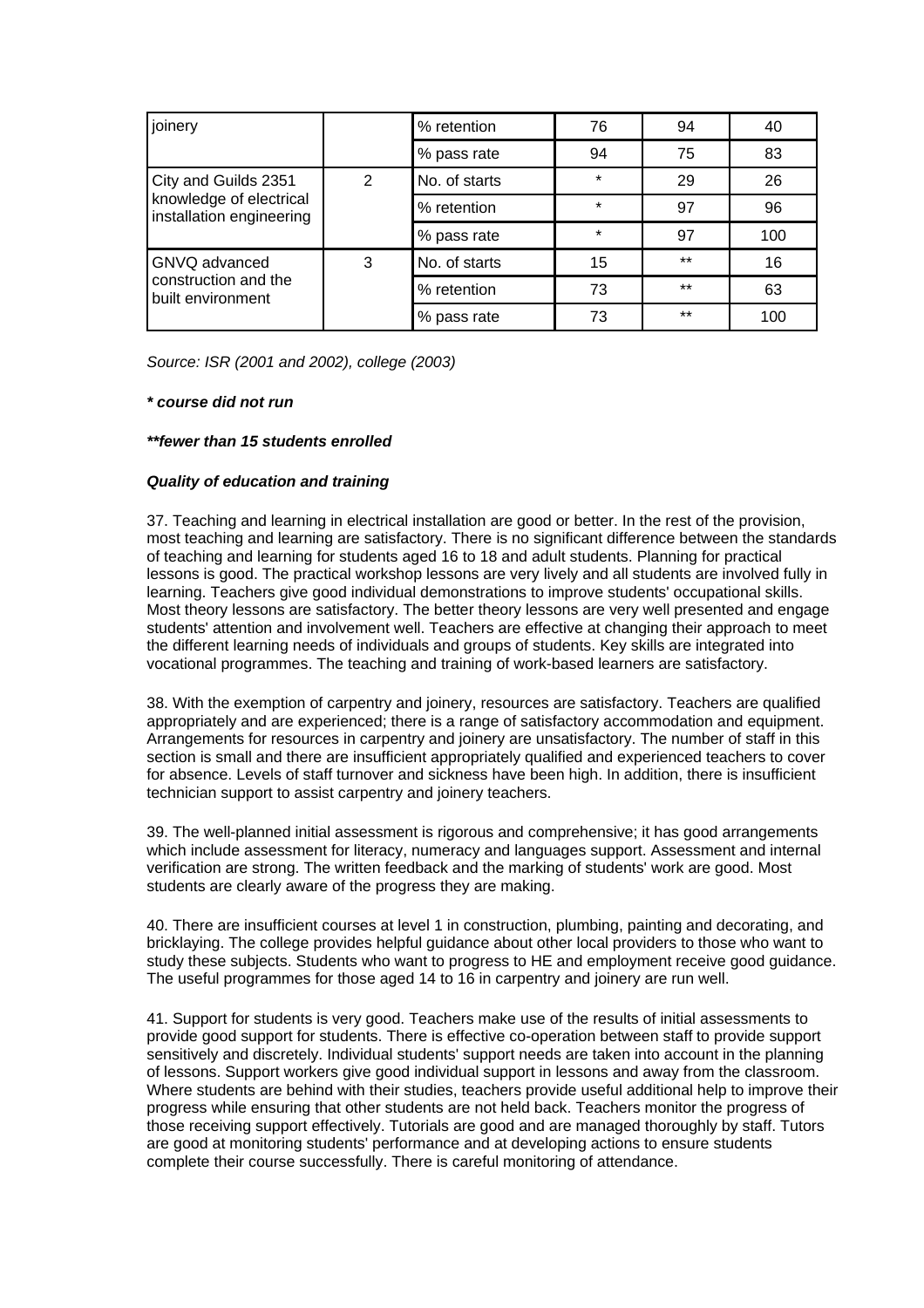#### <span id="page-16-0"></span>*Leadership and management*

42. Leadership and management are good. Communications and the regular staff meetings are particularly effective. Managers and staff discuss student progress, quality assurance, equal opportunities and verification regularly and take actions to resolve any issues. There are thorough arrangements to set targets for enrolments, and retention and pass rates. Managers and staff monitor these very well through the effective course review and evaluation process. The results from the established programme of lesson observations are a key part in appraisal and staff development. All staff have professional development and training including equal opportunities. Where there are training needs, there are good arrangements to ensure these are met. Managers monitor courses to ensure that they are viable financially. Work-based learning has a history of poor management and achievement. The college has appointed new managers and they are setting a clear direction to improve performance and are starting to resolve the weaknesses in this area. For example, learners are now making better progress with their NVQ units. The construction self-assessment report is accurate, with an action plan to remedy weaknesses. Managers are making good progress in achieving the objectives of the action plan.

### **General engineering**



Overall provision in this area is **satisfactory (grade 3)**

### **Contributory grade for work-based learning is unsatisfactory (grade 4)**

### *Strengths*

- o high pass rates at level 3
- o good range of learning activities
- o good links with local schools
- o good support for students.

#### *Weaknesses*

- o low pass rates at levels 1 and 2 in performing engineering operations
- o poor retention rates at level 1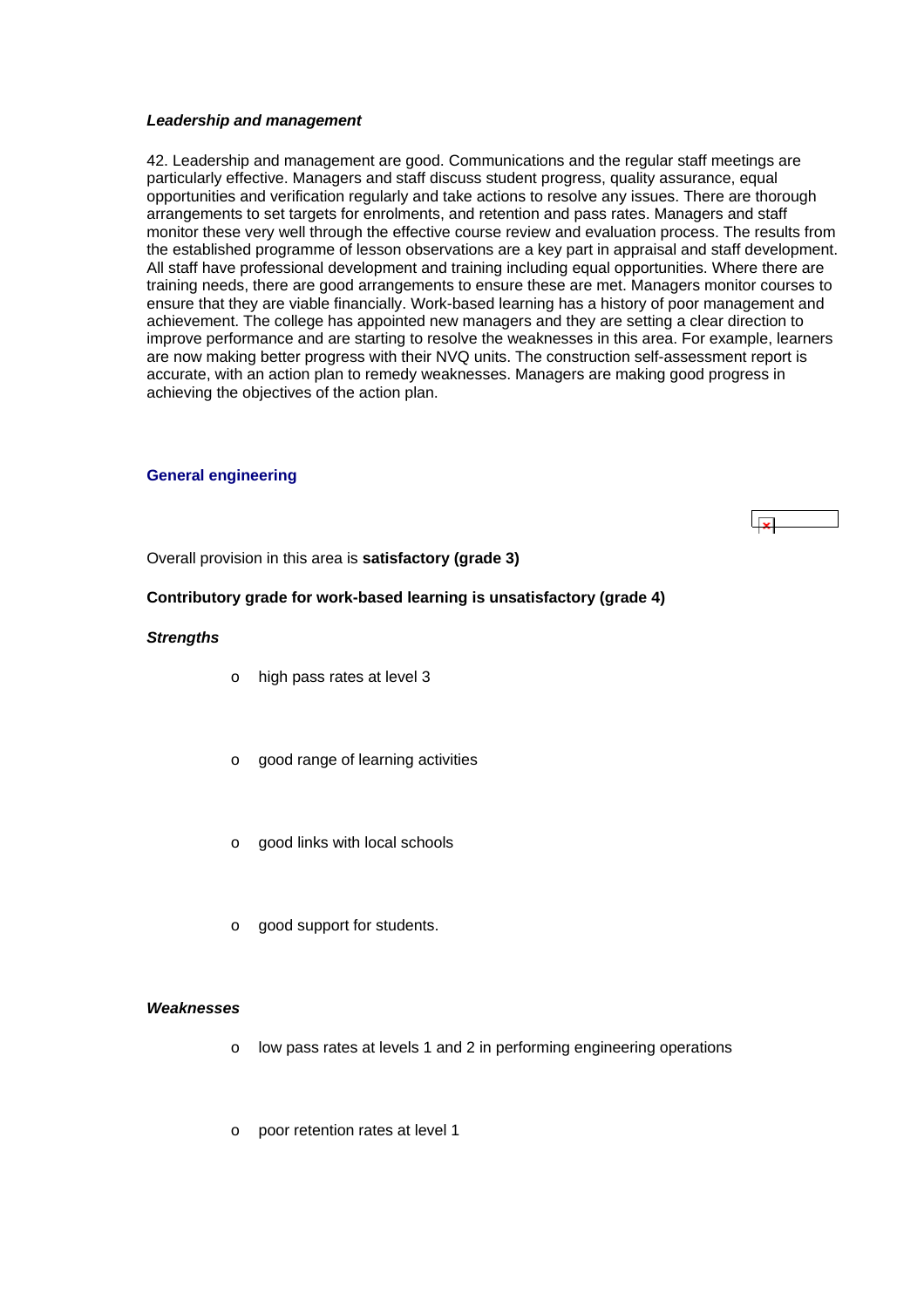- o slow progress by advanced modern apprentices
- inadequate monitoring of employers in work-based learning.

### *Scope of provision*

43. The college has a range of full-time and part-time engineering courses from level 1 to level 4 which provide effective progression to further study or employment. Courses are available during the day and evening. Provision includes motor vehicle, mechanical, electrical and electronic engineering, and fabrication and welding. Courses lead to GCSE, GNVQ, AVCE, NVQ, national and higher diplomas, and other vocational qualifications. The college has 161 full-time and 215 part-time engineering students. Of the full-time students, 145 are aged 16 to 18 and 103 of the part-time students are adults. There are 90 work-based learners and 50 students aged 14 to 16 who are on a schools links programme.

### *Achievement and standards*

44. Pass rates for level 3 qualifications, in 2003, were high, particularly those for the national certificate. Pass rates for the Institute of Motor Industry award in vehicle maintenance have remained significantly above the national average. However, retention rates for this award were below the national average. Retention rates for City and Guilds auto computer-aided design (CAD) have increased significantly between 2001 and 2003, to well above the national average. Pass and retention rates for performing engineering operation at levels 1 and 2 were low, particularly the pass rate at level 2 in 2003. In work-based learning, progress by advanced modern apprentices has been slow. Over the last 5 years, only 8 learners out of 102 have completed the framework successfully.

45. There is little difference between the standard of work produced by students aged 16 to 18 and those aged 19 and over. Most students' occupational skills are satisfactory. They are able to carryout engineering tasks without supervision, use appropriate hand or machine tools in a confident and competent manner and work safely. Students' written work is well presented. There is particularly good use of algebra, trigonometry and physics in assignment work produced by the national certificate and diploma students. The practical work of students aged 14 to 16 is good. For example, students are able to arc weld to a high standard. Students' attendance is just below the average for this curriculum area. Punctuality is satisfactory, but for motor vehicle level 1 students, it is unsatisfactory.

| Qualification                            | Level | <b>Completion year:</b> | 2001    | 2002 | 2003 |
|------------------------------------------|-------|-------------------------|---------|------|------|
| Institute of motor                       |       | No. of starts           | 17      | 33   | 23   |
| industry award in<br>vehicle maintenance |       | % retention             | 65      | 67   | 70   |
|                                          |       | % pass rate             | 91      | 100  | 94   |
| NVQ performing                           |       | No. of starts           | $\star$ | 42   | 28   |
| engineering operations                   |       | % retention             | $\star$ | 60   | 64   |
|                                          |       | % pass rate             | $\star$ | 40   | 44   |
| NVQ performing                           | 2     | No. of starts           | 47      | 20   | 30   |
| engineering operations                   |       | % retention             | 56      | 80   | 40   |

### *A sample of retention and pass rates in general engineering, 2001 to 2003*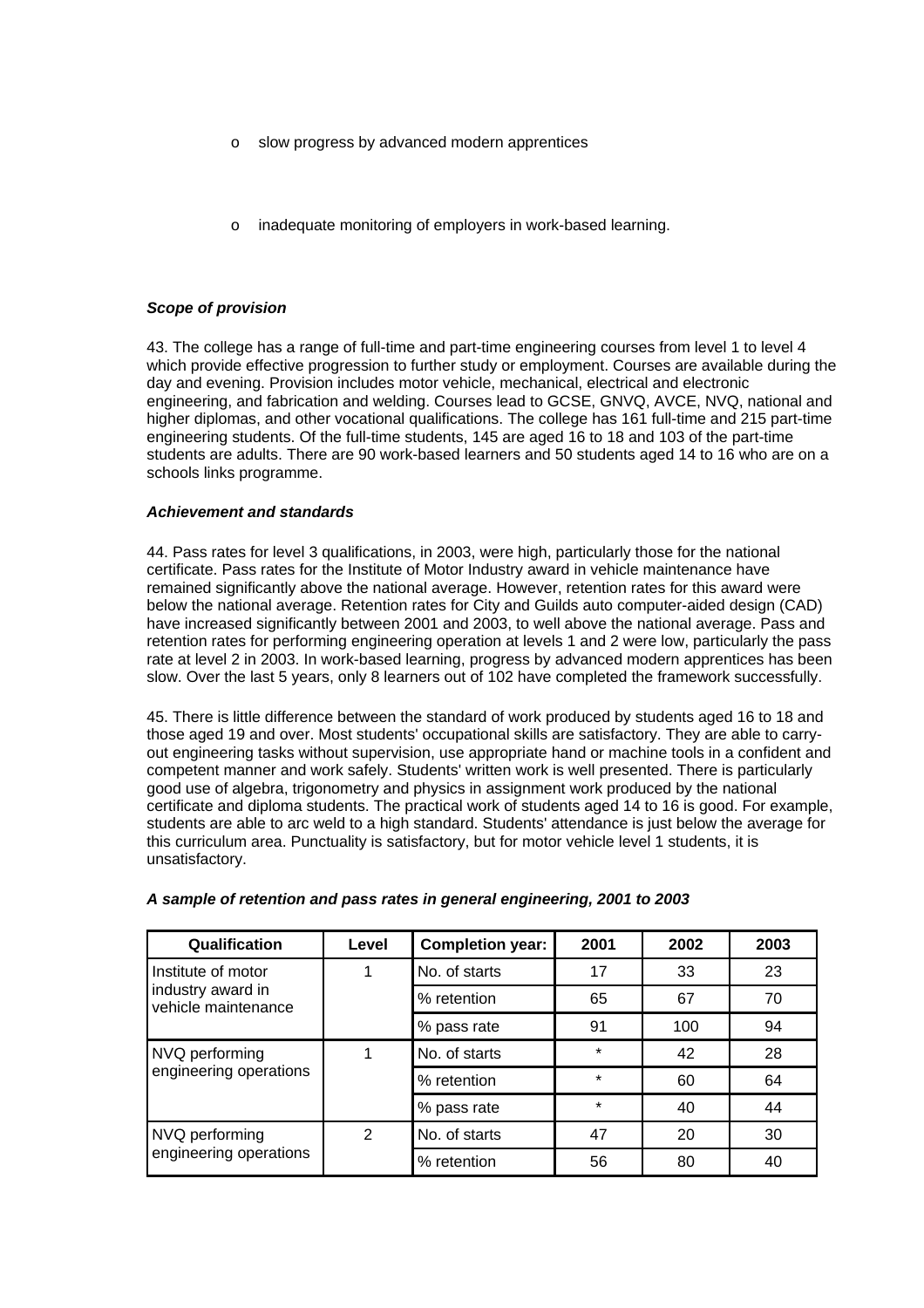|                         |   | % pass rate   | 54    | 50  | 33    |
|-------------------------|---|---------------|-------|-----|-------|
| City and Guilds auto    | 2 | No. of starts | 46    | 44  | 41    |
| CAD 4351-01             |   | % retention   | 78    | 82  | 90    |
|                         |   | % pass rate   | 78    | 86  | 78    |
| AVCE engineering and    | 3 | No. of starts | 24    | 19  | $***$ |
| precursors              |   | % retention   | 71    | 47  | $***$ |
|                         |   | % pass rate   | 65    | 67  | $***$ |
| National certificate in | 3 | No. of starts | $***$ | 15  | 15    |
| engineering             |   | % retention   | $***$ | 73  | 67    |
|                         |   | % pass rate   | $***$ | 100 | 100   |

*Source: ISR (2001 and 2002), college (2003)*

### *\* course did not run*

### *\*\*fewer than 15 students enrolled*

### *Quality of education and training*

46. Most teaching and learning are satisfactory or better. Schemes of work and lesson plans are detailed appropriately. Teachers are fully aware of the learning characteristics of different groups and students' preferred learning styles. Teachers do not always use this information to take account of students' individual learning needs. In the better lessons, there is a good range of learning activities with particularly effective sequencing of theory and practical work. In one lesson, to introduce oscillations and the meanings of amplitude and frequency, the teacher projected on to the screen a plumb bob oscillating from side to side and, at the same time, drew a graph to show the wave produced by the movement. After this part of the lesson, the teacher moved the students' swiftly on to using real plumb bobs to measure frequencies. The quality of written learning materials is good, especially for the level 1 motor vehicle lessons. Teachers in theory lessons, reinforce key learning points effectively, but there is insufficient use of ICT and their questioning of students is not sufficiently thorough.

47. Staff are well qualified. Most have a teaching qualification. Work-based learning staff are vocationally competent. Resources in the workplace and for most of the provision range from satisfactory to good. In the fabrication and welding section, resources are extensive and students can gain experience in all aspects of welding. Some rooms are inappropriate for theory teaching.

48. Assessments are satisfactory. Teachers plan college assessments effectively and students are aware of what is expected of them. College assessment is rigorous and feedback to students provides good guidance on how they can improve. Work-based assessments use an appropriate range of evidence including observation, witness testimony and students' work. Internal verification is well planned and effective. However, in 2003, for a period of six months, no internal verification took place in work-based learning.

49. Links with schools to improve access to engineering are good. In 2004, some 50 students aged 14 to 16 have taken part in a range of interesting learning activities to develop their appreciation and enthusiasm for engineering, including welding, fitting and electronic assembly. Teachers support these well-planned learning activities with effective development of students' theoretical understanding. The college has recently introduced employer forums so that their views can influence learning.

50. Support for students is good. All full-time and substantive part-time students go through an assessment for additional learning support. Those identified with additional learning needs are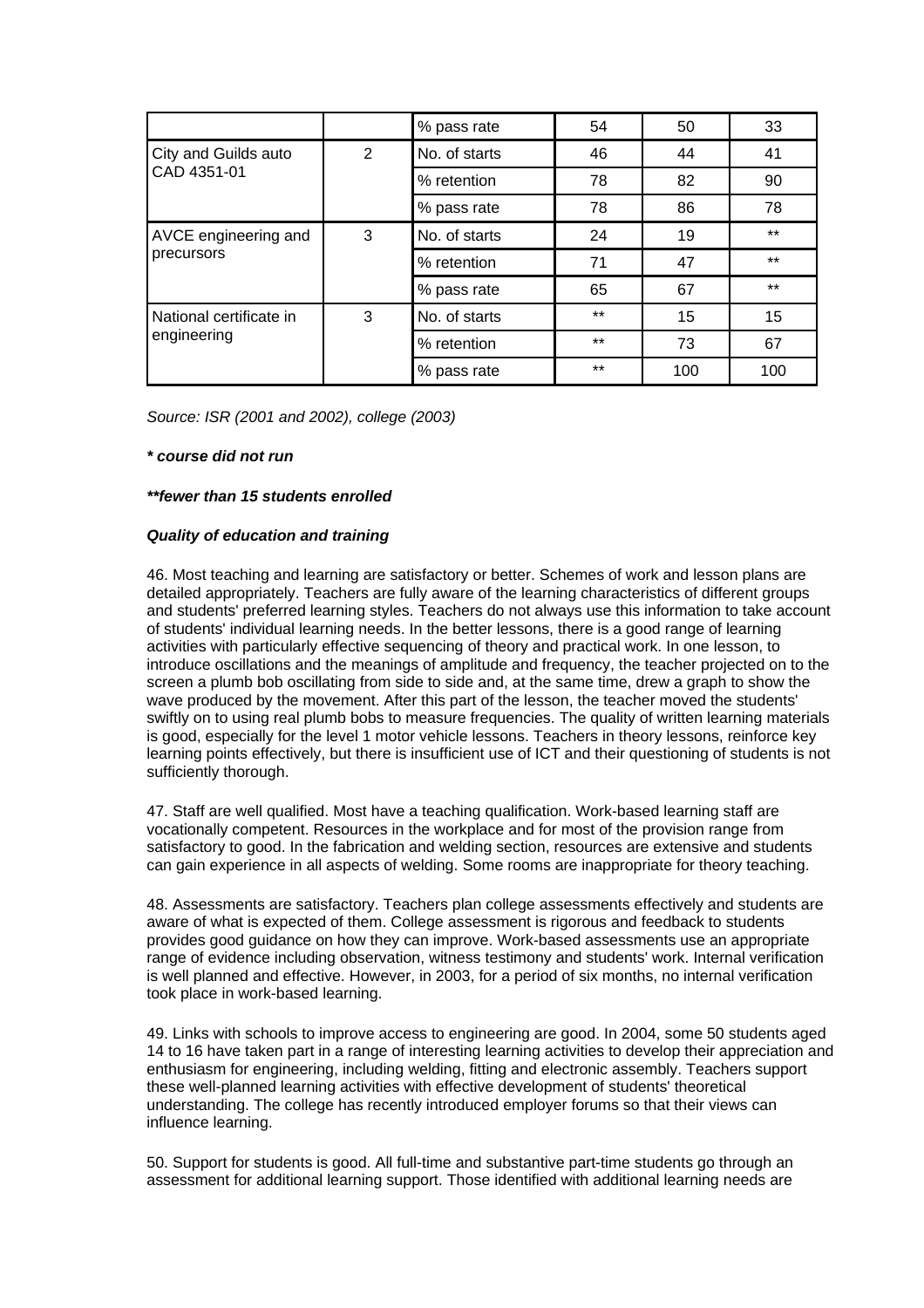<span id="page-19-0"></span>provided with good levels of support. The support is good particularly in lessons and during practical work. The college provides additional support lessons on two evenings a week for students and learners to improve their key skills. There is thorough monitoring of students' and learners' progress.

### *Leadership and management*

51. Leadership and management are satisfactory. Managers have taken significant steps to improve provision. New managers, appointed in September 2003, recognised promptly that there were issues facing engineering provision particularly for work-based learning. They put in place a significant number of actions to resolve problems including employing more key skills teachers. Some outcomes have already been achieved successfully. For example, since March 2004, eight advanced modern apprentices have achieved the framework qualification. However, it is too early to assess the effectiveness of the actions taken by managers. Monitoring of equal opportunities for work-based learning is unsatisfactory. There are insufficient checks on the equal opportunities policies of employers and there is insufficient checking of understanding of equal opportunities at learners' progress review meetings. Employers have a poor understanding of NVQ. The selfassessment report is mostly accurate with an action plan to remedy weaknesses. However, the grades for teaching observations in the report are significantly above those given by inspectors.

### **Business, administration, management and professional**



Overall provision in this area is **satisfactory (grade 3)**

### *Strengths*

- o good support for students' learning
- o high pass rates on AVCE and certificate in personnel practice
- o effective support for students.

### *Weaknesses*

- o low pass rates on GNVQ intermediate business
- o very poor pass rates for work-based learners
- o insufficient involvement of employers in curriculum design and learning.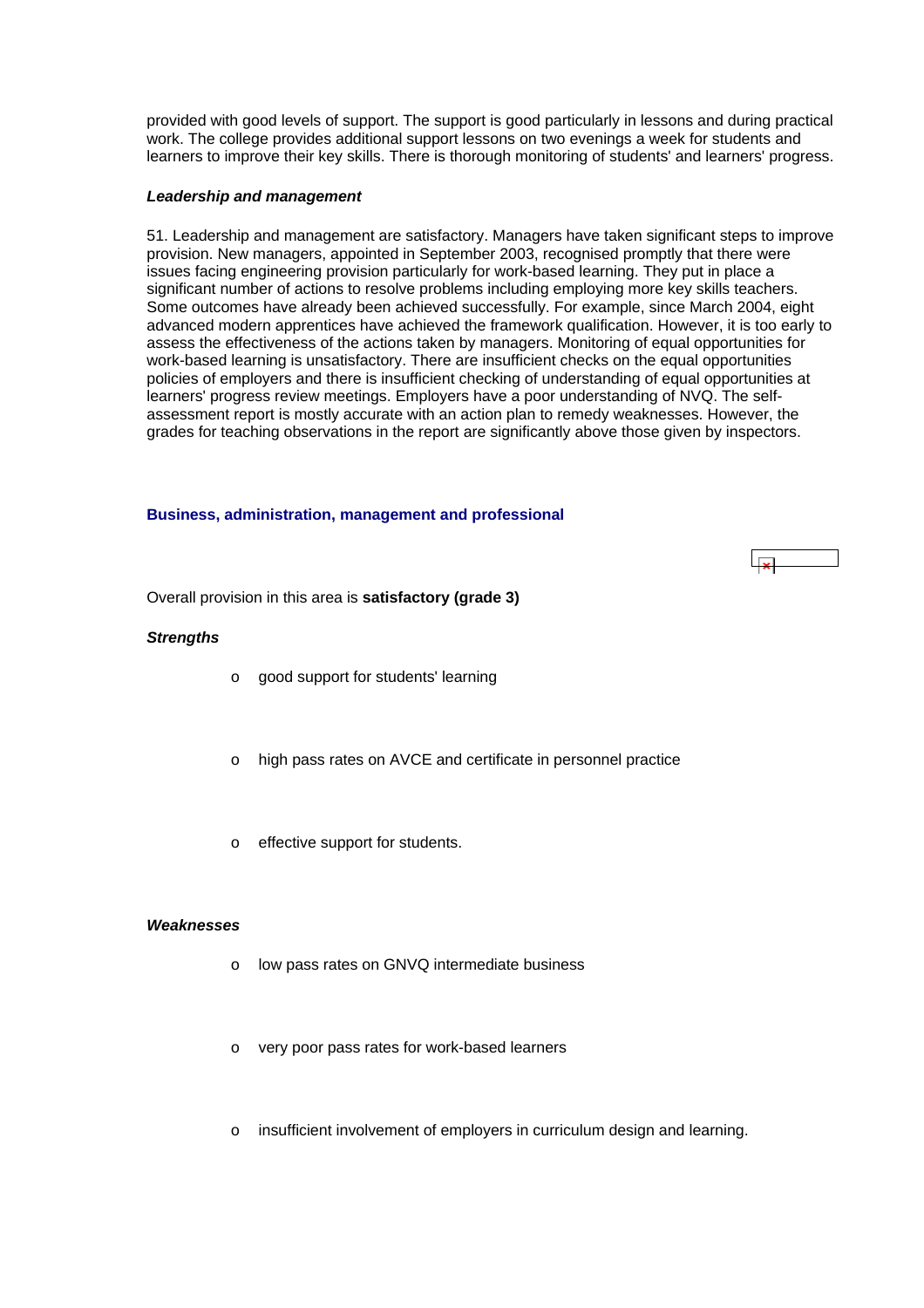### *Scope of provision*

52. The college offers provision from levels 1 to 4. Courses are available during the day and evening, and on a full-time, but mainly part-time basis. Provision includes programmes for text processing, administration, bookkeeping and accounting, management, legal and personnel. Students can work towards NVQ, GCSE, GNVQ, general certificate of education advanced level (GCE A level), AVCE, national certificates and other vocational awards. There is insufficient entrylevel provision. The college has a small work-based learning programme in business administration and accounting. There are 39 full-time and 744 part-time students and there are 16 work-based learners. Some 83% of students are aged 19 and over.

### *Achievement and standards*

53. Pass rates for the AVCE, its precursors and the certificate of personnel practice have been very high for the last three years. However, the retention rate for the certificate in personnel practice has declined to well below the national average. Retention and pass rates for the GNVQ intermediate course were below the national average between 2001 and 2003, and in 2002 and 2003, the pass rates for this award were very poor and significantly below the national average. NVQ accountancy pass and retention rates were around the national average between 2001 and 2003, but in 2003, the pass rate declined at level 2 by 10% from the previous year. Pass and retention rates for work-based learners over the last five years have been very poor. Out of 54 starters, no one has completed the framework successfully and only 25% of learners have achieved an NVQ.

54. There is little difference between the standard of work produced by students aged 16 to 18 and adult students. Course files, portfolios and assessed work show students make effective progress on prior levels of attainment and that they have good ICT skills. Students work well in groups and many show initiative, commitment and enthusiasm when working individually. Many adult students have developed good levels of confidence in their work compared with when they started their course of study. Awarding bodies have given business administration, management and professional students, over the last four years, three national medals for the high standard of their work. Students' attendance during the inspection was above the average for this curriculum area.

| Qualification            | Level          | <b>Completion year:</b> | 2001 | 2002    | 2003    |
|--------------------------|----------------|-------------------------|------|---------|---------|
| Text processing part 1   | 1              | No. of starts           | 23   | $\star$ | 15      |
|                          |                | % retention             | 87   | $\star$ | 95      |
|                          |                | % pass rate             | 80   | $\star$ | 86      |
| <b>GNVQ</b> intermediate | $\overline{2}$ | No. of starts           | 31   | 22      | 23      |
| business                 |                | % retention             | 73   | 75      | 70      |
|                          |                | % pass rate             | 77   | 35      | 27      |
| AVCE and precursors      | 3              | No. of starts           | 29   | 24      | $\star$ |
|                          |                | % retention             | 86   | 38      | $\star$ |
|                          |                | % pass rate             | 96   | 89      | $\star$ |
| NVQ accounting           | 3              | No. of starts           | 23   | 40      | 26      |
|                          |                | % retention             | 91   | 90      | 88      |
|                          |                | % pass rate             | 67   | 67      | 57      |
| NVQ accounting           | 4              | No. of starts           | 33   | $\star$ | 36      |
|                          |                | % retention             | 100  | $\star$ | 97      |

### *A sample of retention and pass rates in business, administration, management and professional, 2001 to 2003*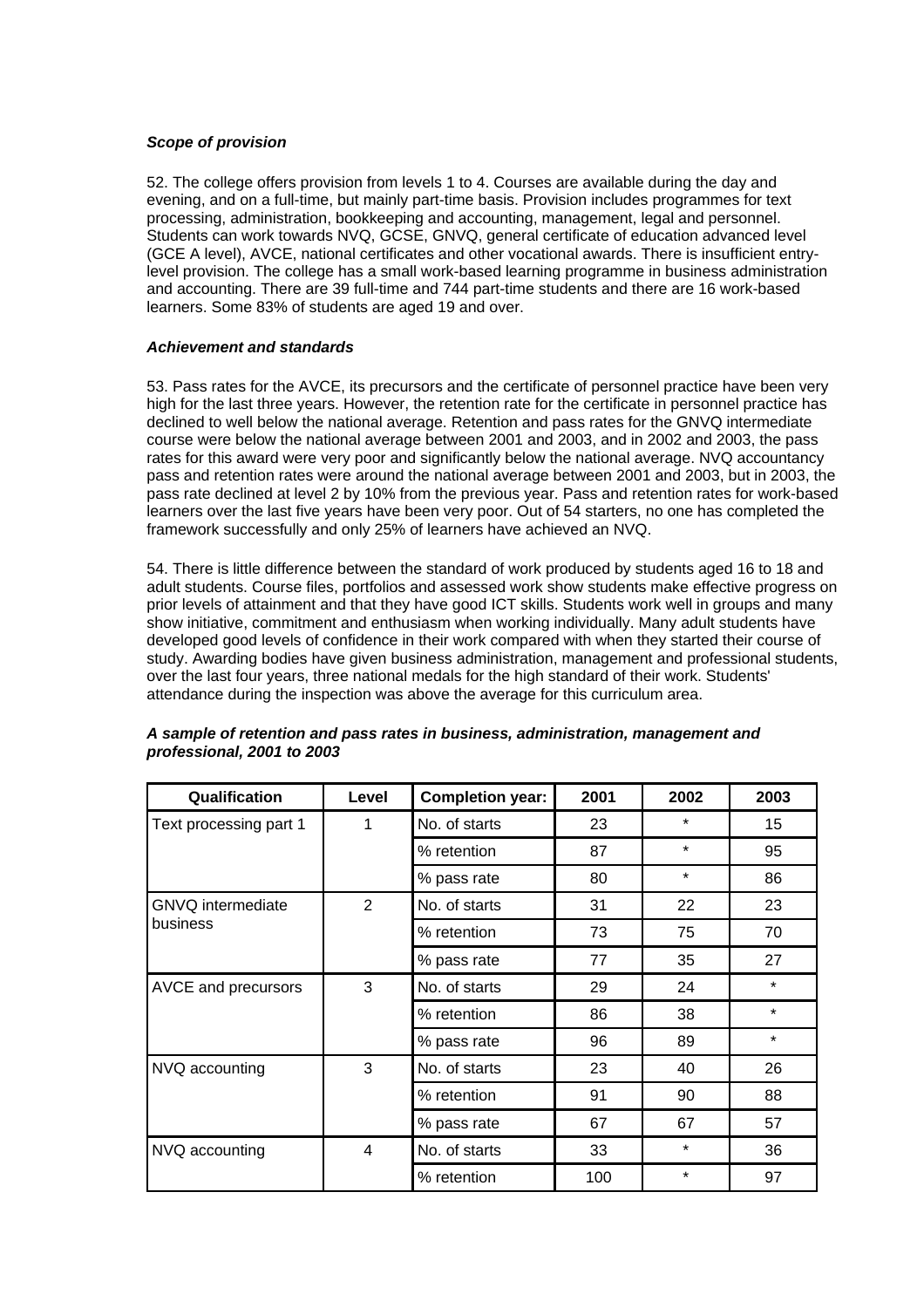|--|

*Source: ISR (2001 and 2002), college (2003)*

*\*fewer than 15 students enrolled*

#### *Quality of education and training*

55. In most lessons, teachers plan carefully and manage learning effectively. Most teachers provide clear objectives and introductions to lessons. They use an appropriate range of teaching approaches including whole class, small group and individual work to engage students in learning. In the better lessons, teachers support students' learning well. They use students' preferred learning styles and take careful account of their individual learning needs. For example, some learning approaches use students' preference for oral presentation from notes, whilst others use students' preferences for presentation using overhead projections. Teachers use their own commercial experience and that of students' own experiences in the workplace well to provide practical illustrations to support learning. There is good use of ICT in learning. During lessons, teachers regularly question students to check learning and progress, and link key skills to coursework and assignments.

56. Most of the well-qualified teachers have relevant vocational expertise. Overall, accommodation is adequate. Classrooms are generally well equipped with a range of useful teaching aids to support learning. Some classrooms are cramped. Learning materials are up-to-date and cover new developments in the curriculum area. The library has an adequate stock of textbooks and periodicals relating to business studies. Students have good access to computers.

57. Assessment and verification of students' work are satisfactory. There are adequate arrangements to set and mark their work. The written feedback to students, in some instances, is too brief and is insufficiently clear.

58. There is an appropriate range of provision at levels 2 to 4, but there is very little at level 1. The college has a number of links with businesses. It supports a local organisation which encourages networking between small and medium-sized enterprises and has links with some large business organisations. There is little use of these links by teachers to involve employers in contributing to curriculum design and learning.

59. Effective arrangements are in place to identify and provide for students' additional support needs. Support workers provide good support in lessons. Communications between support workers and students are good. All students are allocated a tutor. Full-time students have set timetabled tutorials and part-time students can arrange for them as part of their courses. Tutorials are effective; they cover a range of pertinent and helpful subjects. These include personal support, careers and progression guidance, and college information. Reviews of students' progress are thorough and action is taken, if it is needed, to improve students' performance. There is careful monitoring of attendance. The college adjusts course timetables to take account of students with care responsibilities. Student speak well of the help and support which they receive from staff.

### *Leadership and management*

60. The leadership and management of the curriculum area are satisfactory. There are regular staff meetings and good communications between staff. Teachers attend regular staff development, training and updating events. Observation of teaching, the results of the students' survey and focus groups managers are used to develop actions to improve the quality of teaching and learning. The arrangements for self-assessment and course review are effective and involve all staff from the curriculum area. There are weaknesses with work-based learning, but new managers for this area have started taking action, with the aim of improving provision and resolving issues. It is too early to judge the success of managers in resolving problems in work-based learning.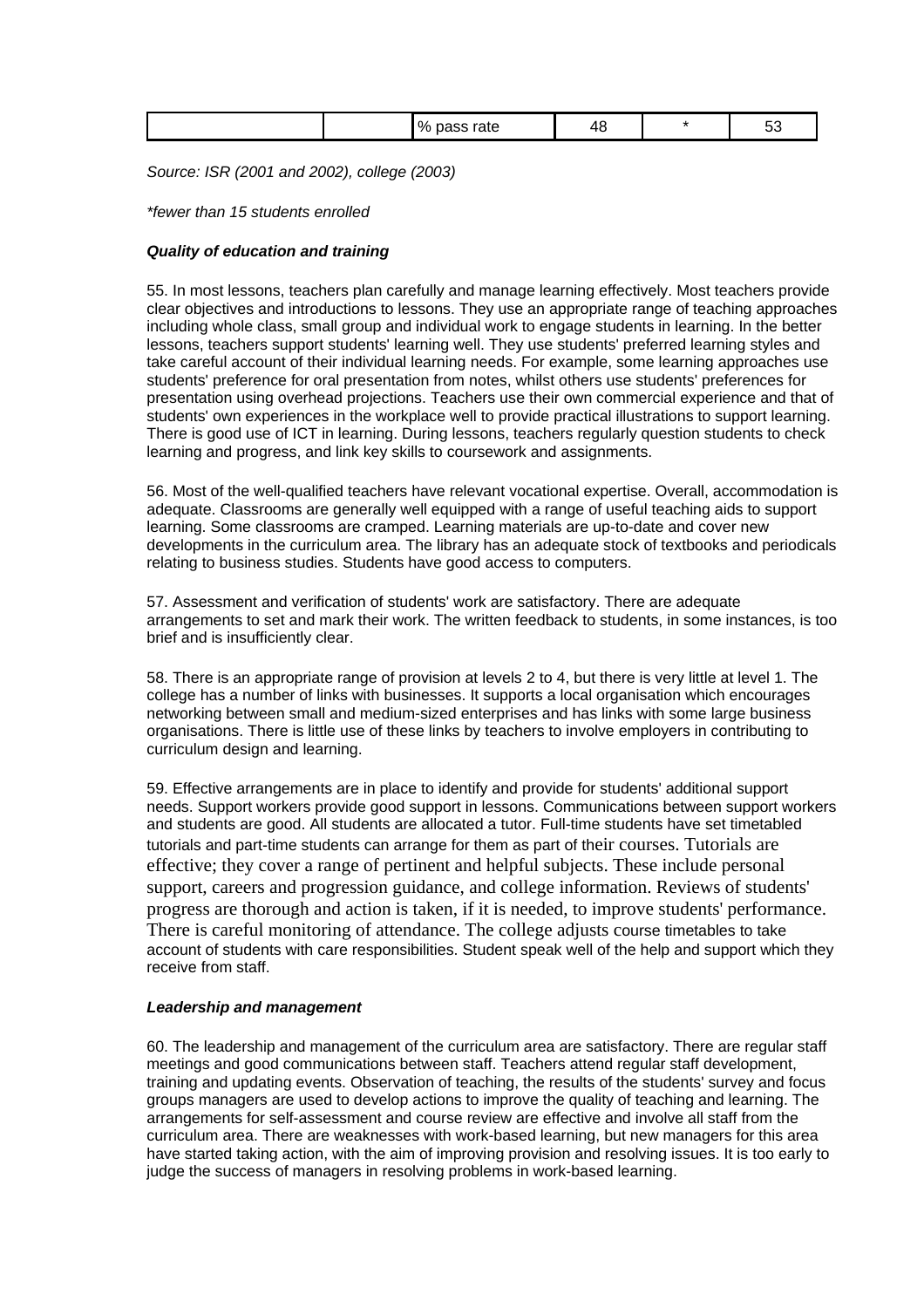### <span id="page-22-0"></span>**Information and communications technology**

 $\mathbf{r}$ 

Overall provision in this area is **satisfactory (grade 3)**

#### *Strengths*

- o high retention and pass rates for adult students
- o good resources to support classroom teaching
- o good feedback to students
- o good support for students.

#### *Weaknesses*

- o low and declining pass rates for full-time students aged 16 to 18
- o underdeveloped links with ICT-related industries
- o narrow range of provision at level 1 for full-time students aged 16 to 18
- o unsatisfactory scheduling of assessments for students aged 16 to 18.

### *Scope of provision*

61. The college offers a range of provision from levels 1 to 4. Full-time and part-time courses are available during the day or the evening. Full-time provision includes GNVQ intermediate, diploma for information technology (IT) practitioners, advanced diploma in IT, AVCE and national diplomas. Parttime work includes `computing for the terrified', new computer literacy and information technology (New CLAIT) and other vocational awards. Some 1,475 students are studying ICT courses, of which, 1,325 are part time. Students aged 16 to 18 account for 68% of the full-time provision, whilst students aged 19 and over account for 97% of the part-time work. Part-time courses are available at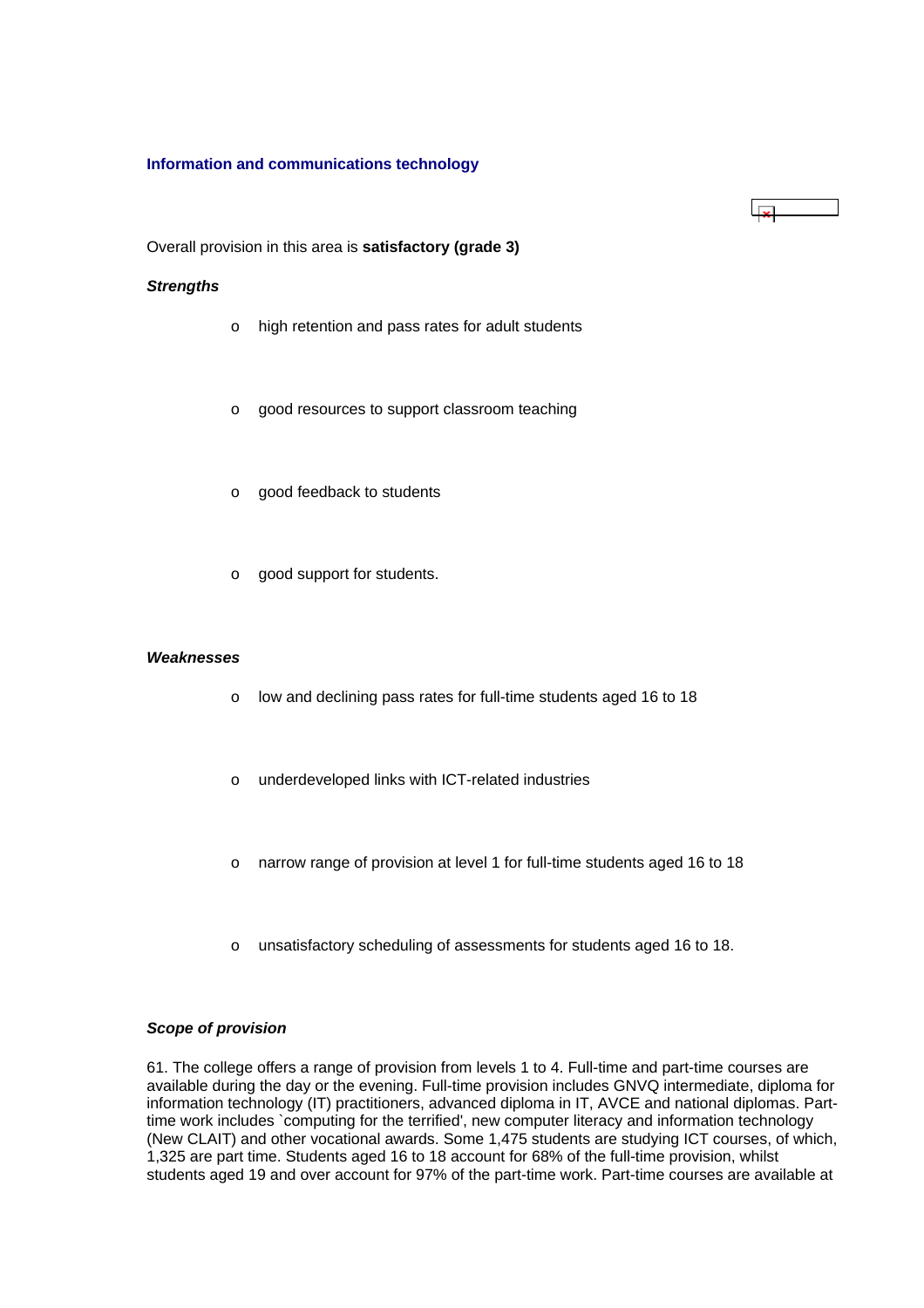the college, in the community and through distance learning programmes. Adult students can also attend college at times convenient to themselves to follow individual programmes of learning.

# *Achievement and standards*

62. Pass and retention rates for adult students between 2001 and 2003 were mostly high. Pass and retention rates for European computer driving licence (ECDL) and CLAIT were well above the national average between 2001 and 2003. Retention rates for the `computing for the terrified' course have been at a high level for the last three years and in 2003, the retention rate for the City and Guilds 7261 one-year course increased by 15% to well above the national average. The pass rates for students aged 16 to 18, between 2001 and 2003, declined and were low. The pass rate for the AVCE and its precursors declined signicantly between 2001 and 2003, and in 2003, was well below the national average. The GNVQ intermediate pass rate declined by nearly 20% between 2001 and 2003 to below the national average. The proportion of higher grades for GNVQ and AVCE is low.

63. Adult students' work is better than that of students aged 16 to 18. Adults make good progress on previous levels of attainment. They appreciate new concepts quickly and are able to build on previous knowledge to understand new topics. Although most students aged 16 to 18 make satisfactory progress on prior levels of attainment, there are some in this age group who do not produce work of an appropriate standard. Students aged 14 to 16 have good levels of ICT skills and produce work of a high standard. Students' attendance is around the national average. Students' punctuality is generally satisfactory or good, but for GNVQ intermediate students it is poor.

| Qualification                     | Level          | <b>Completion year:</b> | 2001    | 2002 | 2003 |
|-----------------------------------|----------------|-------------------------|---------|------|------|
| New CLAIT and                     | 1              | No. of starts           | 230     | 169  | 64   |
| precursors**                      |                | % retention             | 84      | 72   | 89   |
|                                   |                | % pass rate             | 63      | 71   | 79   |
| Computing for the                 | 1              | No. of starts           | 485     | 300  | 331  |
| terrified                         |                | % retention             | 94      | 93   | 93   |
|                                   |                | % pass rate             | 56      | 49   | 72   |
| GNVQ intermediate ICT             | $\overline{2}$ | No. of starts           | 27      | 35   | 34   |
|                                   |                | % retention             | 81      | 77   | 76   |
|                                   |                | % pass rate             | 77      | 74   | 58   |
| City and Guilds 7261              | 2              | No. of starts           | $\star$ | 53   | 118  |
| diploma in IT users<br>(one year) |                | % retention             | $\star$ | 74   | 90   |
|                                   |                | % pass rate             | $\star$ | 68   | 73   |
| ECDL (one year)                   | $\overline{2}$ | No. of starts           | 95      | 141  | 157  |
|                                   |                | % retention             | 80      | 79   | 90   |
|                                   |                | % pass rate             | 79      | 97   | 90   |
| AVCE and precursors               | 3              | No. of starts           | 29      | 25   | 38   |
|                                   |                | % retention             | 59      | 92   | 79   |
|                                   |                | % pass rate             | 82      | 61   | 57   |

| A sample of retention and pass rates in information and communications technology, 2001 to |  |
|--------------------------------------------------------------------------------------------|--|
| 2003                                                                                       |  |

*Source: ISR (2001 and 2002), college (2003)*

*\* course did not run*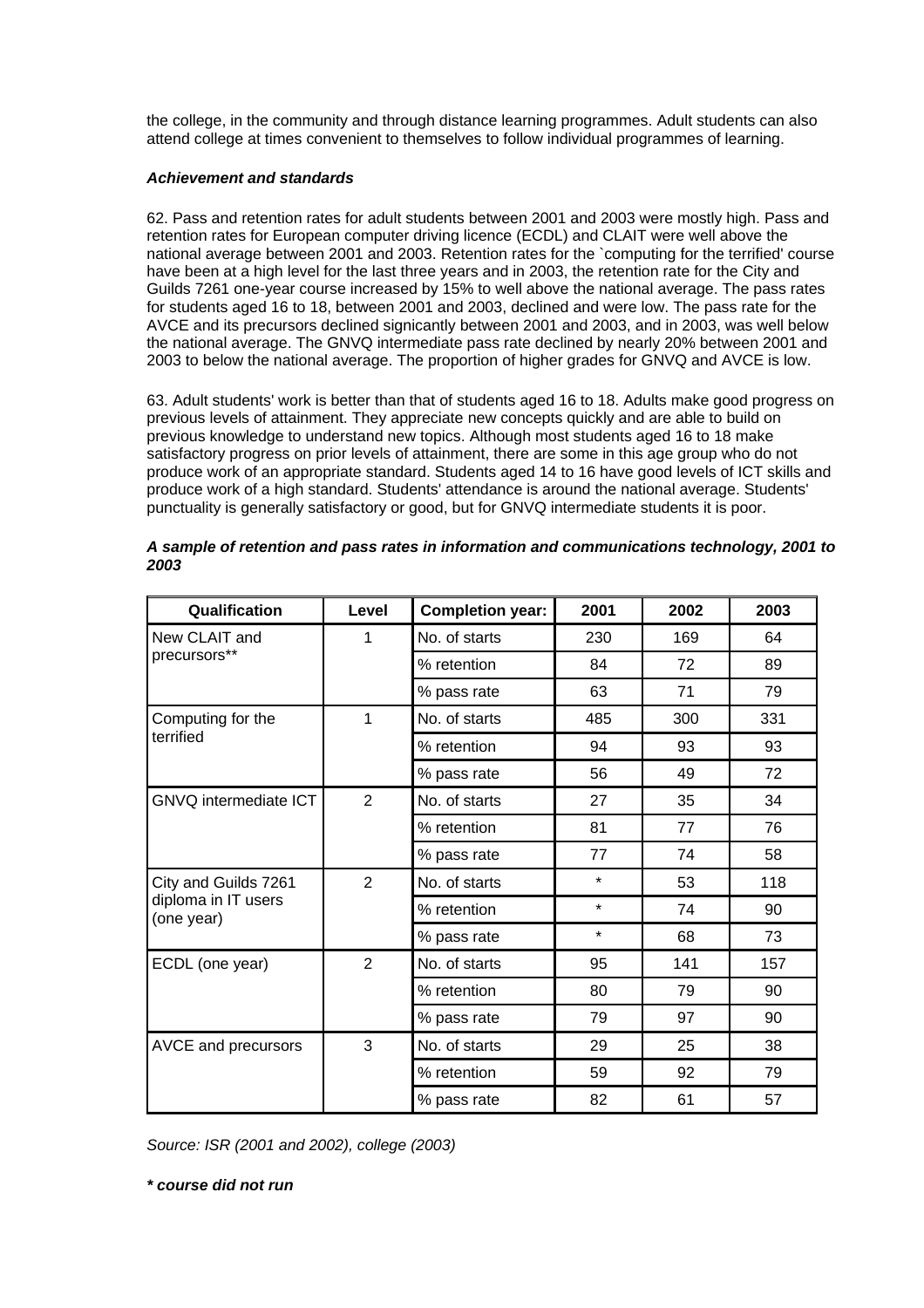### <span id="page-24-0"></span>*Quality of education and training*

64. Most teaching and learning are satisfactory. Teaching for adults is better than that for students aged 16 to 18. In the better lessons, teachers take account of students' learning needs, and motivate and maintain their interest. In an introductory lesson for adult students, the teacher provided a clear explanation and demonstration on the use of menus and toolbars. Students progressed quickly through the lesson and at the end, their confidence had improved significantly. In a lesson for students aged 16 to 18, the teacher's explanations of the problems associated with a popular software package, made learning enjoyable and increased students' understanding. In the weaker lessons, learning does not have clear objectives. For students aged 16 to 18, teaching does not challenge them sufficiently or take adequate account of individual learning needs. There are few industrial visits or guest speakers and no work experience for students to relate their studies to the computer industry.

65. Staff are qualified appropriately and have recent industrial experience, but there are no arrangements to maintain and update their skills. Students appreciate the good ICT resources to support learning. They have access to high-specification computers and good specialist hardware. Teachers make effective use of ICT for teaching. Learning materials to support distance learning are good. Teachers make effective use of the intranet to provide learning and assessment for students. However, students make little use of this facility. The library has a wide range of ICT books and periodicals.

66. Teachers provide students with good quality, detailed and constructive written and oral feedback on their work, and clear guidance on how to improve. There are deficiencies in scheduling assessments on courses for students aged 16 to 18. Teachers do not share assessment timetables with students and assessments are set too closely together. Students on these courses fail consistently to meet assessment deadlines. Students often have to wait excessively for the return of marked work.

67. There is no level 1 full-time provision for students aged 16 to 18. Students with prior levels of attainment, more appropriate for level 1 provision, are enrolled on to level 2 courses. Many of these students have difficulties in completing their studies successfully. There is no provision for adults wishing to study specialist short computer courses. The key skills provision is underdeveloped. Students aged 16 to 18 are only working towards communication key skills award and all are at the same level.

68. Established and effective arrangements for initial assessment include the identification of additional learning needs. Students with additional learning needs receive good individual support in lessons. The college provides good support to AVCE students at risk of not finishing their course with support workshops so that they can complete their work. Each course has allocated tutorial time. Full-time students have group and individual tutorials. Tutors use individual tutorials to monitor students' progress effectively and to set individual achievement targets. Group tutorials cover a range of relevant and useful topics including careers advice and guidance, course and college information and personal support. Students on distance learning programmes and those using the college's ICT facilities on individual learning programmes, appreciate the good support they receive from tutors.

### *Leadership and management*

69. Leadership and management are satisfactory. There have been recent changes to the management of the curriculum area. New managers have identified weaknesses promptly and have established actions to resolve them. However, it is too early to comment on their effectiveness. There are regular, minuted course team meetings with action points. There are two different teams of management for ICT. One team looks after college-based and community provision and the other is responsible for distance learning. There is no sharing of good practice between the teams.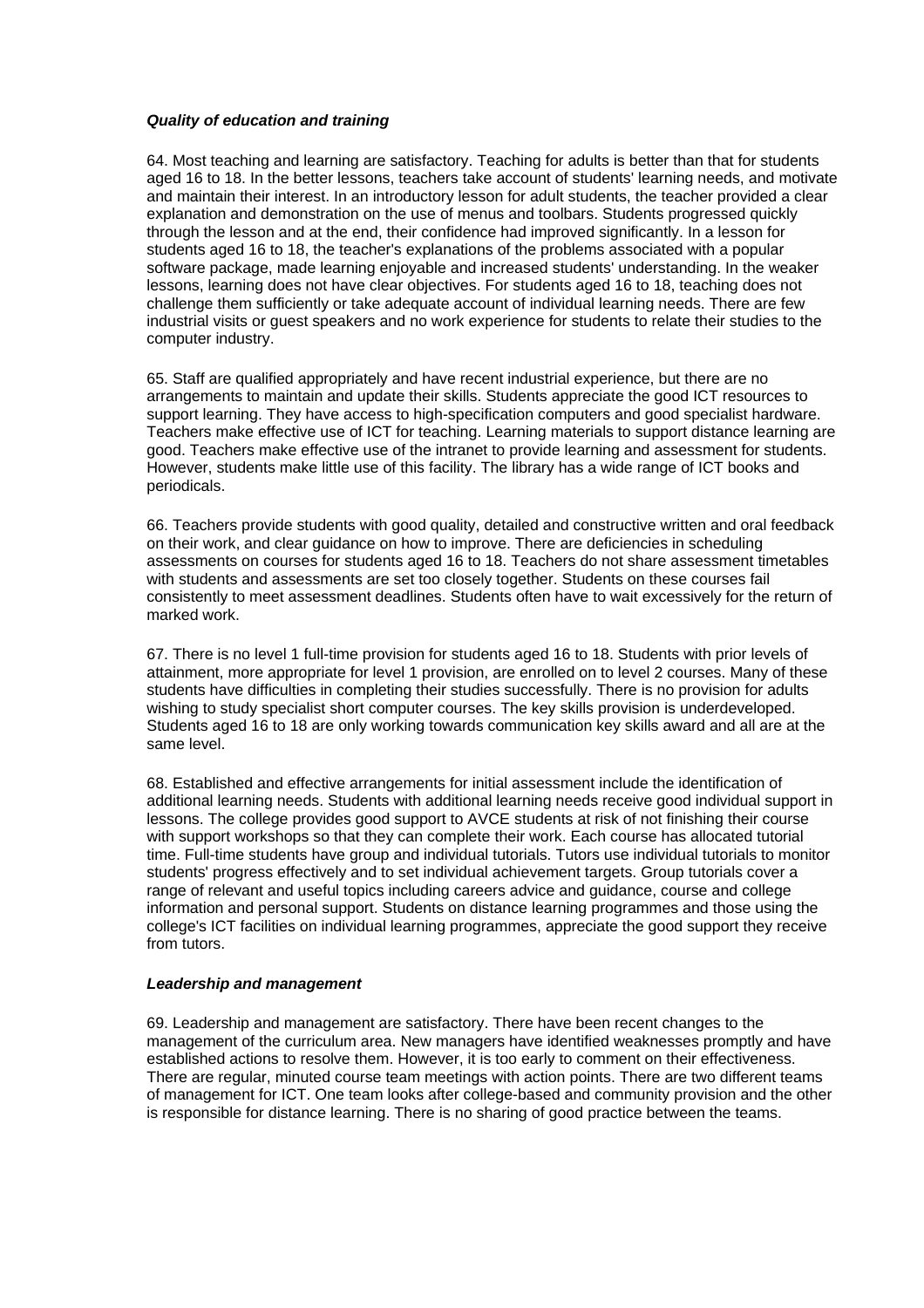#### **Sports, leisure and tourism**

Overall provision in this area is **good (grade 2)**

### *Strengths*

- o high pass rates for sports courses
- o good standard of students' work
- o very good teaching and learning
- o good support for students.

### *Weaknesses*

- o low retention rates in AVCE in travel and tourism
- o low pass rates in GNVQ intermediate travel and tourism
- o insufficient formal pre-activity screening.

#### *Scope of provision*

70. The college's range of full-time and part-time courses in sport, leisure and travel meets the needs of students. In addition, students can take a range of further qualifications to extend their skills. Sports provision is available at levels 1, 2 and 3, and at levels 2 and 3 in leisure and travel. Courses in sport include the first diploma and national diploma, the foundation studies in exercise, and the community sports leader and higher sports leader awards. Students from the college's football academy attend a variety of sport courses. Leisure and travel courses include the diploma in travel operations, the GNVQ intermediate in leisure and tourism, AVCE in travel and tourism, and other vocational awards. There are 221 sports students and 142 leisure and travel students. Around 75% of students are aged 16 to 18. Some 37 students aged 14 to 16 are on sports provision and 15 are on leisure and travel provision.

#### *Achievement and standards*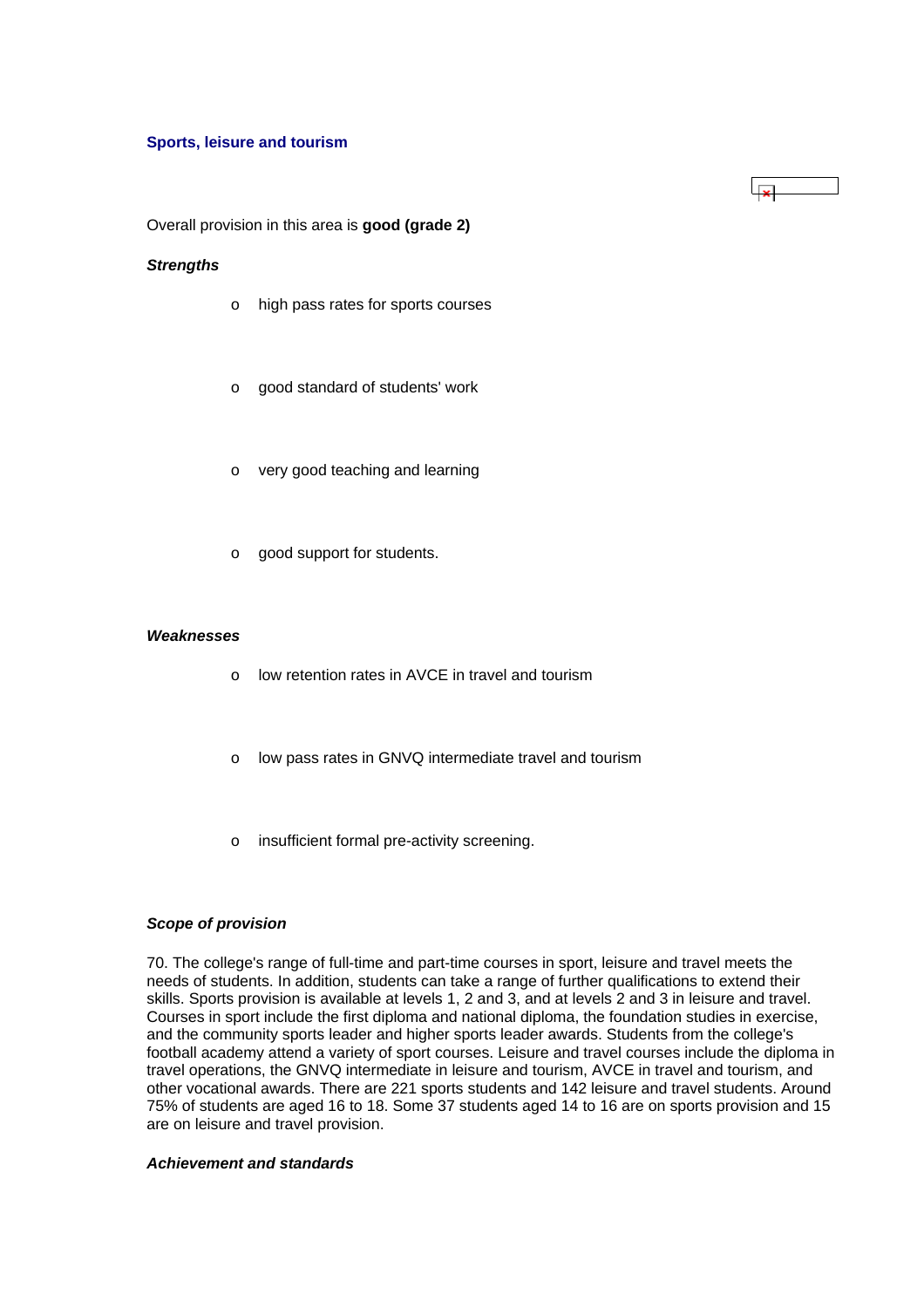71. Pass rates are very high for the first diploma in sports science and exercise. They increased between 2001 and 2003, and were significantly above the national average. Pass rates for national diploma in sports and exercise science have been high for the last three years and are well above the national average. The very high pass rates for the community sports leader and the higher sports leader awards are well above the national average. Pass rates for the GNVQ intermediate travel and tourism course were low in 2002 and 2003, and below the national average. Over the last three years, the pass and retention rates for this award have declined. The retention rate for the AVCE in travel and tourism, between 2001 and 2003, declined and was below the national average.

72. Students' practical and written work are of a high standard. Written assignments are good and clearly show students' knowledge and understanding of their subject. Students present their work well and they have developed good ICT skills. They carry out research work effectively and are able to analyse the results critically. Students communicate well. During lessons, they use argument and explain their ideas particularly effectively. Sports students have well-developed coaching skills. Students' attendance during the inspection was around the national average.

| Qualification                     | Level          | <b>Completion year:</b> | 2001 | 2002 | 2003 |
|-----------------------------------|----------------|-------------------------|------|------|------|
| Community sports                  | 1              | No. of starts           | 47   | 43   | 38   |
| leader award                      |                | % retention             | 87   | 86   | 79   |
|                                   |                | % pass rate             | 78   | 86   | 97   |
| Higher sports leader              | $\overline{2}$ | No. of starts           | 17   | 15   | 23   |
| award                             |                | % retention             | 82   | 93   | 87   |
|                                   |                | % pass rate             | 79   | 100  | 100  |
| First diploma in sports           | $\overline{2}$ | No. of starts           | 21   | 26   | 26   |
| science and exercise              |                | % retention             | 86   | 69   | 88   |
|                                   |                | % pass rate             | 94   | 94   | 100  |
| GNVQ intermediate                 | $\overline{2}$ | No. of starts           | 31   | 22   | 27   |
| leisure and tourism               |                | % retention             | 87   | 77   | 70   |
|                                   |                | % pass rate             | 78   | 65   | 68   |
| <b>AVCE travel and</b><br>tourism | 3              | No. of starts           | 46   | 37   | 29   |
|                                   |                | % retention             | 59   | 51   | 52   |
|                                   |                | % pass rate             | 74   | 84   | 73   |

### *A sample of retention and pass rates in sports, leisure and tourism, 2001 to 2003*

*Source: ISR (2001 and 2002), college (2003)*

# *Quality of education and training*

73. Teaching and learning are very good. Most teachers use a range of good teaching and learning methods including making particularly effective use of practical activities to develop theoretical subjects. In one lesson, the teacher had students making their own sports drink to reinforce a discussion in a theory lesson on the importance of appropriate levels of nutrition in an exercise regime. Teachers in most lessons challenge, motivate and maintain students' interest strongly. They pay careful attention to students' individual learning styles, abilities and needs. Teachers use questioning very effectively to check students' understanding and to develop their knowledge. Students receive very constructive guidance and advice from teachers during lessons. Teachers make good use of ICT for teaching. In a few examples, although the teaching is satisfactory, it is dull and fails to challenge students. Key skills are an integral part of most lessons.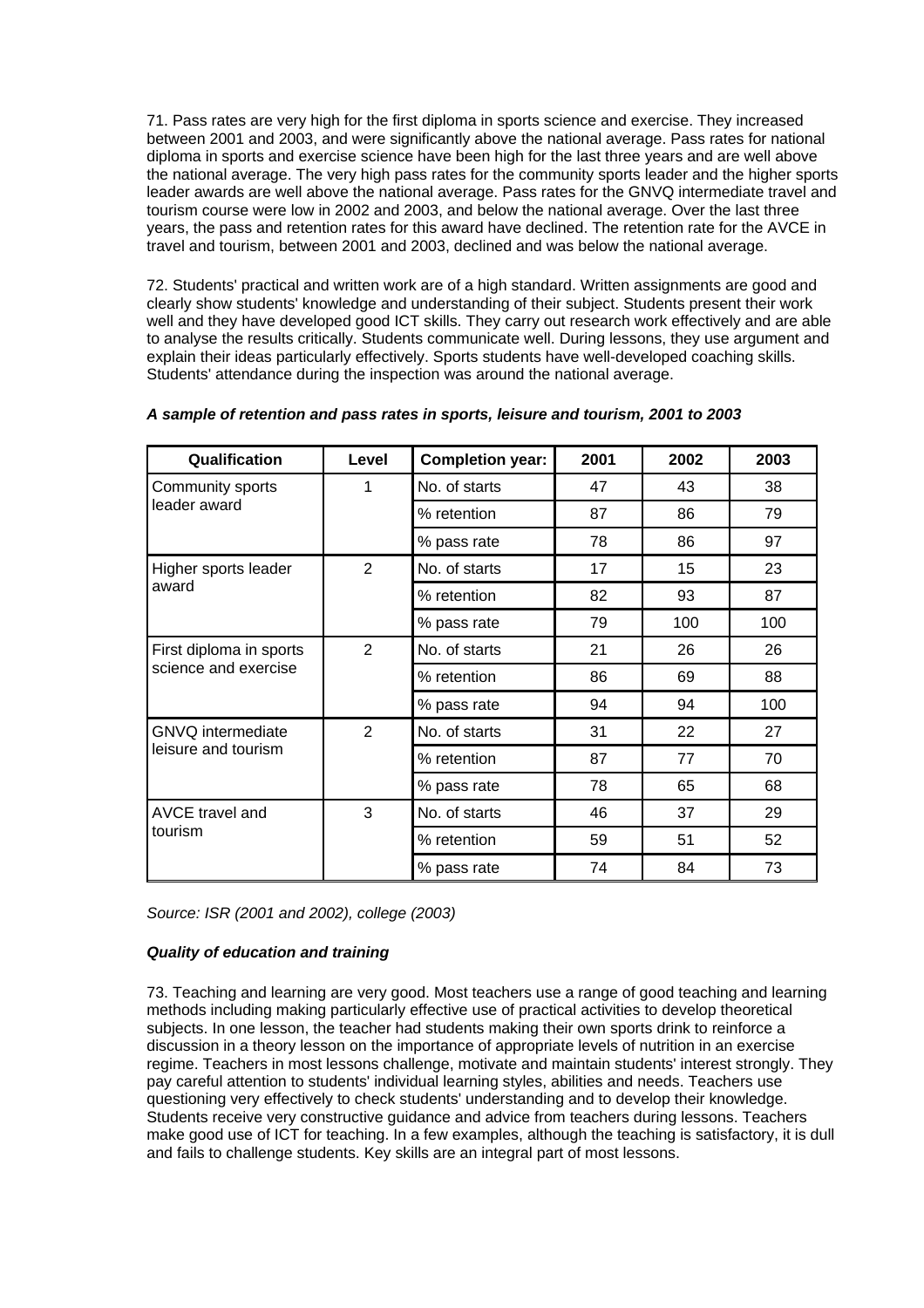<span id="page-27-0"></span>74. Staff are appropriately qualified and experienced. Resources are mostly satisfactory and include sports fields, a gymnasium, sports therapy rooms, access to tennis courts, a golf course and synthetic pitches. Sports and fitness equipment is adequate and includes a range of fitness testing equipment. The small fitness suite has restricted space and some equipment is out of date. Travel courses have an appropriate range of equipment. Learning resources include a good selection of books, good quality learning materials and ICT. Lessons sometimes take place in cold and uninspiring temporary classrooms.

75. Assessment and monitoring of students' progress are satisfactory. Teachers use initial assessments effectively to plan lessons. They plan assessments well and most students have a clear understanding of what is expected of them. Most students receive good feedback on their assignments and they are given appropriate guidance on how to develop their skills. In a very few instances, teachers' marking is overgenerous and does not provide students with a commentary on how to improve. Internal verification is effective.

76. Support for students is good. All students have an initial assessment to establish if they require additional support. Teachers and support workers communicate well to ensure that the support is effective. Support workers provide particularly good help and assistance to students in lessons. There are effective meetings between staff and support workers to review the progress of those receiving help. Teachers provide additional study skills sessions to help students achieve better grades and complete work on time. Tutors use individual tutorials well to review students' progress and learning, and to deal with personal issues. In group tutorials, tutors keep students well informed about career and progression opportunities. There is careful monitoring of attendance and punctuality, and if there are any issues, tutors deal with these promptly. Students involved in physical activity, do not complete a pre-activity readiness questionnaire routinely. Those students who attend the fitness suite complete a suitable screening questionnaire prior to using the facility and students are asked to disclose any medical conditions at enrolment.

### *Leadership and management*

77. Leadership and management are good. Managers support teachers well. Staff are well informed about how the curriculum area and the college are performing. Staff support each other well and share good practice. Managers and staff meet regularly to discuss students' progress, the curriculum and review courses. Staff have clear responsibilities and roles. Staff development is effective and relevant. Course reviews inform the self-assessment process. Weaknesses identified during the process have been resolved. Staff are observed regularly when teaching and are appraised. Where there is a need for improvement, action is taken. There has been effective action to widen participation. Courses which attract adult students are timetabled to allow attendance during school hours and the provision for students aged 14 to 16 is successful in attracting new students to the college.

### **Hairdressing and beauty therapy**



Overall provision in this area is **satisfactory (grade 3)**

# *Strengths*

- o high pass rates
- o good teaching and learning in practical subjects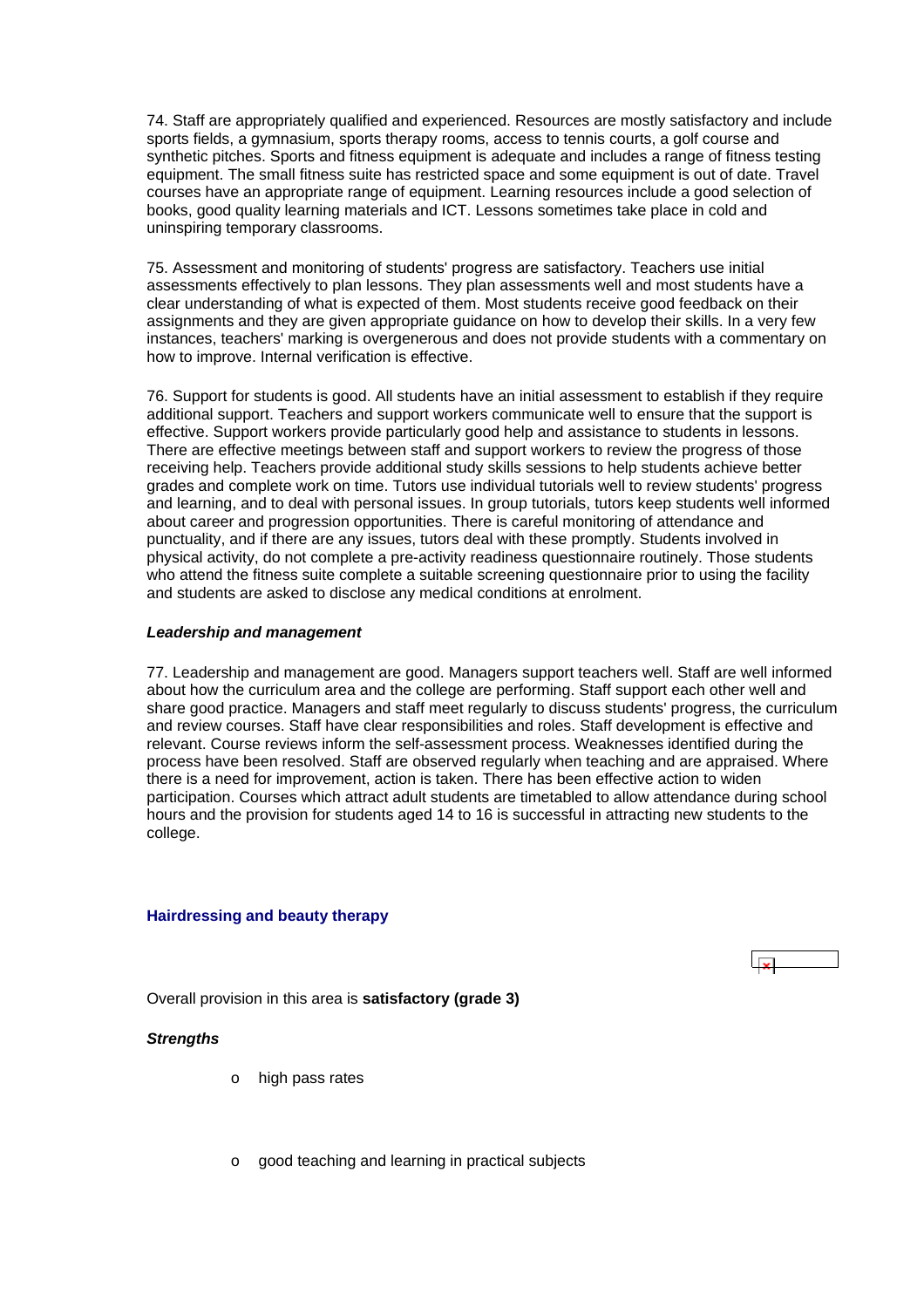o good additional support for students.

### *Weaknesses*

- o low retention rates on NVQ level 2 beauty therapy course
- o insufficient use of key skills in vocational teaching
- o insufficient resources in the beauty therapy salons.

### *Scope of provision*

78. The college offers full-time courses in beauty therapy, at levels 2 and 3, holistic therapies at level 3 and part-time courses in Indian head massage, body massage, aromatherapy, reflexology, and manicure and pedicure. Courses are available during the day and evening. There are 226 students; of these, 135 are part time and 91 are full time; 55 are aged 16 to 18 and 171 are aged 19 or over.

### *Achievement and standards*

79. Pass rates on all beauty therapy courses were high in 2003 and most were significantly above the national average. In particular, the pass rates for the diploma in aromatherapy and the diploma in holistic therapy, at 100%, were outstanding. The diploma in holistic therapies was 27% above the national average. Although the pass rate for the NVQ in beauty therapy at level 2 was high, just under one-third of students left early and the retention rate was below the national average. Other retention rates were around the national average.

80. Students' practical beauty and holistic therapy skills range from satisfactory to good. Students have competent body massage techniques and their skills in holistic therapies are effective. Students' punctuality and attendance are good. Attendance is well above the average for this area of learning. Students' written work, portfolios of evidence and coursework are of an appropriate standard.

| Qualification                  | Level | <b>Completion year:</b> | 2001    | 2002    | 2003 |
|--------------------------------|-------|-------------------------|---------|---------|------|
| Indian head massage<br>diploma | 2     | No. of starts           | $\star$ | $\star$ | 65   |
|                                |       | % retention             | $\star$ | $\star$ | 80   |
|                                |       | % pass rate             | $\star$ | $\star$ | 88   |
| NVQ beauty therapy             | 2     | No. of starts           | $\star$ | $\star$ | 26   |
|                                |       | % retention             | $\star$ | $\star$ | 69   |
|                                |       | % pass rate             | $\star$ | $\star$ | 89   |

# *A sample of retention and pass rates in hairdressing and beauty therapy, 2001 to 2003*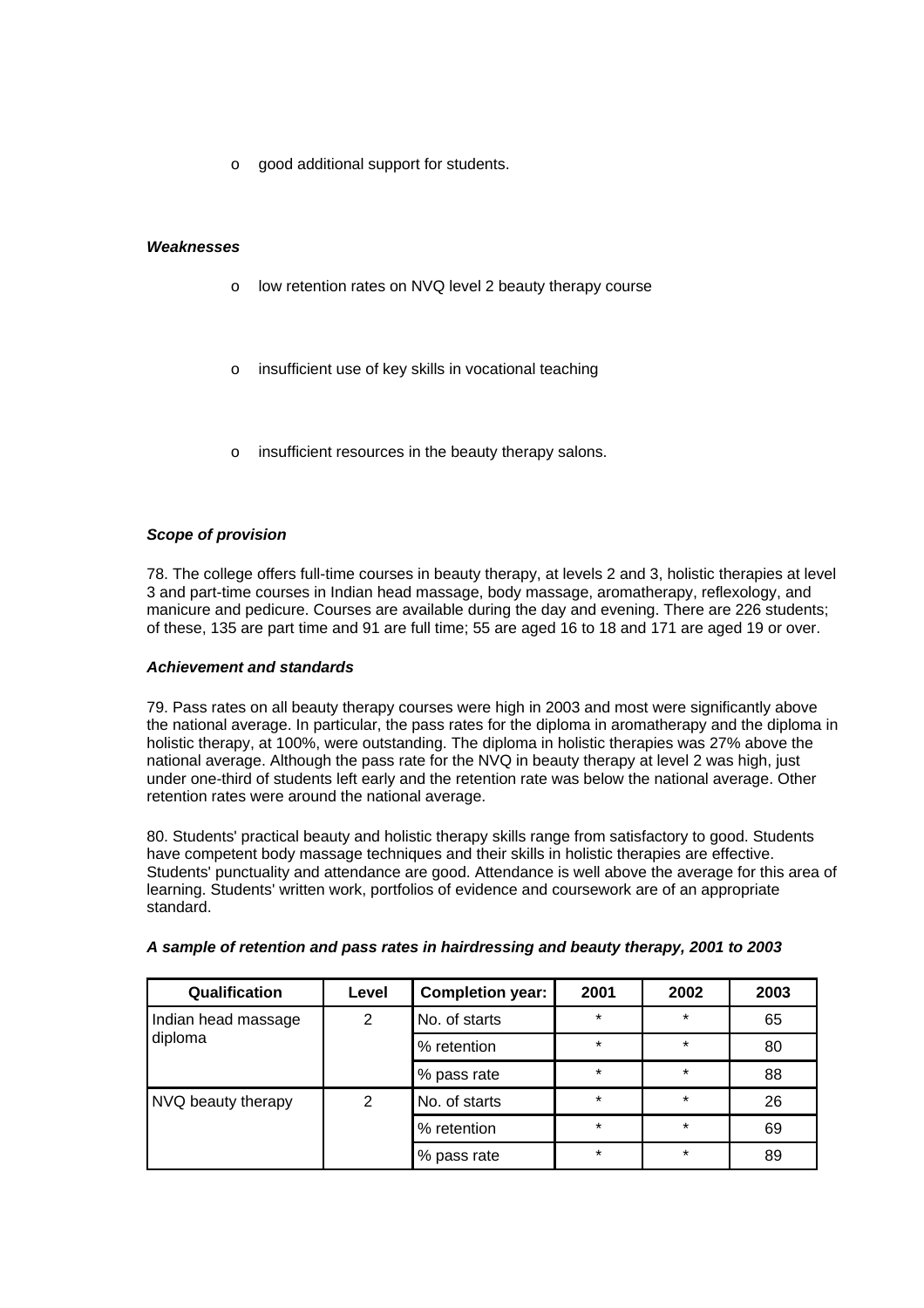| Diploma in reflexology           | 3 | No. of starts | $\star$ | $\star$ | 18  |
|----------------------------------|---|---------------|---------|---------|-----|
|                                  |   | % retention   | $\star$ | $\star$ | 89  |
|                                  |   | % pass rate   | $\star$ | $\star$ | 94  |
| Diploma in                       | 3 | No. of starts | $\star$ | $\star$ | 94  |
| aromotherapy                     |   | % retention   | $\star$ | $\star$ | 19  |
|                                  |   | % pass rate   | $\star$ | $\star$ | 79  |
| Diploma in holistic<br>therapies | 3 | No. of starts | $\star$ | $\star$ | 17  |
|                                  |   | % retention   | $\star$ | $\star$ | 82  |
|                                  |   | % pass rate   | $\star$ | $\star$ | 100 |

*Source: ISR (2001 and 2002), college (2003)*

### *Quality of education and training*

81. Teaching and learning in practical lessons are good. In these lessons, teachers plan well and teaching is enthusiastic. Teachers motivate students particularly effectively and provide learning which is challenging, maintains students' interest well and is relevant to the industry. In one lesson, students completed, in a commercially acceptable time, a range of body massages, and Indian head and aromatherapy treatments. In other lessons, teachers create conditions so that students work under industry-style pressure to complete manicures and facial treatments. Teaching of theory is mainly satisfactory or good. In the better lessons, teachers make good use of group work and give students demanding learning activities. In some other lessons, teaching is competent, but dull and lacks variety. In weaker lessons, teachers do not engage students' interest and fail to motivate them. There is insufficient use of key skills in vocational teaching and learning, and students do not value key skills. Although teachers identify in lesson plans how they propose to use key skills, they do not link key skills to vocational learning activities. For example, students working in the beauty therapy reception do not use the many activities in this area to gather evidence and develop their key skills. Teachers arrange for students to attend product manufacturers' demonstrations, exhibitions and competitions to widen their knowledge and understanding.

82. Staff have appropriate qualifications and experience; they regularly up date their occupational skills. Classrooms used for theory, are equipped appropriately with learning aids. There is a good spa pool and sauna. The reception area is adequate and has a computer for bookings and a retail shop. There are weaknesses with the beauty therapy salons which impacts on students' learning. Salons are too small for the number of students. There are insufficient beauty couches, electrical equipment, towels and pillows. In a few instances, there is insufficient attention paid to good health and safety practices.

83. Assessment and internal verification are satisfactory. However, a lack of clients in the beauty therapy salons limits some students' access to assessment and slows their progress towards achieving a qualification. Although there is a generally appropriate range of courses to meet local needs, there is no provision at level 1 and there are insufficient places on level 3 courses at the college for those students who want to move from level 2. The college has made no suitable alternative arrangements for these students.

84. Students receive good additional support. They have an initial assessment which identifies clearly, any additional learning requirements including literacy and numeracy needs. In practical lessons, support staff and teachers work very effectively to provide students with high levels of additional learning support. Support staff are unobtrusive and provide help and assistance in a sensitive manner. All students have a personal tutor. The regular tutorials are planned well. Students are clearly aware and appreciative of the good range of services which the college provides for them. Managers plan timetables carefully to take account of students with care responsibilities and they provide childcare facilities. Students find these arrangements helpful in attending lessons on a punctual and regular basis.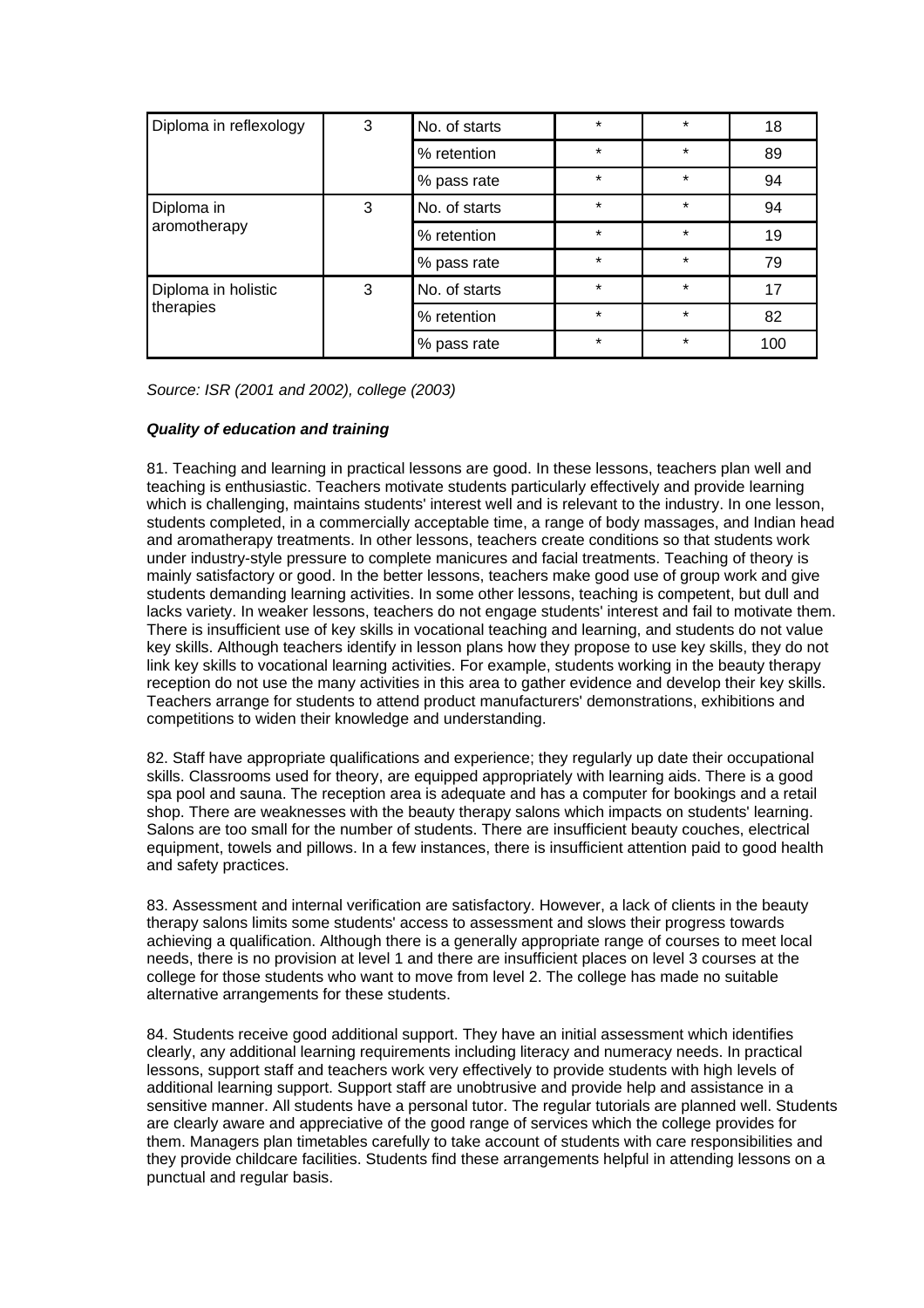#### <span id="page-30-0"></span>*Leadership and management*

85. The leadership and management of the curriculum area are satisfactory. Staff are well informed and there are regular, minuted meetings with action points. There are established arrangements for quality assurance including target setting, course review and self-assessment. The self-assessment report, although informative and judgmental, does not identify some key weaknesses. The report has a clear action plan to resolve weaknesses.

#### **Health and social care**

 $\overline{\phantom{a}}$ 

Overall provision in this area is **good (grade 2)**

#### *Strengths*

- o high pass and retention rates on many courses
- o much good teaching
- o effective development of key skills
- o good support for students
- o effective management.

### *Weaknesses*

- o poor retention rates on AVCE courses
- o insufficiently stimulating teaching in a few lessons.

# *Scope of provision*

86. The college offers a range of full-time early years provision, at levels 2 and 3, through Council for Awards in Children's Care and Education (CACHE) and Edexcel awarding bodies. Full-time programmes are offered at levels 1 to 3 in health and social care with GNVQ foundation and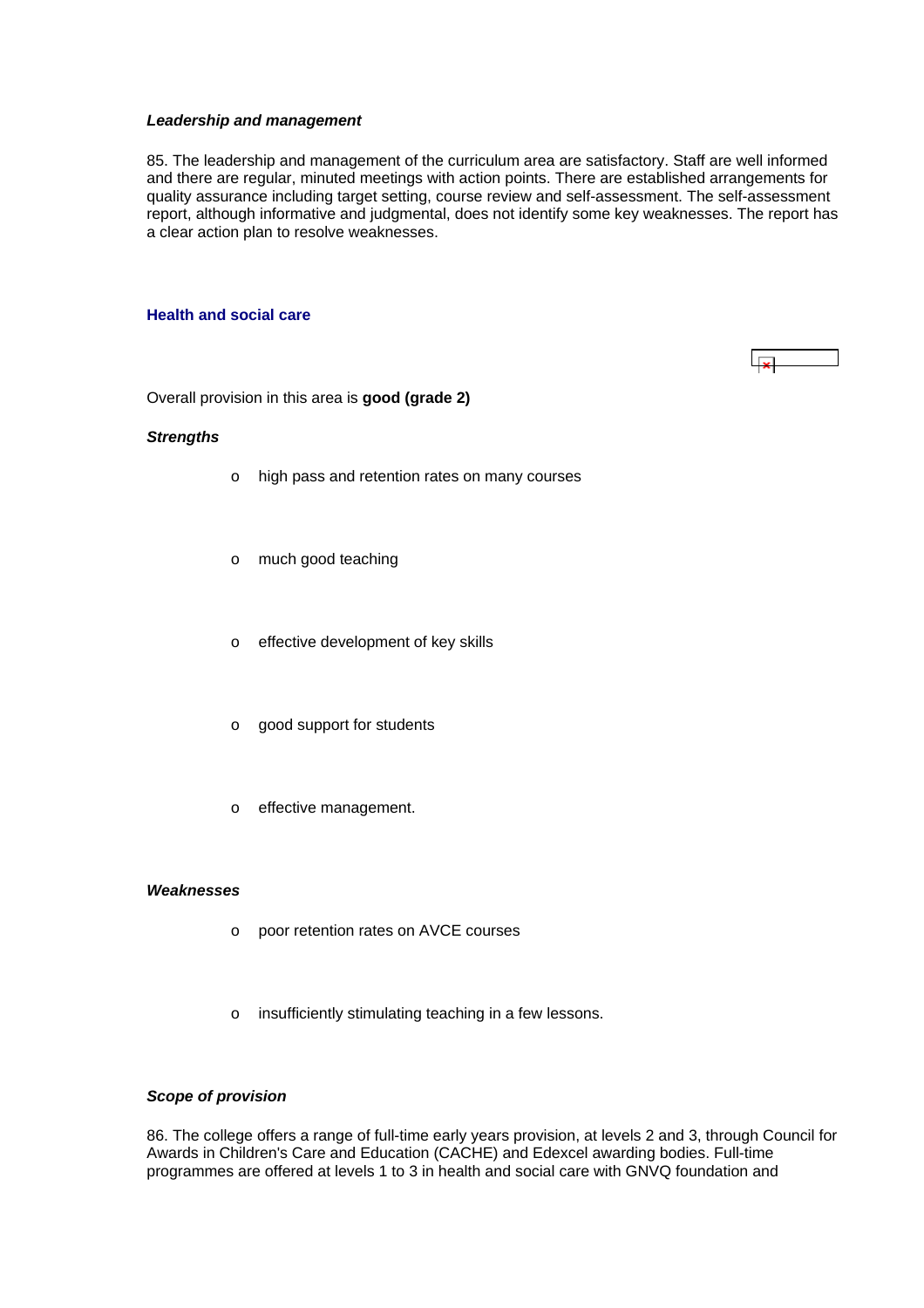intermediate level, AVCE health and social care (double award) and the national diploma in health studies and care. Part-time programmes include NVQ levels 2 and 3 in care and early years. Short courses for adults include counselling at level 2 and a range of first aid programmes offering certificated additional courses. The college offers a cadet scheme in collaboration with a range of partners across the region. There are 1,206 students. Of these, 1,064 are part-time students. Some 74% of students are adults.

# *Achievement and standards*

87. Pass rates for most qualifications are high and above the national average. For example, the NVQ childcare and education level 2 pass and retention rates were significantly above the national averages in 2003. However, the pass rates on introduction to counselling skills, declined to below the national average in 2003. From 2001 to 2003, most retention rates increased and many are above the national average. However, retention rates on the AVCE in health and social care course declined to 33% in 2003 which is significantly below the national average of 77%. Pass rates in key skills national tests have improved. For example, 90% of students on the national diploma in childcare and education course passed level 2 application of number in 2003. Many students achieve higher grades than those predicted, based on their prior levels of attainment. There is good progression to FE, training and employment. A minority of students progress to HE to study psychology, nursing, teaching and forensic science. Attendance during the inspection was above the national average for this area of learning.

88. The standards of students work ranges from good to better. Students use the Internet effectively as a research tool, working well with others to present findings using a range of communication methods. For example, in a GNVQ intermediate group, students undertook research on the Internet confidently to prepare a survey on teenage smoking as part of their assignment for the `promoting health and well being' unit. Students demonstrate a wide range of knowledge and skills whilst collecting evidence towards application of number, communication, IT key skills and the unit.

| Qualification                            | Level          | <b>Completion year:</b> | 2001 | 2002 | 2003  |
|------------------------------------------|----------------|-------------------------|------|------|-------|
| Counselling skills                       | 1              | No. of starts           | 86   | 33   | 66    |
| introductory awarding<br>body consortium |                | % retention             | 87   | 91   | 97    |
|                                          |                | % pass rate             | 79   | 100  | 77    |
| First aid at work health                 | 1              | No. of starts           | 226  | 163  | 191   |
| and safety executive                     |                | % retention             | 100  | 100  | 100   |
|                                          |                | % pass rate             | 100  | 100  | 100   |
| <b>GNVQ</b> intermediate                 | $\overline{2}$ | No. of starts           | 17   | 21   | 15    |
| health and social care                   |                | % retention             | 76   | 81   | 80    |
|                                          |                | % pass rate             | 92   | 100  | 82    |
| NVQ childcare and                        | $\overline{2}$ | No. of starts           | 29   | 24   | 29    |
| education                                |                | % retention             | 72   | 75   | 93    |
|                                          |                | % pass rate             | 86   | 78   | 81    |
| Childcare and                            | 2              | No. of starts           | 22   | 16   | $***$ |
| education                                |                | % retention             | 72   | 94   | $***$ |
|                                          |                | % pass rate             | 81   | 100  | $***$ |
| Diploma in childcare                     | 3              | No. of starts           | 30   | 22   | 19    |
| and education                            |                | % retention             | 80   | 77   | 68    |

# *A sample of retention and pass rates in health and social care, 2001 to 2003*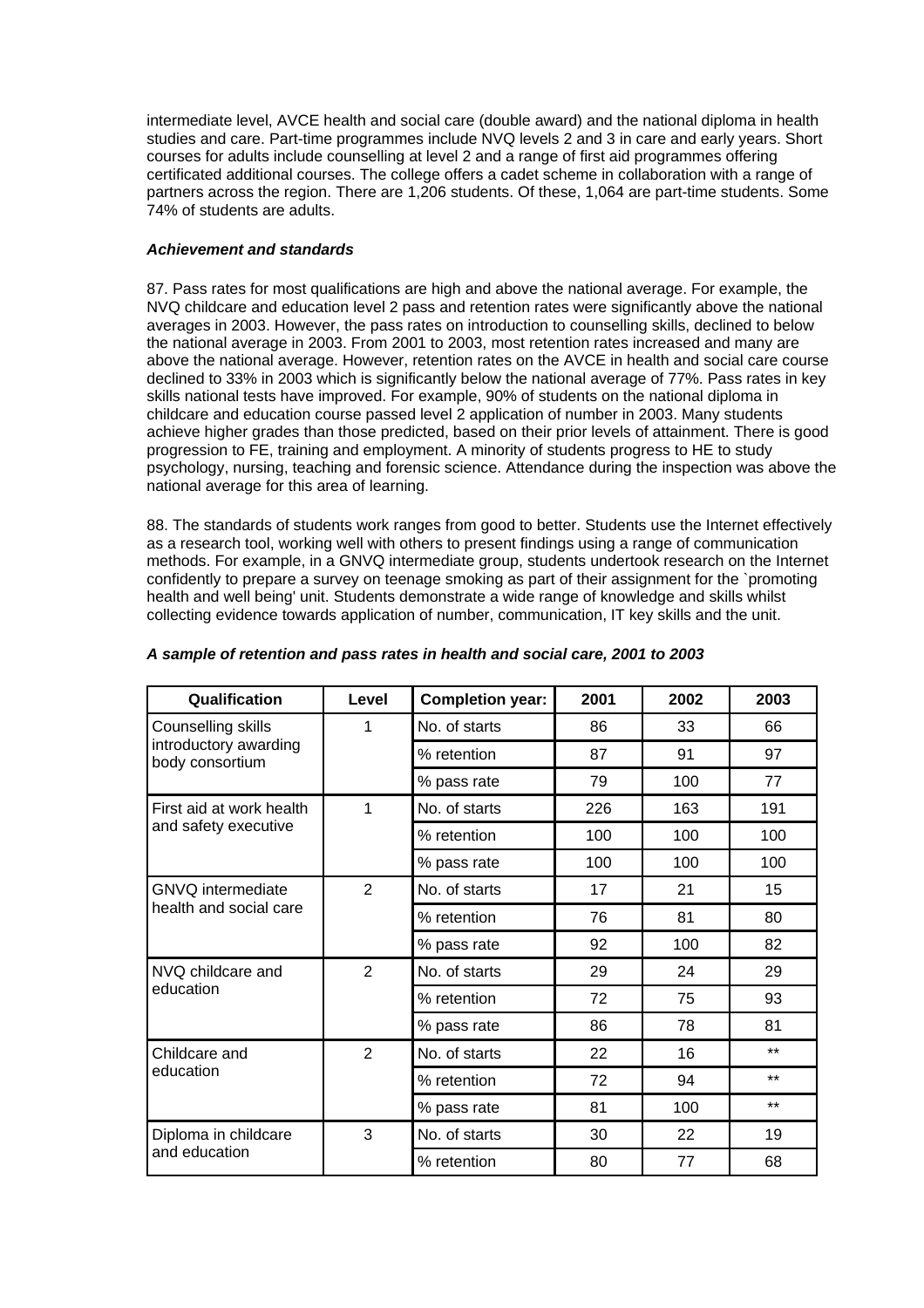|                                        |   | % pass rate   | 96      | 88 | 100 |
|----------------------------------------|---|---------------|---------|----|-----|
| AVCE health and social                 | 3 | No. of starts | $\star$ | 16 | 18  |
| care                                   |   | % retention   | $\star$ | 81 | 33  |
|                                        |   | % pass rate   | $\star$ | 46 | 83  |
| National diploma in<br>caring services | 3 | No. of starts | 18      | 23 | 25  |
|                                        |   | % retention   | 72      | 74 | 76  |
|                                        |   | % pass rate   | 77      | 82 | 100 |

*Source: ISR (2001 and 2002), college (2003)*

### *\* course did not run*

### *\*\*fewer than 15 students enrolled*

# *Quality of education and training*

89. Most teaching is good, with teachers providing a range of activities and maintaining students' interest and motivation. Teaching is well planned and managed. Teaching materials are well produced. Recent initiatives include the development of key skills throughout the vocational programme. There is close collaboration between key skills and vocational teachers, and students benefit from the opportunities to develop a wide range of key skills during lessons. Teachers emphasize successfully, the importance of developing research skills using the Internet. A designated computer suite is well used to access the Internet for research and to prepare assignments and presentations. Students' learning is extended successfully through talks by visiting speakers and visits to relevant organisations including trips to Barcelona and Egypt to broaden understanding of health and childcare services in different countries. In a few less-effective lessons, activities are not always appropriate to the level of the course. In these lessons, many students remain passive with teachers failing to encourage participation.

90. Initial assessment covers individual preferred learning styles, and learning and support needs, and it is used in teaching and learning effectively. Specialist services to support students' learning are available. For example, equipment for students with dyslexia and a signer for a student with hearing impairment helped participation and progress in group-work activities in a GNVQ foundation health and care lesson.

91. Assignments are relevant and are set at the appropriate level for the stage of the course. Teachers provide additional written guidance to assist students to understand requirements and the grading criteria. Teachers' feedback is constructive and provides clear guidance to students on how to improve their performance. Teachers are well qualified and experienced. There is an appropriate range of books and equipment to support learning.

92. There is very good pastoral and academic support for students including access to careers advice and guidance. The college identifies individual learning needs promptly and provides appropriate support. Tutorials are effective in monitoring students' progress and are valued by the students. Tutors encourage students to make good progress through the setting of challenging targets.

# *Leadership and management*

93. Leadership and management are good. There are regular and purposeful team meetings which focus on teaching and learning, and improving provision. The self-assessment report identified strengths and weaknesses accurately and actions are implemented to address these weaknesses. There is effective communication between teachers, including part-time staff. Managers and teachers plan effectively to respond to future developments in the area.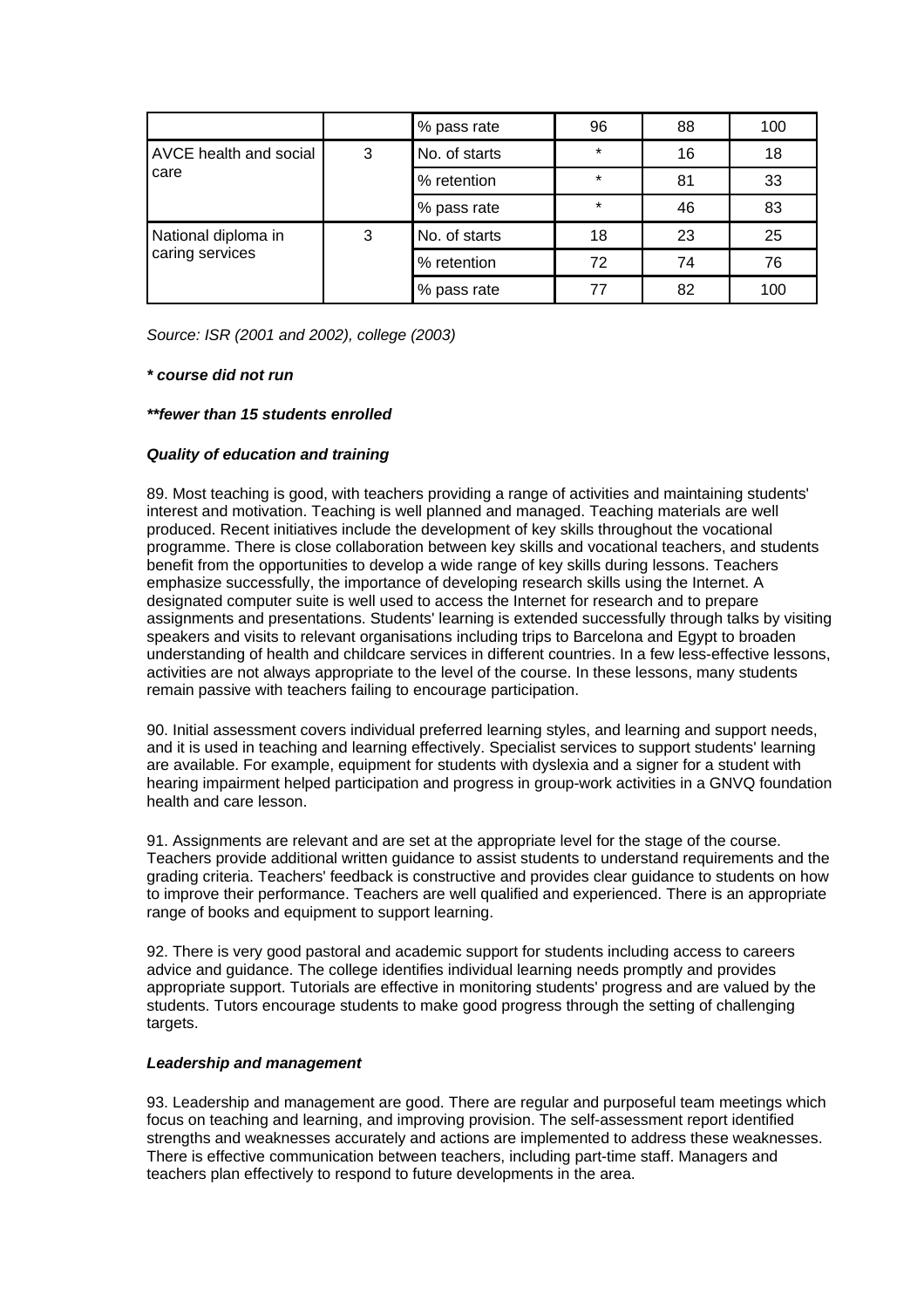# <span id="page-33-0"></span>**Visual and performing arts and media**

# $\sqrt{8}$

Overall provision in this area is **outstanding (grade 1 )**

# **Contributory grade for music and media is good (grade 2)**

### *Strengths*

- o high pass rates in visual art and design
- o outstanding practical work on new media and visual arts courses
- o very good teaching and learning
- o high-quality specialist resources
- o very good progression
- o very good support for students
- o very good curriculum management.

# *Weaknesses*

- o poor and declining retention rates on the national diploma in music technology course
- o poor access for students with restricted mobility at the London Road site.

# *Scope of provision*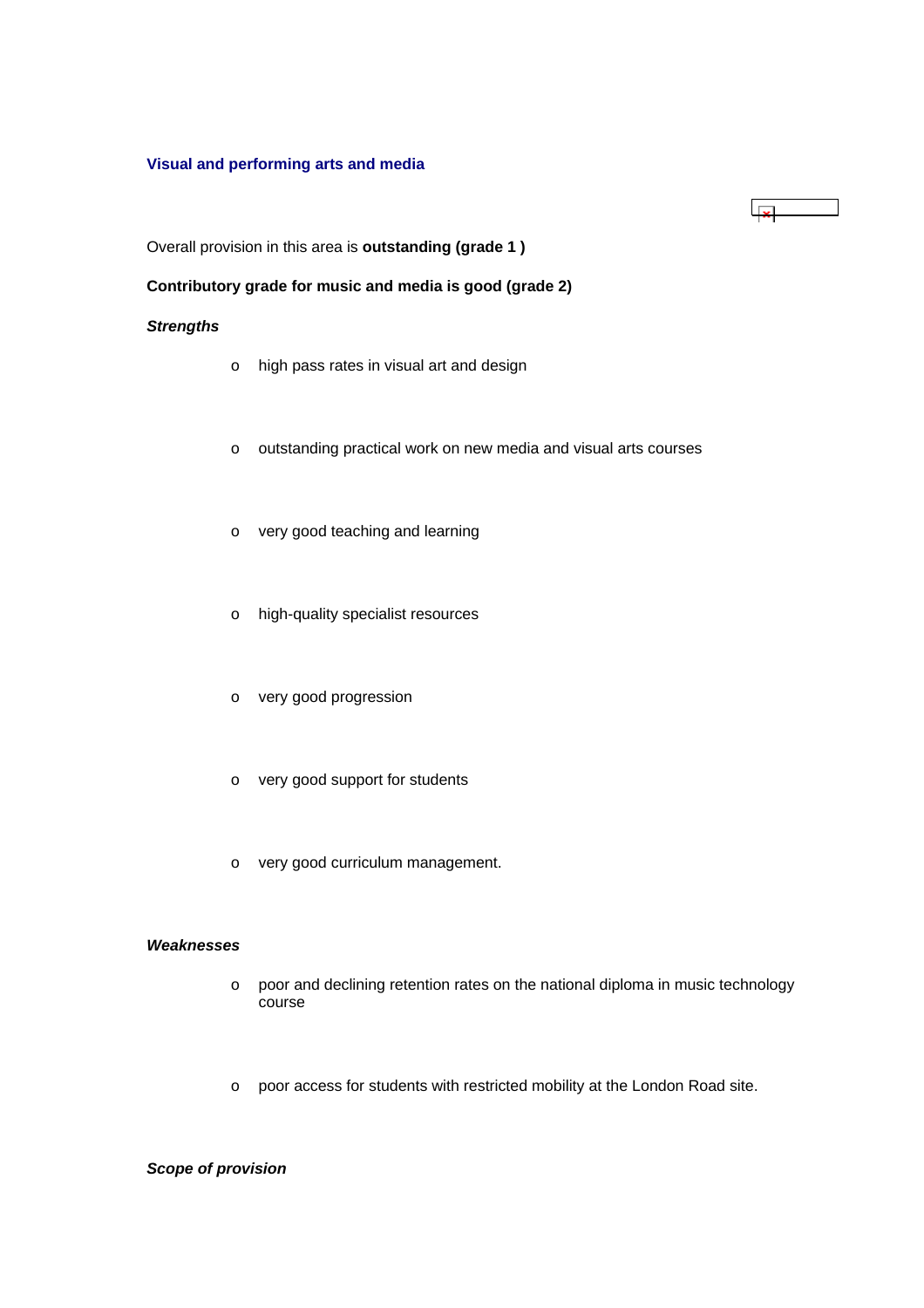94. The curriculum area has a CoVE for new media. The range of provision in visual and performing arts and media is extensive. The college offers courses from levels 1 to 4. Students can study a foundation course at level 1 in art and design, and there are two first diplomas in art and design and performing arts at level 2. At level 3, the college offers an AVCE in art and design, and national diplomas in graphic design, fashion and clothing, photography, three-dimensional design, multimedia, media, music practice and music technology. Students are offered a range of additional qualifications including GCE A levels. There are 1,901 students. Of these, 43 % are aged 16 to 18. Some 78% of students are on part-time courses. Approximately 85% of students are studying visual arts and the remainder are studying music and media. In addition, there are vocational and nonvocational part-time courses and a schools link course for students aged 14 to 16.

### *Achievement and standards*

95. There are high pass rates in visual art and design, with all pass rates above the national average in 2003. The diploma in foundation studies, the national diploma in design, arts and craft, at level 2, and the City and Guilds creative skills certificate, have had very high pass rates for the last three years. Retention rates on most courses are at, or above, the national average. For example, retention rates for the national diploma in design, arts and craft, at level 2, in 2003, were significantly above the national average. The retention rate for the national diploma in music technology course has declined over the last three years and was significantly below the national average in 2003. Progression to HE and employment is very good. For example, in 2003, 98% of students on the art foundation diploma course progressed to HE. In the same year, 55% of national diploma music students progressed to HE and 40% into employment in the music profession.

96. Students' practical work in visual art and design, including the work covered by the CoVE in new media, is of outstanding quality. Students produce work which is lively and experimental, and demonstrates a wide range of skills and understanding of visual art and design concepts. The standard of work in life drawing is exceptional and there is a strong and successful emphasis on sketchbook research and reflective diaries. The work of adult part-time students is also of a high standard. Students on the schools link programme handle complex processes and equipment to create high-quality artwork.

| Qualification                       | Level | <b>Completion year:</b> | 2001 | 2002 | 2003 |
|-------------------------------------|-------|-------------------------|------|------|------|
| City and Guilds creative            | 2     | No. of starts           | 82   | 64   | 73   |
| skills certificate: life<br>drawing |       | % retention             | 91   | 79   | 92   |
|                                     |       | % pass rate             | 93   | 89   | 94   |
| Art and craft studies               | 2     | No. of starts           | 137  | 134  | 96   |
|                                     |       | % retention             | 93   | 84   | 92   |
|                                     |       | % pass rate             | 93   | 88   | 97   |
| National diploma music              | 3     | No. of starts           | 31   | 25   | 30   |
| technology                          |       | % retention             | 65   | 52   | 30   |
|                                     |       | % pass rate             | 95   | 77   | 100  |
| National diploma                    | 3     | No. of starts           | 31   | 22   | 28   |
| popular music practice              |       | % retention             | 58   | 55   | 68   |
|                                     |       | % pass rate             | 94   | 83   | 100  |
| Diploma in foundation<br>studies    | 3     | No. of starts           | 53   | 87   | 68   |
|                                     |       | % retention             | 96   | 91   | 82   |
|                                     |       | % pass rate             | 98   | 87   | 98   |

# *A sample of retention and pass rates in visual and performing arts and media, 2001 to 2003*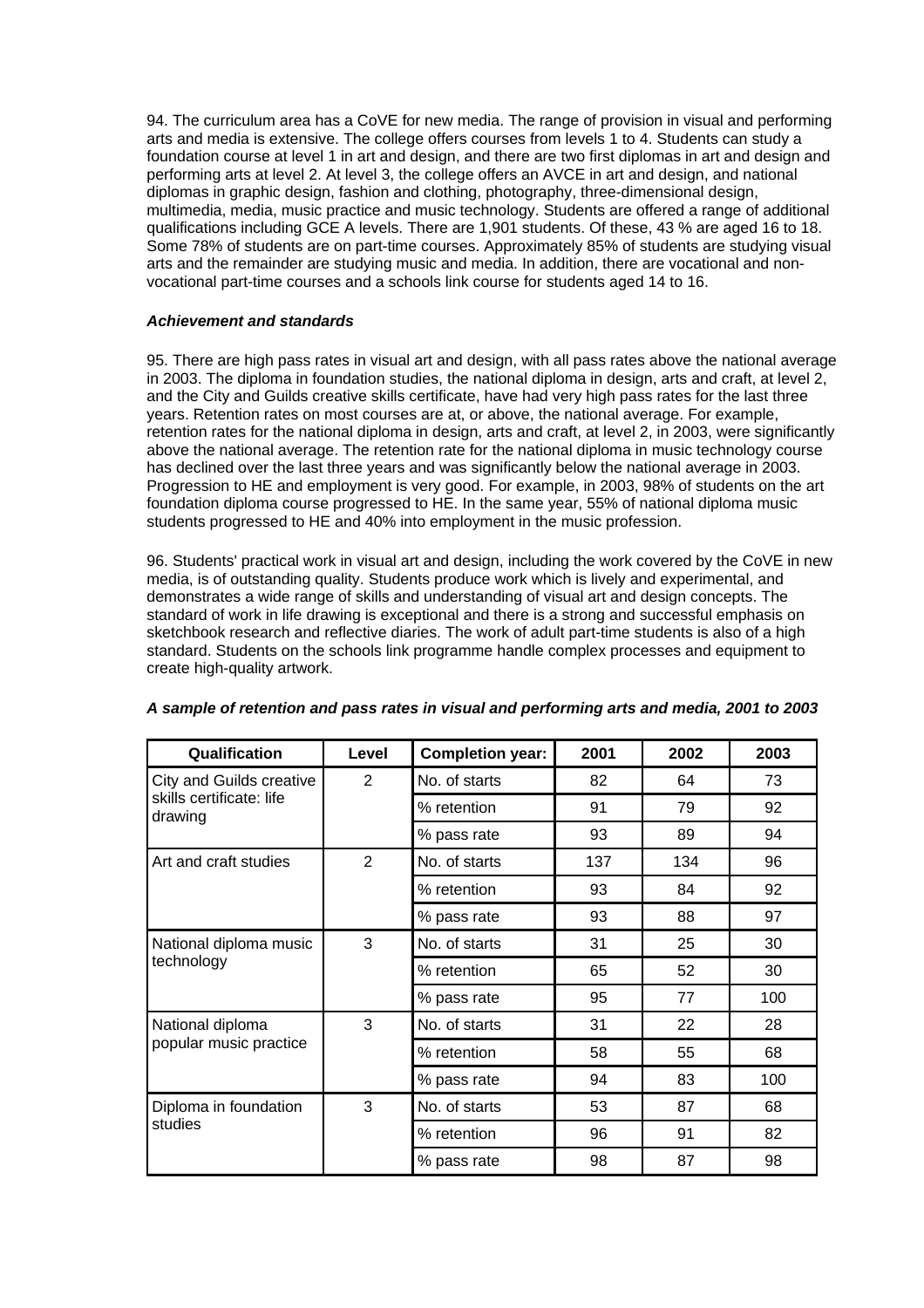<span id="page-35-0"></span>

| National diploma in<br>design | ⌒<br>w | No. of starts | 84 | 70 | 76 |
|-------------------------------|--------|---------------|----|----|----|
|                               |        | % retention   | 70 | 74 | 94 |
|                               |        | % pass rate   | 95 | 96 | 93 |

*Source: ISR (2001 and 2002), college (2003)*

# *Quality of education and training*

97. Teaching and learning are very good across the curriculum area including that for CoVE provision. Teaching is particularly well planned and structured, and lesson plans identify preferred learning styles and take account of the different learning needs of students very effectively. There is excellent classroom management with clear learning objectives. Teachers check and recap learning very effectively. There is particularly good use of constructive criticism by teachers and students. For example, in a fashion lesson, students presented their portfolio work to the rest of the class for their comments. The comments were well informed and helped students to improve their work. Teachers make very good use of demonstrations to develop students' practical skills in art and design. Explanations of techniques by teachers are very clear and provide students with a very good understanding of how particular methods are used to produce and develop a piece of work. Teaching and learning approaches are very effective at motivating students' interest. Most students are very enthusiastic. Teachers are well qualified with strong industrial links and experience which they use very effectively to help students use professional disciplines and standards in their practical work. For example, in music technology, students prepared a studio for a live recording confidently with clear awareness of issues such as health and safety. Seminars given by a wide range of guest speakers, and regular visits and trips including art and fashion shows and live music events broaden students' knowledge and understanding.

98. Rooms and studios are mostly spacious and well equipped, and students have good access to ICT. There are excellent photography and new media resources. The college has used funding from the CoVE to provide improved facilities and high-quality equipment. Redesigned studios allow students to work in professional conditions. Access for students with restricted mobility at the London Road site is poor. The college makes reasonable adjustment for students to have access to teaching, but communal facilities such as the canteen are inaccessible.

99. Assessment is very good. Assignments are well planned and presented clearly with detailed criteria which are well understood by students. Most students' work is marked in detail with helpful comments to assist students to improve their performance. Internal verification is rigorous. However, in music and media, a few assignments are not marked in sufficient detail and some recording of students' performance and grades are incomplete.

100. Support for students is very good. There are clear individual learning and tutorial plans and records. Action plans for individual students are thorough and well checked. Tutorials are effective in monitoring progress against minimum target grades. Initial assessment is prompt and accurate with students receiving good additional learning support.

### *Leadership and management*

101. Leadership and management are very good. The curriculum area is well organised and run. The management of CoVE provision is particularly good. Managers support staff well. There are strong arrangements to mentor new members of staff. There is an established system of lesson observations and managers take effective action if a member of staff needs to improve the quality of their teaching. Good practice in teaching and learning is shared effectively. The detailed selfassessment report is thorough and identifies strengths and weaknesses accurately. The report's action plan is clear and, where needed, actions have been taken which have resulted in improvements in teaching and learning.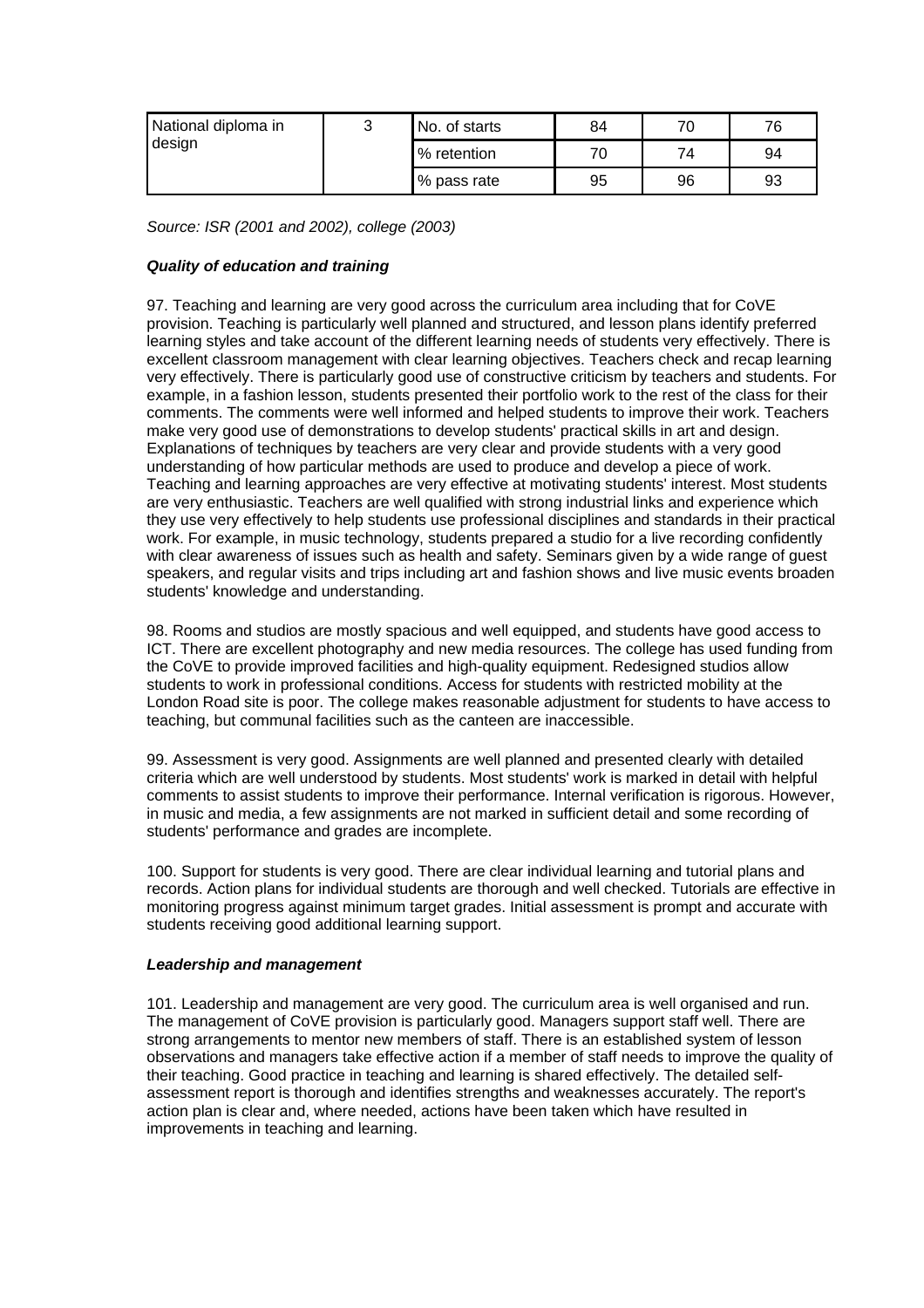### **Languages**

Overall provision in this area is **outstanding (grade 1)**

# *Strengths*

- o high pass rates on all courses
- o high standards of oral and written work
- o outstanding teaching and learning
- o rigorous and effective assessment
- o very broad range of language courses
- o good support to meet individual needs of students
- o outstanding management.

### *Weaknesses*

o no significant weaknesses.

### *Scope of provision*

102. The college specialises in language courses for adults. It made the decision in 2003 to discontinue GCSE and GCE provision for students aged 16 to 18, who are already well catered for in the neighbourhood. It offers a particularly broad range of languages, currently providing courses leading to open college network (OCN) qualifications in Spanish, French, German, Italian, Welsh and Arabic, at levels 1 and 2, and Spanish, French, German and Italian at level 3. Around 20% of students progress from one level to the next*.* The provision has been expanded recently to include holiday French, Spanish, Italian and Portuguese, short courses in Japanese and Greek, and courses designed specifically to meet the needs of two large local employers. The number of students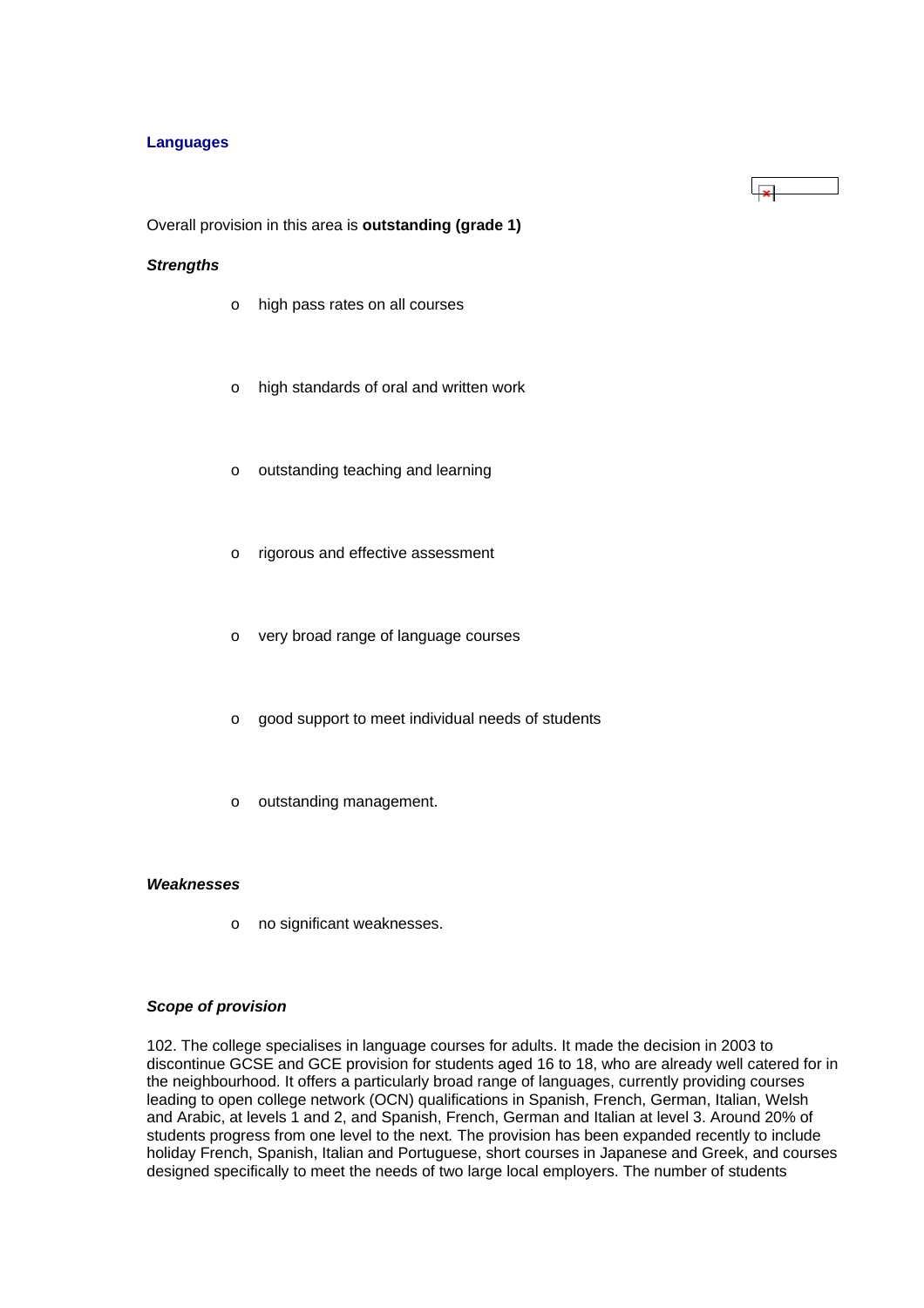studying languages is increasing, with 956 students on roll which represents an increase of almost 100% over 2003. The college's timetable allows students to choose between day and evening courses, and to attend on Saturdays. There is a choice of venue, with courses being run in local centres as well as on the college's campuses.

### *Achievement and standards*

103. Since 2001, pass rates on almost all courses have exceeded national averages for OCN qualifications by 20% or more. Retention rates have also met or exceeded national averages with very few exceptions and they are increasing.

104. Students' written and oral work is of a very high standard. Written assignments are well presented. Students are aware of the importance of accuracy and of the need to check their work thoroughly. Most students, at all levels, speak confidently and fluently. A good number of students at all levels have the confidence to be adventurous when speaking. They take the initiative in conversation and one or two even attempt puns and jokes.

| Qualification        | Level          | <b>Completion year:</b> | 2001  | 2002  | 2003 |
|----------------------|----------------|-------------------------|-------|-------|------|
| <b>OCN Spanish</b>   | 1              | No. of starts           | $***$ | $***$ | 298  |
|                      |                | % retention             | $***$ | $***$ | 73   |
|                      |                | % pass rate             | $***$ | $***$ | 94   |
| <b>OCN German</b>    | 1              | No. of starts           | $***$ | $***$ | 54   |
|                      |                | % retention             | $***$ | $***$ | 89   |
|                      |                | % pass rate             | $***$ | $***$ | 94   |
| <b>OCN Welsh</b>     | 1              | No. of starts           | $***$ | $***$ | 19   |
|                      |                | % retention             | $***$ | $***$ | 89   |
|                      |                | % pass rate             | $***$ | $***$ | 94   |
| Spanish short course | 1              | No. of starts           | $***$ | $***$ | 118  |
|                      |                | % retention             | $***$ | $***$ | 98   |
|                      |                | % pass rate             | $***$ | $***$ | 100  |
| <b>OCN French</b>    | $\overline{2}$ | No. of starts           | $***$ | $***$ | 58   |
|                      |                | % retention             | $***$ | $***$ | 78   |
|                      |                | % pass rate             | $***$ | $***$ | 91   |
| <b>OCN Spanish</b>   | $\overline{2}$ | No. of starts           | $***$ | $***$ | 39   |
|                      |                | % retention             | $***$ | $***$ | 87   |
|                      |                | % pass rate             | $***$ | $***$ | 76   |

### *A sample of retention and pass rates in languages, 2001 to 2003*

*Source: ISR (2001 and 2002), college (2003)*

### *\*\* Figures for languages not available for publication, as in 2000-2001, in line with national practice, data for OCN courses from all programme areas were aggregated for reporting and audit purposes.*

# *Quality of education and training*

105. Teaching and learning are of a very high standard. Teachers plan lessons thoroughly and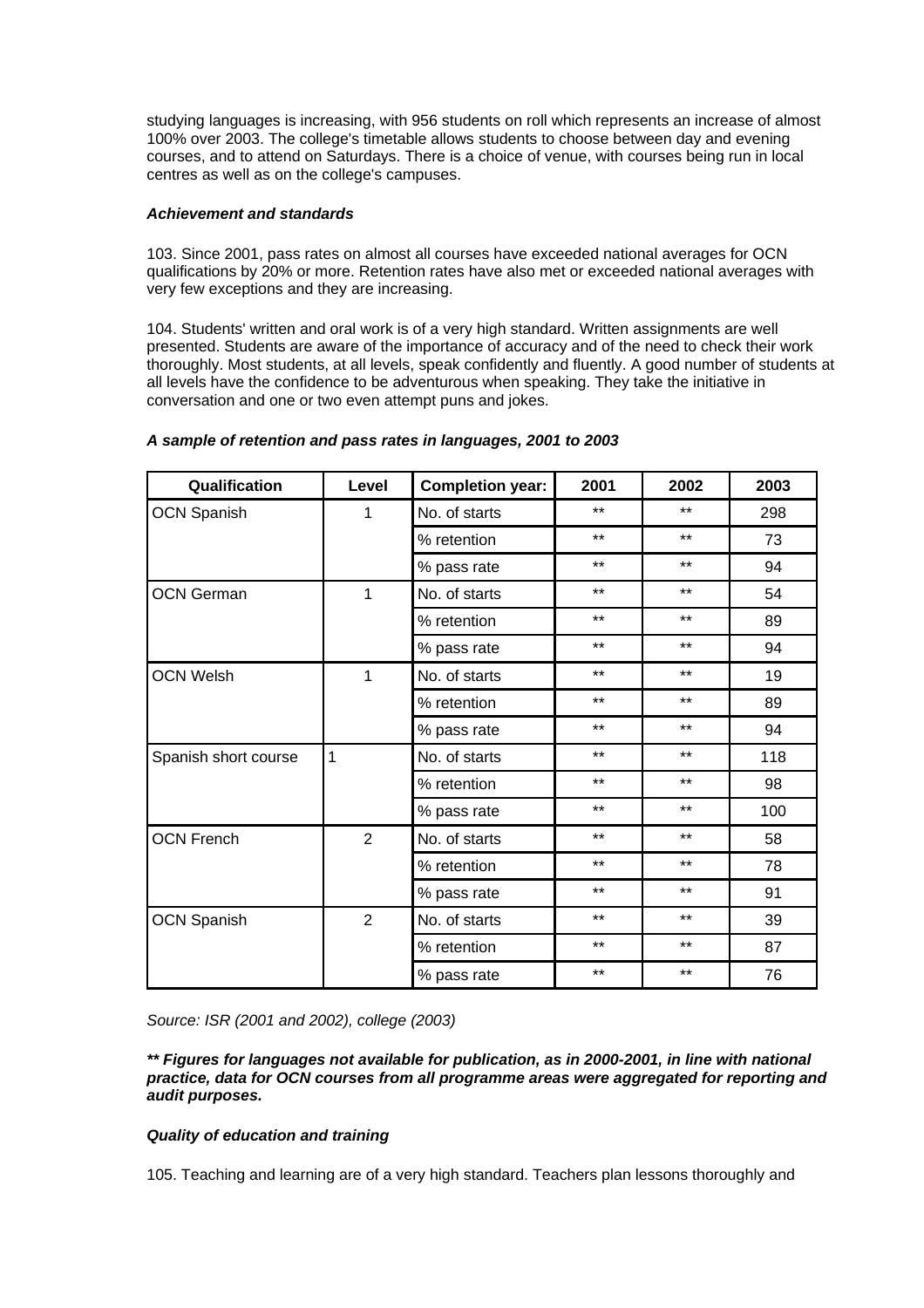<span id="page-38-0"></span>imaginatively, with tasks that are both interesting and challenging. In one advanced Spanish lesson, students were asked to draw up detailed plans for a two week touring holiday in Spain and then to present their plans to the rest of the group. Their presentations showed an outstanding command of the Spanish language and thorough research, using the Internet as well as their own considerable experience of the country as major sources of information. Teachers make consistent use of the foreign language in lessons and expect students to do the same. They draw on their extensive knowledge of foreign life and culture to enliven lessons. Teachers and students pay great attention to grammatical accuracy. Students consult grammar books and dictionaries frequently when carrying out tasks. New structures are reinforced thoroughly. In a French lesson for beginners, students gained ample practice of a newly-learned tense through interviewing every other member of the lesson in turn in order to complete a questionnaire. By the end of the lesson, students were using the new structure with confidence.

106. Teachers are aware of the preferred learning styles of their students, and of any difficulties they may have in learning; they consider them effectively in planning lessons. For example, they provide a range of exercises to help both the most able students and those experiencing difficulties with the subject.

### *Leadership and management*

107. Leadership and management are outstanding. The programme manager, together with two course tutors on fractional contracts, lead a team of 25 part-time staff. The course tutors act as their first point of contact. Lines of communication are clear and effective in ensuring that teachers who do not meet in the normal course of their work receive the information they need. There is a two-tier system of formal meetings. Those for the whole of staff are held twice a term and are well attended; they have a strong focus on disseminating good practice. In addition, the programme manager meets the course tutors to discuss operational and administrative matters. E-mail is used effectively as a means of keeping in touch.

108. Course and quality files are well maintained and informative. Courses are reviewed regularly and all staff attend review meetings and contribute to development plans. All teachers are aware of the development points that have been agreed and of targets for improvements in retention and pass rates. There is a strong and successful focus on improving the quality of teaching and learning.

 $\overline{\mathbf{u}}$ 

### **Literacy and numeracy**

Overall provision in this area is **good (grade 2)**

### *Strengths*

- o high pass rates on adult courses
- high retention rates on adult courses
- o good teaching, meeting individual needs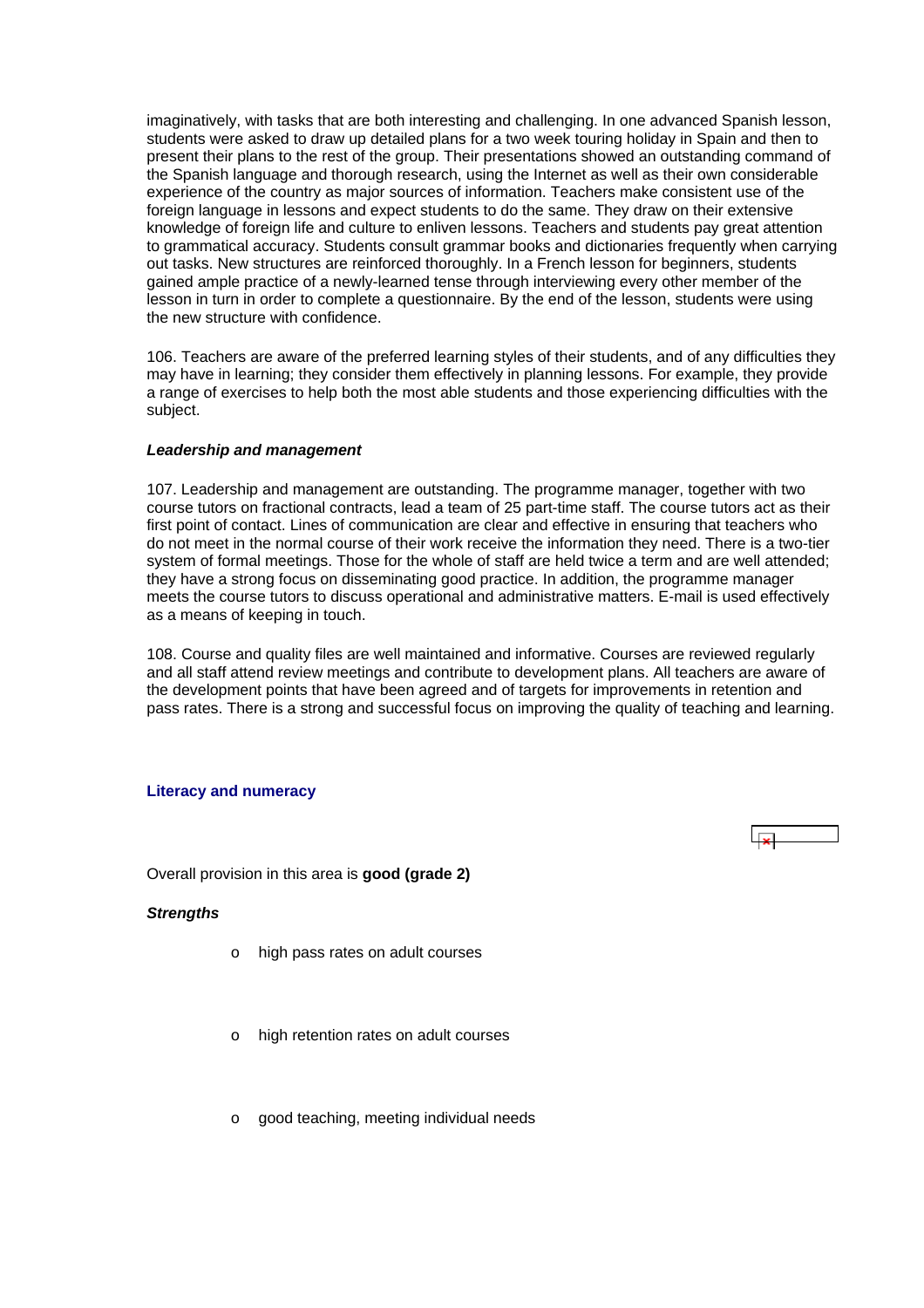- o good initial assessment
- effective individual support
- good management.

### *Weaknesses*

- o inadequate resources for adult students
- insufficient detail in individual target setting.

### *Scope of provision*

109. The college offers a range of literacy and numeracy courses in the division of care and skills for life. A team of two full-time and two part-time staff manage a team of part-time staff and volunteers. There are 680 students enrolled on discrete courses in the college, in the community and on employers' premises. Individual and group support are provided to 372 students. Some 70% of students attending literacy and numeracy courses or receiving support are adults. Support for literacy and numeracy is provided in lessons in all curriculum areas.

### *Achievement and standards*

110. Pass rates for adult literacy and numeracy qualifications were significantly higher than the national averages for 2002 and 2003. Between 2001 and 2003, these pass rates have all increased. For example, the pass rate for OCN family education had increased by around 50% over the last three years and in 2003, was 32% above the national average. Retention rates for these courses were also high and in 2003, were all above the national average.

111. Initial assessment of the needs and aspirations of students is rigorous. Results are recorded in detailed individual learning plans. Many students are on non-accredited courses and achievement is measured against students' personal learning goals. Students make good progress in attaining these learning goals and gain additional personal benefits including increased confidence in their ability to learn. Many students progress from non-accredited courses onto access and vocational courses or employment. In 2003/04, all students completing their return to learn course progressed to a college course or found employment. Attendance rates are high. Teachers monitor absence closely and are prompt in following up any attendance issues.

### *A sample of retention and pass rates in literacy and numeracy, 2001 to 2003*

| <b>Qualification</b>       | Level | <b>Completion year:</b> | 2001 | 2002 | 2003 |
|----------------------------|-------|-------------------------|------|------|------|
| National tests in literacy |       | No. of starts           | 66   | 161  | 235  |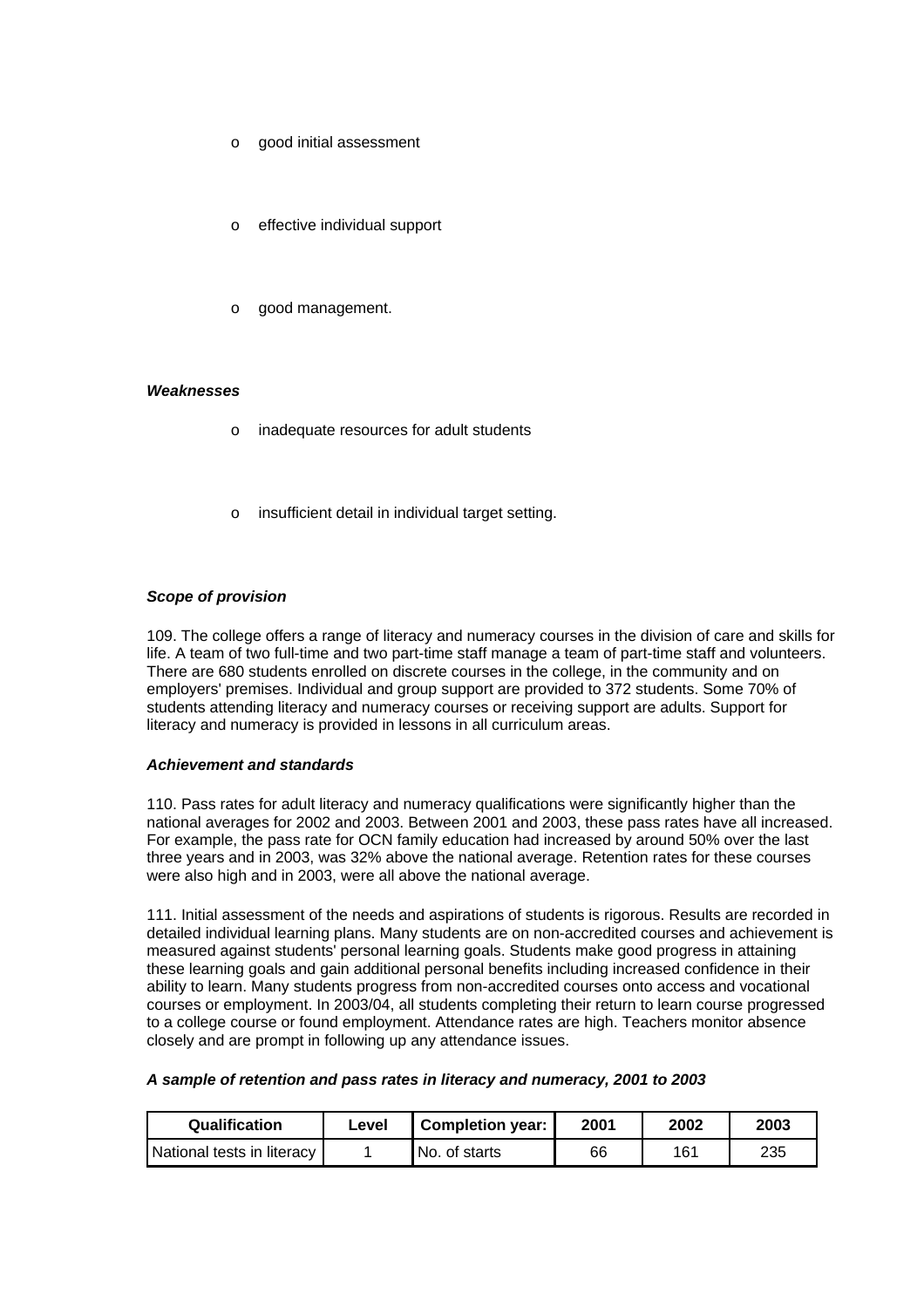| precursors           |  | % pass rate   | 58  | 66  | 86  |
|----------------------|--|---------------|-----|-----|-----|
| OCN literacy through |  | No. of starts | 317 | 244 | 207 |
| computers            |  | % retention   | 94  | 94  | 87  |
|                      |  | % pass rate   | 52  | 72  | 81  |
| OCN family education |  | No. of starts | 60  | 90  | 77  |
|                      |  | % retention   | 93  | 83  | 92  |
|                      |  | % pass rate   | 43  | 72  | 92  |

*Source: ISR (2001 and 2002), college (2003)*

# *Quality of education and training*

112. Most teaching is well planned and uses a variety of teaching and learning activities to stimulate students' interest and participation. Teachers are knowledgeable and experienced. Lessons are planned for students to learn topics in short, easy stages and teachers check the understanding and progress of students frequently. Learning support workers are well informed and well directed by teachers, and students are helped to achieve their individual targets effectively. Students are well motivated and enthusiastic. There are frequent, lively lesson discussions that are successful in developing students' speaking and listening skills. For example, in one lesson, students were encouraged effectively to develop their speaking skills by giving short presentations that represented the views of their groups on a particular topic. In another lesson, practical skills in cookery were combined successfully with numeracy skills. Students work well together in small groups and pairs. Teachers use good questioning techniques to check students' understanding and knowledge, and they value the contributions that students make to learning.

113. There are inadequate resources for adult students, with some unsatisfactory accommodation and facilities at the main site and in the community. The often cramped classrooms restrict the range of activities available to teachers. There is insufficient access to ICT in many classrooms. There are instances where there are inadequate teaching materials. For example, dictionaries are not always available. There is insuffcient sharing of the good quality learning resources between staff.

114. Initial assessment is prompt and support arrangements are negotiated effectively. Lesson plans reflect accurately the assessments made and the preferred learning styles of individual students are taken into account. All adult students on literacy and numeracy courses receive a thorough initial assessment. Information gained on prior learning is recorded on individual learning plans and referred to as work is completed and planned. For those on non-accredited courses, this forms an effective basis of the continuing monitoring of students' progress and their achievement of personal objectives. Internal verification is effective, with planned assessments carried out by qualified and experienced staff.

115. Individual literacy and numeracy support for students aged 16 to 18 is good. Particularly good provision is made for students with dyslexia. Most students identified have individual help with literacy and numeracy and some are supported in lessons. All foundation level courses have fulltime support arrangements and particularly good teamwork promotes students' learning and achievement. The progress of those supported individually is monitored thoroughly and personal tutors are well informed about students' progress from reviews. Students attend the learning support centre for help with assignments and gain skills and confidence from support with coursework. There are insufficient detailed targets set for both adult students and students aged 16 to 18. Most individual learning plans contain thorough summaries of work undertaken in sessions in adult provision. However, negotiated targets for learning are too broad and long term. Students receive satisfactory advice and guidance. Clear information and advice on provision are available in wellpresented and easy to understand programmes and simplified leaflets.

### *Leadership and management*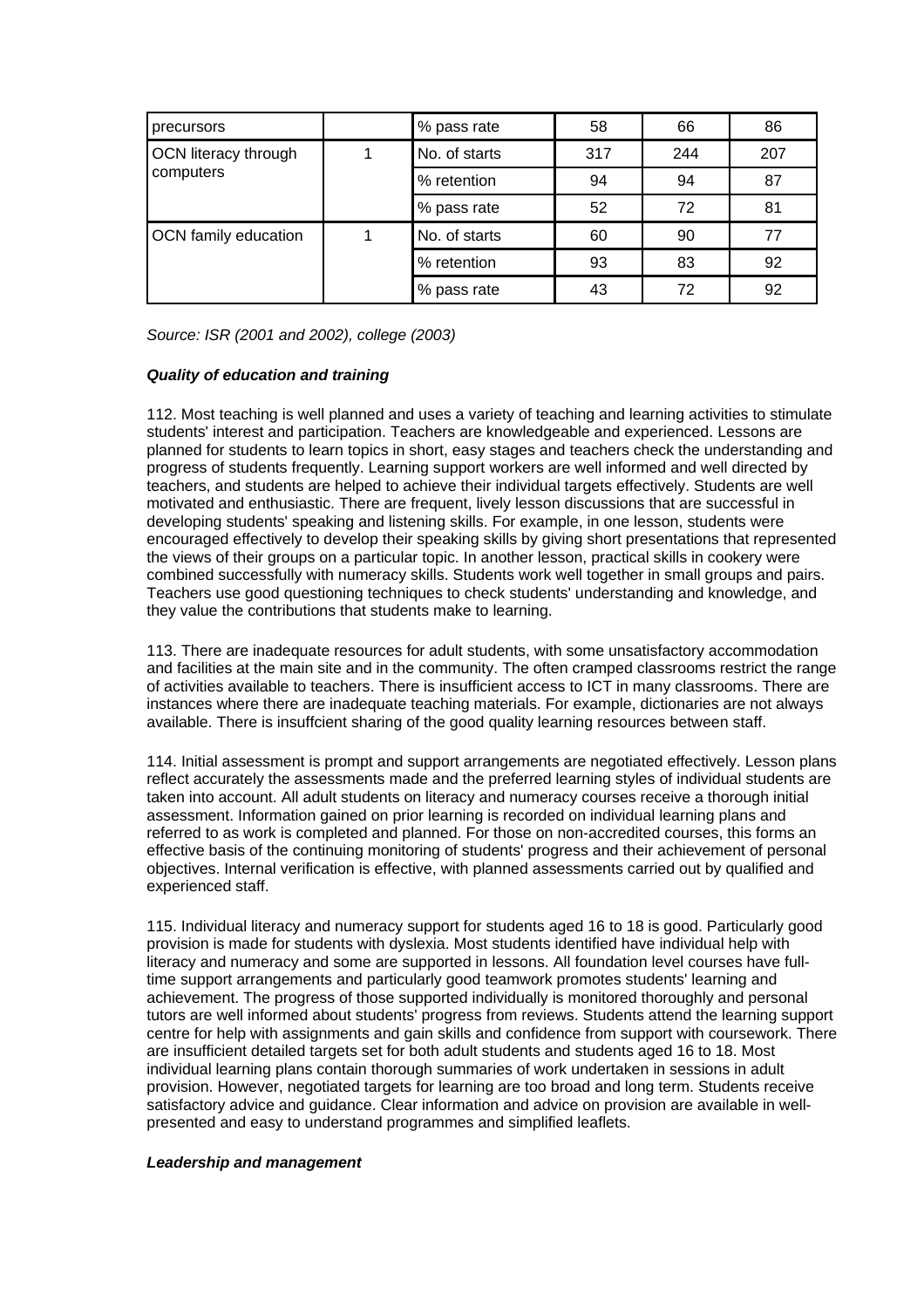<span id="page-41-0"></span>116. Leadership and management are good. Managers and staff are particularly effective in seeking partnership with employers, the healthcare trust, schools and other community organisations to provide courses in the community. Frequent meetings with recorded and named actions are held with external partners. Staff are highly committed and well informed. The management of adult literacy and numeracy discrete provision is good. The considerable growth in enrolments and students taking qualifications has been well managed. Teachers attend national and in-service training in curriculum and diagnostic assessment. Managers and teachers link learning materials to the national curriculum. Communications with part-time teachers are good. Equality of opportunity is a priority for staff and students. The college has a culture of widening participation and is successful at welcoming and supporting students with diverse needs. Teachers cover rights, responsibilities, and issues of race, age and gender effectively at induction. Teachers complete course reviews and improvements are made in response to these and to students' views. Regular staff meetings take place and prompt responses are made to any issues arising. The self-assessment report and development plans identify the key strengths and weaknesses accurately.

#### **Part D: College data**

### **Table 1: Enrolments by level of study and age**

| Level        | 16-18% | $19 + \%$ |
|--------------|--------|-----------|
|              | 17     | 20        |
| $\mathbf{2}$ | 44     | 24        |
| 3            | 32     | 12        |
| 4/5          | 0      | 2         |
| <b>Other</b> | 42     |           |
| <b>Total</b> | 100    | 100       |

*Source: provided by the college in 2004* 

### **Table 2: Enrolments by curriculum area and age**

| Curriculum area                            | $16 - 18$ | $19+$ | <b>Total</b>   |
|--------------------------------------------|-----------|-------|----------------|
|                                            | No.       | No.   | Enrolments (%) |
| Science and mathematics                    | 808       | 347   | 5              |
| Land-based provision                       |           | 102   |                |
| Construction                               | 150       | 83    |                |
| Engineering, technology and<br>manufacture | 487       | 514   | 4              |
| Business administration,                   | 231       | 1,266 | 6              |

 $\overline{1}$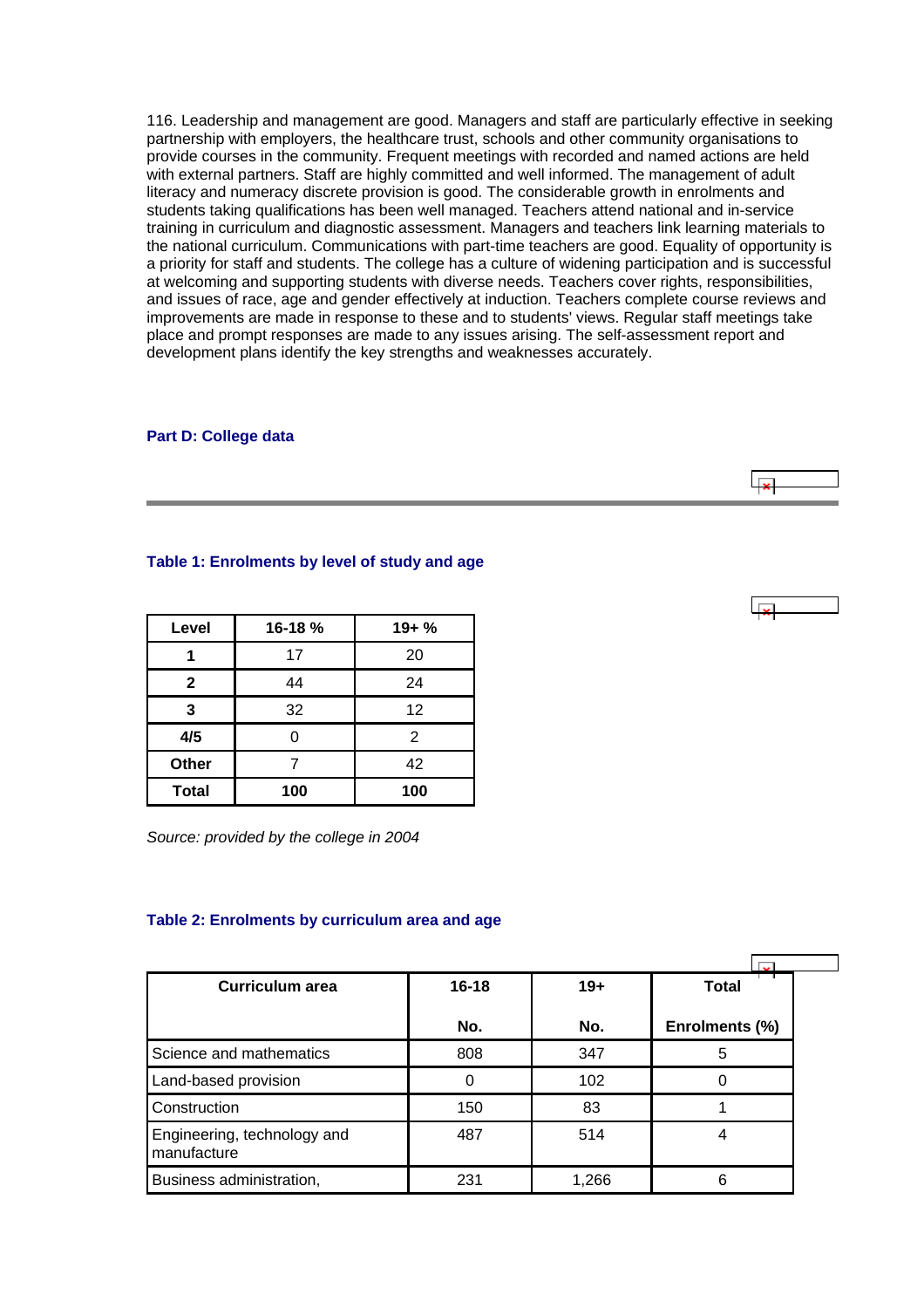<span id="page-42-0"></span>

| management and professional                       |       |        |                |
|---------------------------------------------------|-------|--------|----------------|
| Information and communication<br>technology       | 829   | 1,777  | 11             |
| Retailing, customer service and<br>transportation | 104   | 246    | $\overline{2}$ |
| Hospitality, sports, leisure and travel           | 630   | 1,878  | 11             |
| Hairdressing and beauty therapy                   | 134   | 377    | 2              |
| Health, social care and public<br>services        | 272   | 1,435  | $\overline{7}$ |
| Visual and performing arts and<br>media           | 1,333 | 1,795  | 14             |
| Humanities                                        | 171   | 1,232  | 6              |
| English, languages and<br>communication           | 1,261 | 630    | 8              |
| Foundation programmes                             | 331   | 307    | 3              |
| Unknown area of learning                          | 451   | 3,965  | 20             |
| Total                                             | 7,192 | 15,954 | 100            |

*Source: provided by the college in 2004*

# **Table 3: Retention and achievement**

| Level (Long    | <b>Retention and</b>            | <b>Completion year</b> |           |          |       |       |          |  |
|----------------|---------------------------------|------------------------|-----------|----------|-------|-------|----------|--|
| Courses)       | pass rate                       |                        | $16 - 18$ |          |       | $19+$ |          |  |
|                |                                 | 2001                   | 2002      | 2003     | 2001  | 2002  | 2003     |  |
| 1              | Starters excluding<br>transfers | 867                    | 909       | 378      | 1,592 | 1,150 | 985      |  |
|                | Retention rate %                | 86                     | 75        | 66       | 69    | 72    | 77       |  |
|                | National average %              | 75                     | 76        | $\Omega$ | 69    | 70    | 0        |  |
|                | Pass rate %                     | 75                     | 73        | 76       | 82    | 84    | 87       |  |
|                | National average %              | 69                     | 71        | 0        | 68    | 71    | 0        |  |
| $\overline{2}$ | Starters excluding<br>transfers | 1,106                  | 1,321     | 998      | 1,355 | 1,543 | 1,433    |  |
|                | Retention rate %                | 79                     | 72        | 70       | 68    | 68    | 76       |  |
|                | National average %              | 70                     | 72        | 0        | 68    | 68    | $\Omega$ |  |
|                | Pass rate %                     | 81                     | 72        | 80       | 80    | 78    | 85       |  |
|                | National average %              | 69                     | 71        | 0        | 68    | 72    | $\Omega$ |  |
| $\overline{3}$ | Starters excluding<br>transfers | 940                    | 974       | 1,081    | 899   | 912   | 951      |  |
|                | Retention rate %                | 74                     | 65        | 66       | 59    | 61    | 68       |  |